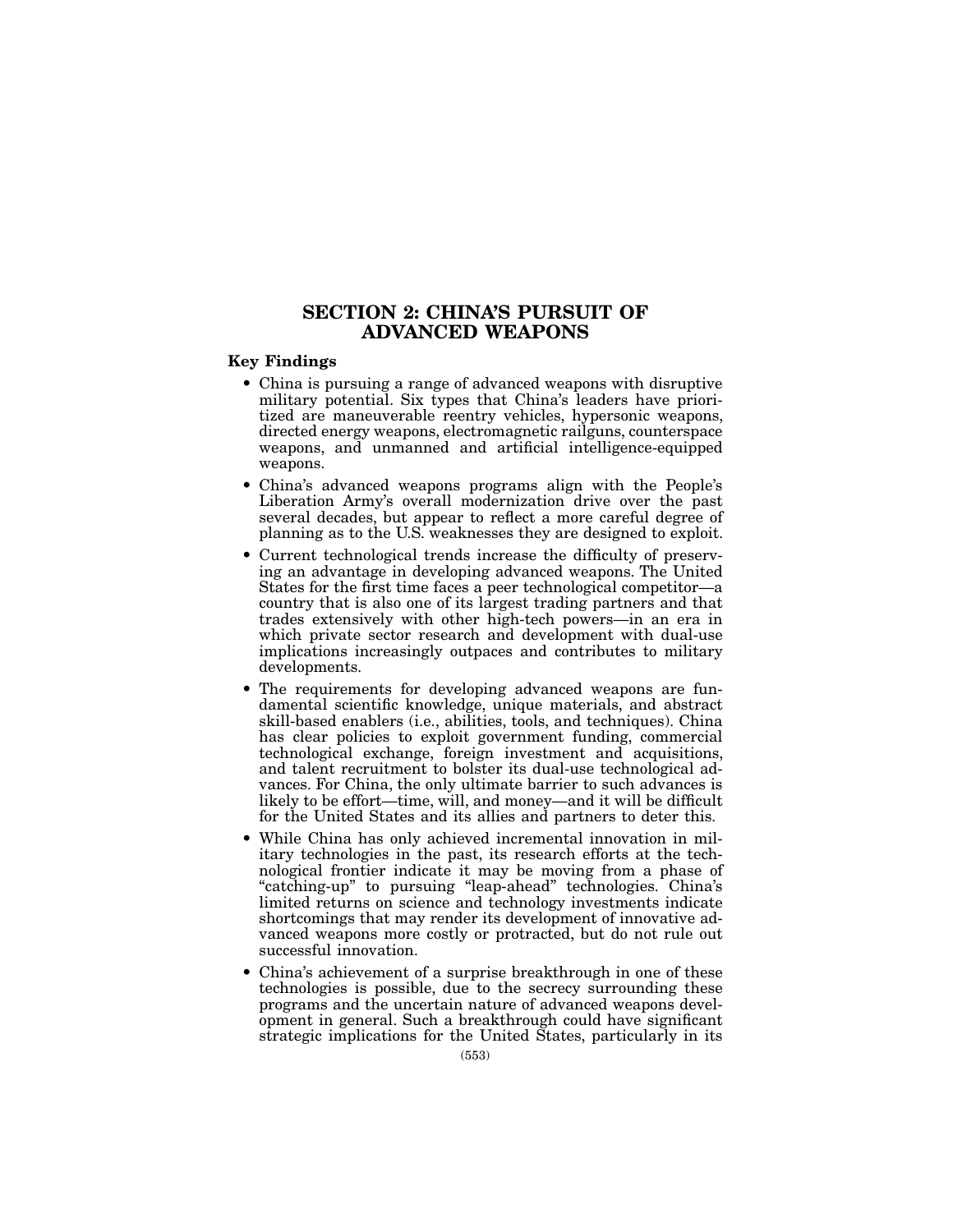potential to further existing access challenges and hold forward deployed U.S. forces at risk.

• Given Beijing's commitment to its current trajectory, and the lack of fundamental barriers to advanced weapons development apart from time and funding, the United States cannot assume it will have an enduring advantage in developing weapons at the technological frontier.\*

### Introduction

China is pursuing a wide range of military technologies at the global technological frontier—weapons just now being developed or not yet developed by any country. These advanced weapons programs could yield potentially disruptive military effects, presenting important implications for the United States and its allies and partners in the Asia Pacific.

China's advanced weapons programs draw heavily on its wider effort to develop next frontier technologies, discussed in the preceding section. Over the coming decades, China is poised to challenge U.S. technological leadership in both commercial and military terms, in an environment in which dual-use commercial technology increasingly contributes to military technological strength. China's government has taken a comprehensive and state-directed approach to the development of key dual-use technologies, one that carefully considers how to leverage state funding, licit and illicit technological exchange, foreign investment, and talent recruitment opportunities to build national champions and advance its military capabilities. It is thus imperative for the United States to meet this challenge, and consider the security implications of China's high-technology weapons in particular, over the coming decades.

This section examines China's advanced weapons programs in six categories, selected based on their prioritization by China's leaders and their clear status as currently emerging and consequential technologies: maneuverable reentry vehicles, hypersonic weapons, directed energy weapons, electromagnetic railguns, counterspace weapons, and unmanned and artificial intelligence (AI)-equipped weapons. It specifically discusses the drivers behind China's advanced weapons programs, China's activities in each of the six areas, inputs to China's ability to develop advanced weapons, and implications for the United States. In doing so, it draws upon the Commission's February 2017 hearing on China's Advanced Weapons, unclassified statements by U.S. and Chinese officials, and open source research and analysis.

## Drivers of China's Advanced Weapons Programs

China's pursuit of advanced weapons bolsters the interests of the ruling Chinese Communist Party (CCP), which seeks to strengthen the nation<sup>1</sup> and defend what it defines as the country's "core interests,"2 including Taiwan and other territorial claims, in order to maintain its hold on power.3 China's advanced weapons programs specifically contribute to Beijing's longstanding goal of military

<sup>\*</sup>For the Commission's recommendations regarding China's investment in advanced technolo- gies in the United States, see Chapter 1, Section 2, "Chinese Investment in the United States."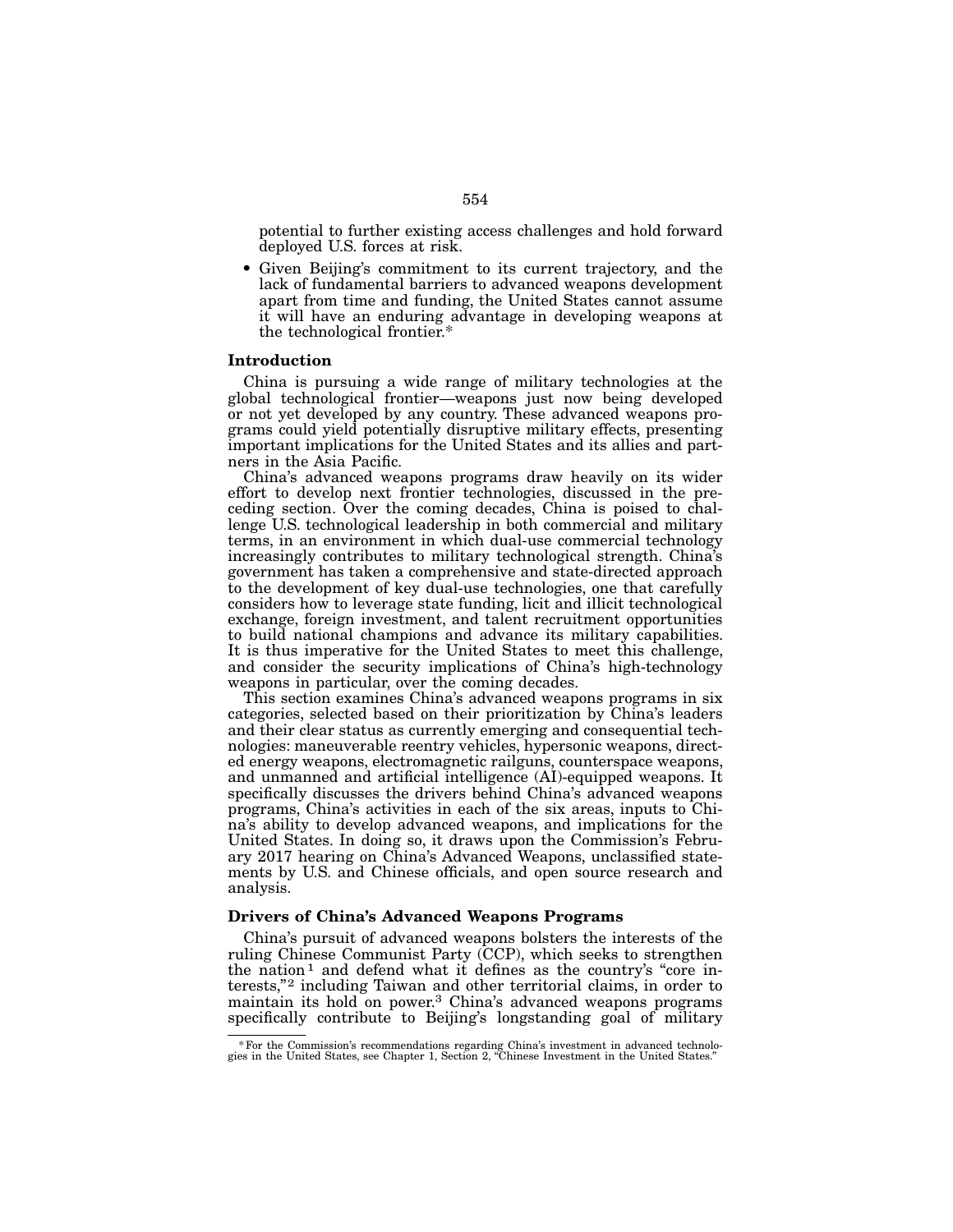modernization and its efforts to compete militarily with the United States. These programs also go hand-in-hand with the desire of China's leaders for the country to become a leading high technology power across commercial and dual-use areas.

### *Military Modernization*

China's advanced weapons programs align with the People's Liberation Army's (PLA) overall modernization drive over the past several decades. China's military modernization began under then President Deng Xiaoping's reforms in 1978, and its programs to develop the advanced weapons discussed in this section appear to have originated in the 1980s and early 1990s<sup>4</sup> (with the exception of a 1960s military laser research program geared toward missile defense,<sup>5</sup> and unmanned and AI technologies, which emerged more recently). China's modernization efforts have specifically sought to narrow gaps in the PLA's ability to defend national interests and "win informationized local wars"6 (wars incorporating information technology and networked information operations 7), an objective reinforced by several crises that have highlighted the limited options available to Beijing in contingencies.8 These events included the Taiwan Strait Crisis in 1996, the accidental U.S. bombing of the Chinese embassy in Belgrade in 1999, and the collision of a PLA fighter with a U.S. EP–3 reconnaissance aircraft in 2001. The 1991 Gulf War and 1999 North Atlantic Treaty Organization intervention in Serbia, while they did not directly involve China, also underscored the capability gaps China would face in a potential conflict and lent urgency to PLA modernization. All of these encounters contributed to Beijing's recognition of the need to address the limited options and capability gaps it might face in regional contingencies involving its core interests. This solidified the requirement for an antiaccess/ area denial (A2/AD) or "counterintervention" component within PLA missions\* in anticipation of potential outside interference.9 In continuation of these efforts, the PLA is developing weapons at the global technological frontier.

## *Military Competition with the United States*

In relation to its past modernization activities, China's advanced weapons programs appear to reflect a more careful degree of planning as to the U.S. weaknesses they are designed to exploit. In 1999, China's then President Jiang Zemin used the accidental bombing of China's embassy in Belgrade to underscore military gaps in relation to the United States. He initiated and reinforced major programs for the construction of asymmetric weapons designed to exploit U.S. weaknesses, stating, "That which the enemy fears most, that is what we must develop.<sup>"10</sup> This objective is reflected in the Chinese term *shashoujian*, translated as "assassin's mace weapon," which general-

<sup>\*</sup>According to the U.S. Department of Defense, "antiaccess" actions are intended to slow the deployment of an adversary's forces into a theater or cause them to operate at distances farther from the condict than they would and are intended to impede an adversary's operations within areas where friendly forces cannot<br>or will not prevent access. China, however, uses the term "counterintervention," reflecting its per-<br>ception that such operatio *Denial Challenges*, May 2013, 2.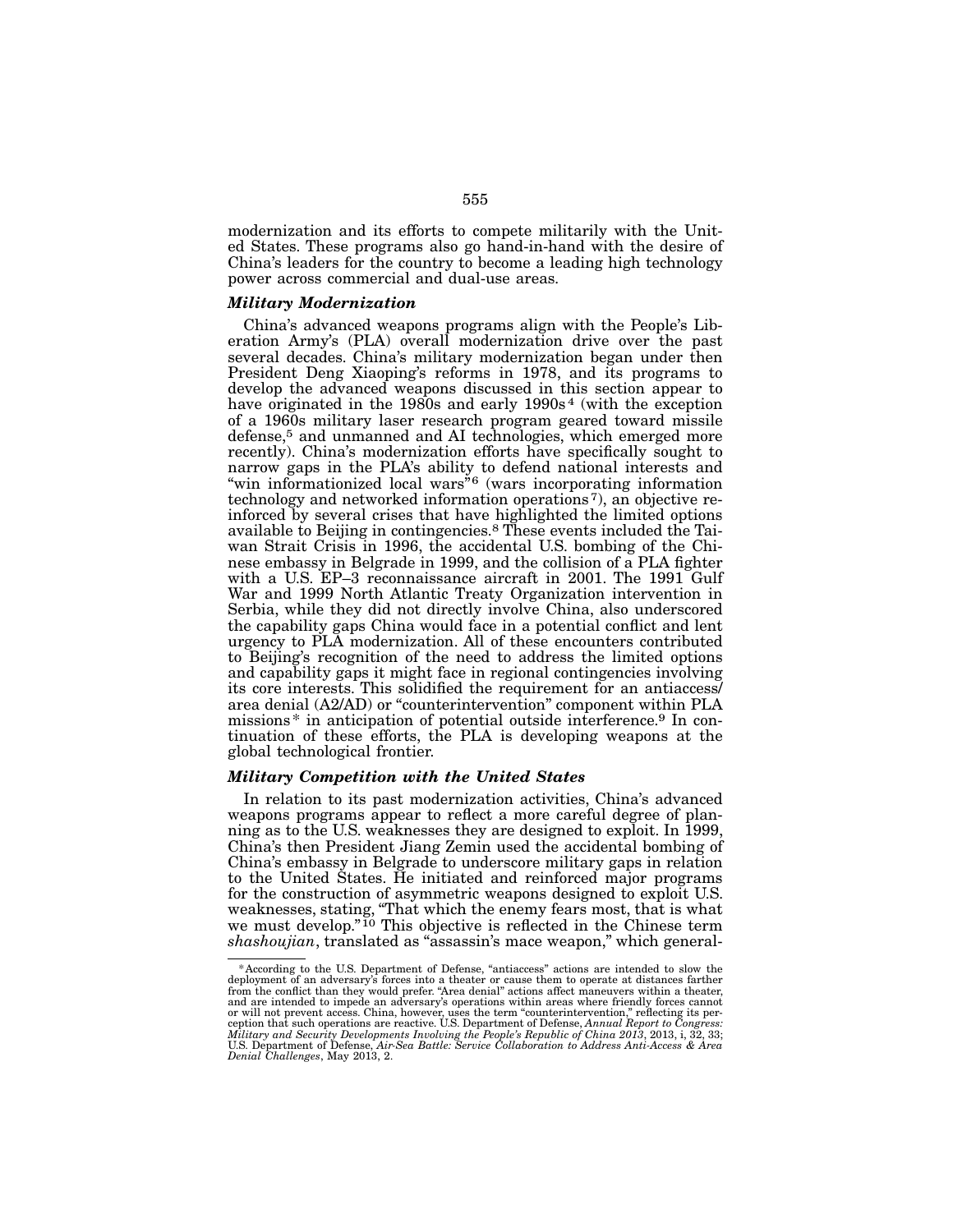ly refers to the idea of a weaker power utilizing a certain capability to defeat a stronger one.<sup>11</sup> The term has been applied in Chinese strategic writings and top leadership statements to antiship ballistic missiles in particular.12 In addition, Chinese military writings on elements of the U.S. Third Offset strategy—which sets forth U.S. requirements for developing many of these advanced military technologies—often assess that the pursuit of these new systems is aimed at China,<sup>13</sup> and the PLA's focus on advanced weapons has only intensified in response to the Third Offset Strategy.<sup>14</sup>

Breakthroughs in any of the advanced weapons categories discussed in this section would contribute strongly to China's A2/AD capabilities and directly challenge U.S. advantages. Dr. Timothy Grayson, president of Fortitude Mission Research LLC, former senior manager at Raytheon, and former program manager at the U.S. Defense Advanced Research Projects Agency (DARPA), termed China's pursuit of advanced weapons "the next phase" of China's modernization strategy, testifying to the Commission:

*Instead of simply relying upon overwhelming the U.S. with "catch-up" capabilities in large numbers, China is now developing weapons in key areas that may leapfrog the U.S., attempting to negate specific U.S. strengths. ... Hypersonics [are] an extension of existing ballistic missile and cruise missile capabilities, but instead of saturating missile defenses with numbers, the speed and maneuverability of hypersonic weapons may make kinetic missile defenses obsolete. Directed energy and space control target the current overwhelming U.S. intelligence, surveillance, and reconnaissance (ISR) advantage. ... New capability in directed energy threatens U.S. sensor capabilities with blinding or damage, and space control systems threaten U.S. satellites themselves.*15

To these observations can be added the potential effects of maneuverable reentry vehicles and large numbers of unmanned/AIequipped weapons on large U.S. platforms and fixed bases key to the U.S. security posture in the Asia Pacific.

### *Broader Technology Plans*

Chinese President and General Secretary of the CCP Xi Jinping's efforts to move China toward high-end innovation and establish the country as a global technology center, building upon and accelerating previous initiatives, are inseparable from China's push to develop advanced weapons. Many of the government plans that have funded China's defense modernization, including the advanced weapons programs discussed in this section, have spanned both military and commercial areas. For example, the High Technology Research and Development Plan (863 Plan), National Basic Research Plan (973 Plan), Medium and Long-Term Plan for the Development of Science and Technology (2006–2020) (MLP), "Made in China 2025" initiative, and various five-year plans have been instrumental for funding advances in China's computing, robotics, and biotechnology sectors.\*

<sup>-633&</sup>quot; refers to March 1986, when then President Deng Xiaoping approved a proposal by lead-#"<br>hig scientists to fund research and development in strategic areas. "973" refers to a Plan estab-<br>lished in March 1997 that sough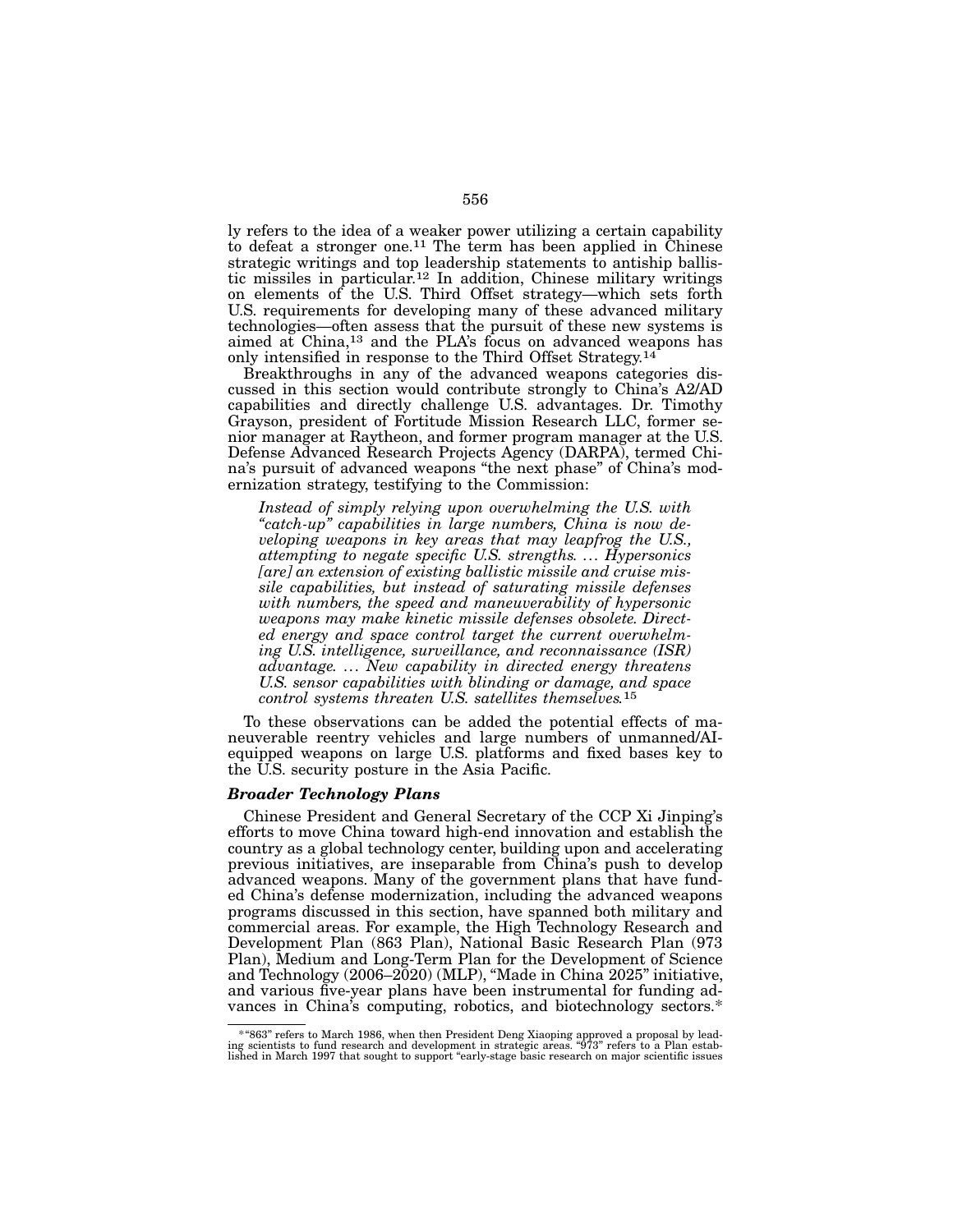In addition to the military benefits provided by advances in computing and robotics (discussed under "Inputs to China's Advanced Weapons," later in this section), portions of these plans have directly funded advanced weapons programs or their contributing technologies—the 863 Plan included funding for lasers, space technologies, unmanned systems, and AI;<sup>16</sup> the 973 Plan included funding for unmanned systems;<sup>17</sup> the MLP includes three secret military megaprojects that experts have suggested may be hypersonic vehicle technology, the second generation of the Beidou satellite navigation system, and a laser project for inertial confinement fusion;\* Made in China 2025 guides investment in space and aviation equipment and new materials; and five-year plans have guided investment in Beidou, unmanned vehicles, space technologies, and AI, for example.18 China's recent consolidation of its science and technology funding into five major plans continues this approach. The largest and most important of these, the 2016 National Key Research and Development Plan, supports research and development in both national security and commercial areas.19

### China's Advanced Weapons Programs

Although information regarding China's advanced weapons programs is not always readily available in the public domain, numerous open source writings, government statements, and testing and deployment activities indicate Beijing has undertaken vigorous efforts in these areas. The following pages define each weapons type, summarize China's activities and objectives in each area, and evaluate their current status in relation to comparable U.S. programs.

### *Maneuverable Reentry Vehicles*

Definition. A maneuverable reentry vehicle (MaRV) is a ballistic missile reentry vehicle that is capable of maneuvering after reentering Earth's atmosphere, in contrast to a standard reentry vehicle, which continues on its trajectory without any course correction capability.20 MaRVs can be more difficult to intercept and therefore better able to penetrate adversary missile defenses.<sup>21</sup> They also offer greater potential than standard reentry vehicles for striking moving targets, if configured to do so.

China's Activities. China likely began preliminary research into MaRV technology in 1991 and engineering research and development (R&D) on its first ballistic missile system incorporating this technology in 2002.22 Beijing publicly revealed two ballistic missile

related to economic and social development." The MLP seeks to promote science and technology<br>development in areas deemed vital to competitiveness over a longer timeframe than five-year<br>plans or the 863 and 973 plans. It in Global Conflict and Cooperation (prepared for the U.S.-China Economic and Security Review<br>Commission), July 28, 2016, 27–37.

<sup>\*</sup>This refers to attempts to use lasers to heat a target in order to achieve a nuclear fusion reaction that generates greater amounts of energy than was used to start the reaction, or "fusion ignition." U.S. efforts in this area have been ongoing since 2009 at the Department of Energy's National Ignition Facility, and Ignition"; Michael Raska, "Scientific Innovation and China's Military Modernization," *Diplo- mat*, September 3, 2013.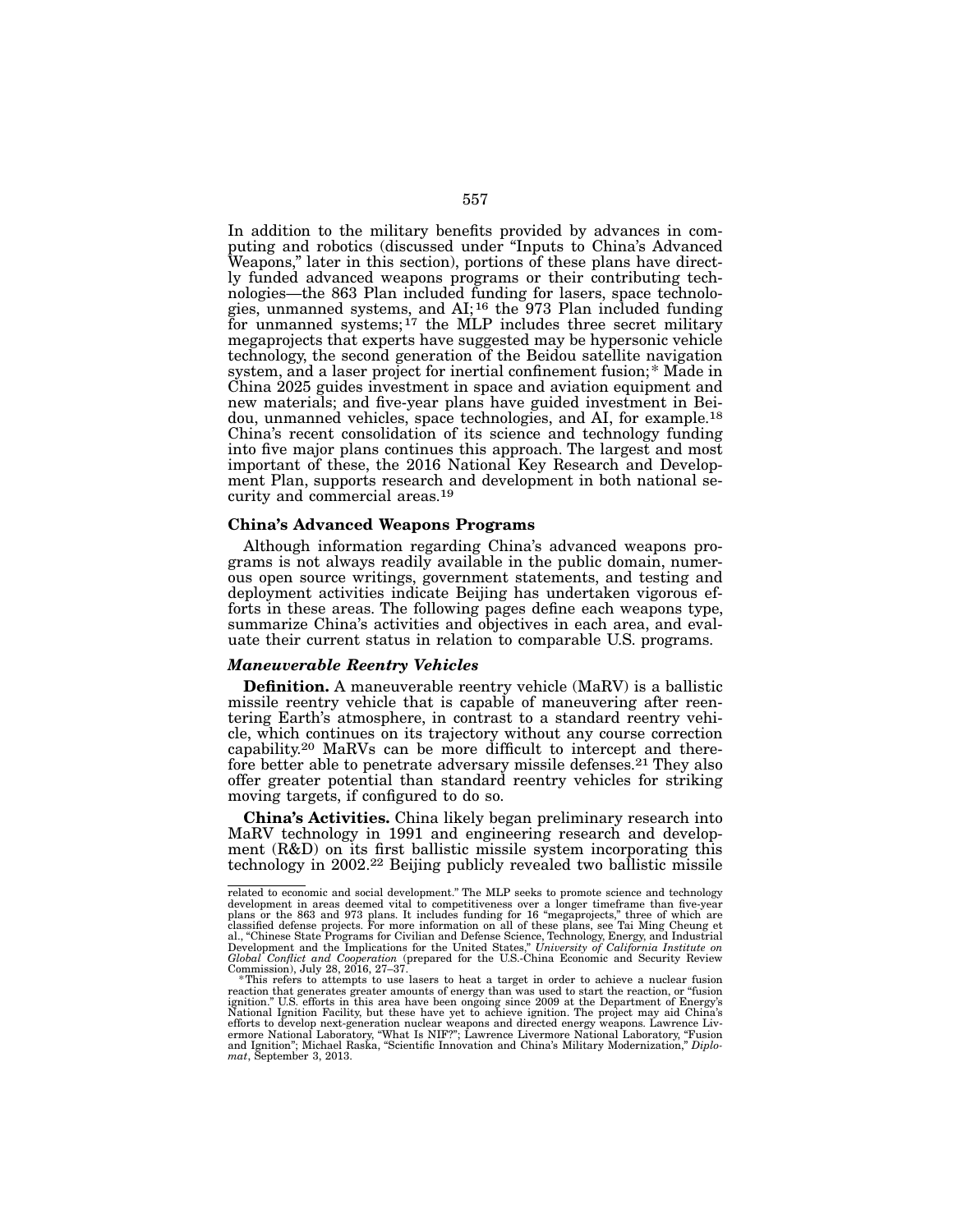systems that reportedly have MaRV capabilities in 2010 and 2015, respectively:

- China fielded the world's first antiship ballistic missile (ASBM) in 2010, a variant of the DF–21 family of medium-range ballistic missiles (MRBM) known as the DF–21D. It reportedly features a range of at least 1,500 kilometers (km) (932 miles [mi]) and is road mobile, meaning it can be driven by vehicle and launched from multiple locations.23 At its maximum extent, this range would cover an area beyond the first island chain,\* including large portions of the East, Philippine, and South China seas. $24$
- China unveiled the DF–26 intermediate range ballistic missile (IRBM) in 2015, reportedly also with an ASBM variant. The DF–26 has a credited range of 3,000–4,000 km (1,800–2,500 mi), and is also road mobile. At its maximum extent, this would cover U.S. military installations on Guam and most of the area within the second island chain.<sup>25</sup> This has prompted some analysts and netizens to refer to the missile as the "Guam Express" or "Guam Killer" (similar to the term "carrier killer" sometimes used to refer to the DF–21D).26

China's activities have also centered on developing the reconnaissance-strike complex necessary for these missiles to successfully strike a moving target at sea. As ASBMs require accurate "over-thehorizon" targeting support, this complex likely involves a combination of satellites and ground-based radar, possibly including microsatellites and even unmanned aerial vehicles (UAVs) for temporary augmentation.27

Questions regarding these ASBMs' true capabilities persist, and their combat effectiveness may never be fully certain to observers in the public domain outside of their actual employment in a conflict.28 Seven years after the DF–21D's unveiling, neither ASBM has yet been reported to have been tested against a moving target at sea.29 Dr. Andrew Erickson, professor of strategy at the U.S. Naval War College, testified to the Commission in 2017 that "the missiles themselves work," but "the ability of China's reconnaissance-strike complex to provide accurate targeting for its ASBMs remains unclear."30 To successfully strike a moving target at sea, China would need to master an extremely complex process.<sup>31</sup> Put simply, the ship must be located, current location data must be uploaded to the reentry vehicle's sensors before firing, the vehicle must conduct a mid-course maneuver upon reentry to identify the target's signature, and then the vehicle must conduct a terminal maneuver to strike the ship before the ship has moved beyond the pre-programmed "box" within which it was originally detected to be operating. This presents several obstacles (notwithstanding any potential U.S. countermeasures):

• China probably does not yet have sufficient intelligence, surveillance, and reconnaissance (ISR) coverage, particularly at the far end of its ASBM ranges, to obtain this data in the first place.

<sup>\*</sup>The first island chain refers to a line of islands running through the Kurile Islands, Japan and the Ryukyu Islands, Taiwan, the Philippines, Borneo, and Natuna Besar. The second island<br>chain is farther east, running through the Kurile Islands, Japan, the Bonin Islands, the Mariana<br>Islands, and the Caroline Island *Twenty-First Century*, Naval Institute Press, 2010, 174–176.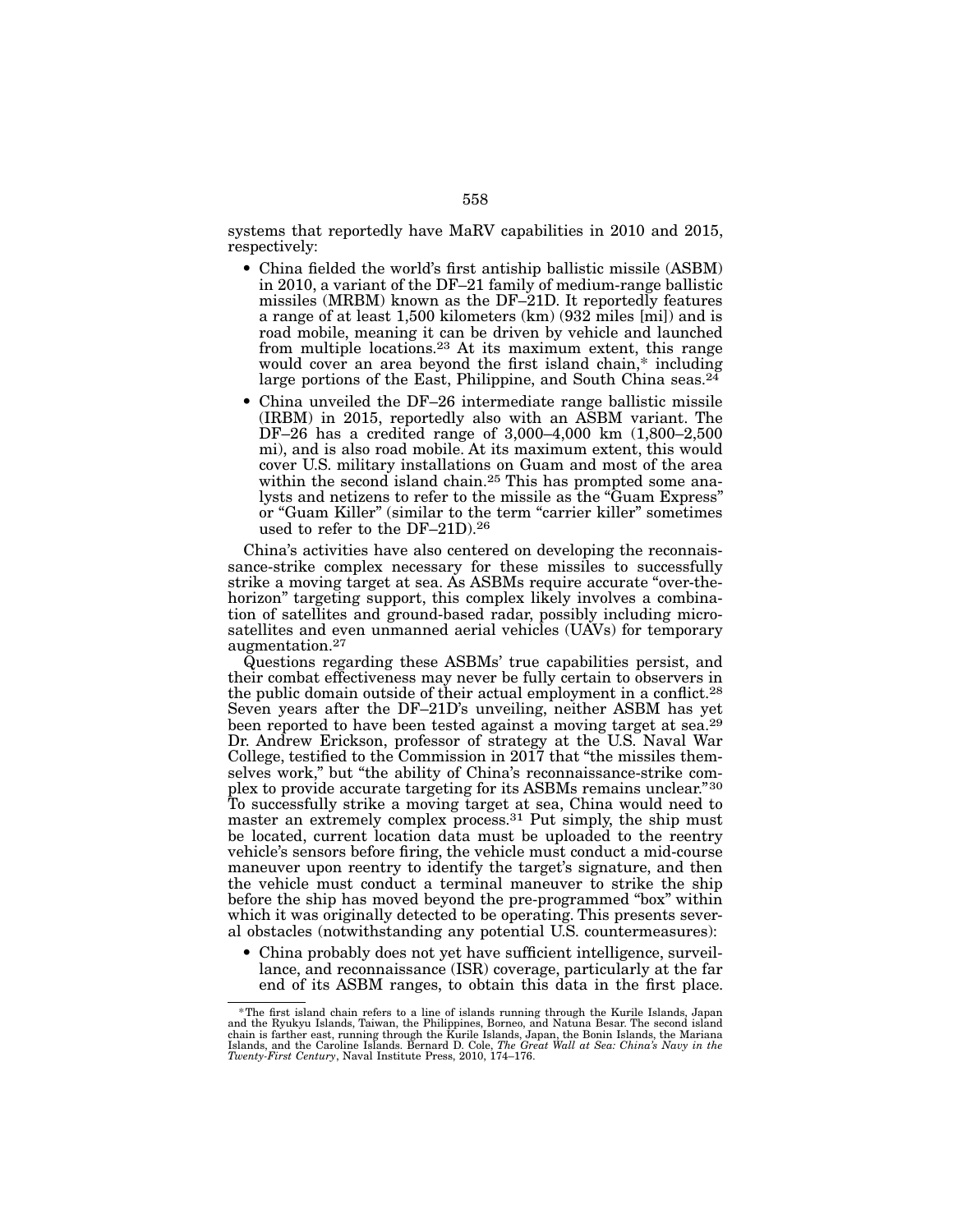For this reason, it continues to launch Yaogan and Gaofen ISR satellites—as well as Beidou navigation satellites to improve missile guidance—to enable coverage of a greater area of the Pacific.<sup>32</sup>

- Coordination among the different service elements of the PLA involved in data fusion and command and control presents an organizational challenge. Dr. Erickson assesses that China's military reforms, aimed at making the PLA more joint and better structured to wage modern wars, will be helpful in this regard.33 The creation of the Strategic Support Force in particular may enable better coordination of space-based functions.34 The Force's mission is to integrate China's space, cyber, electronic warfare,<sup>35</sup> and signals intelligence capabilities.<sup>36</sup> Therefore, responsibility for the intelligence and reconnaissance functions involved in locating and tracking targets will be centralized rather than dispersed among different units.<sup>37</sup> Furthermore, some expert observers of the PLA have debated whether strategic level human intelligence collection capabilities have also been absorbed by the Force. The addition of these capabilities could likewise aid in focusing national-level collection assets for targeting purposes.\*38
- The warheads and terminal guidance sensors themselves must be able to withstand the rigors of atmospheric reentry without adverse effects to their required performance.39 Although the DF–21D reportedly includes a terminal guidance system,<sup>40</sup> its utility against an uncooperative target is again untested.

The performance of China's ASBMs is difficult to assess, given a decline in the availability of public Chinese technical writings, likely to conceal sensitive details.41 However, Dr. Erickson notes that "China is constantly extending and improving its reconnaissance-strike complex. It is launching satellites at a pace that only the United States and Russia can hope to match." $42$  In coming years, he assesses China is likely to achieve a robust architecture for finding carriers and large surface vessels.43 In the nearer-term, Dr. Erickson states that placing ground-based radar on all of the Spratly and Paracel islands features China occupies in the South China Sea (one such installation is already in place on Cuarteron Reef in the Spratlys) would likely enable China to detect and target carrier strike groups across the vast majority of the South China Sea.44

China's Objectives. The PLA seeks the ability to hold adversaries' vessels at risk via multi-axis strikes launched from a wide range of platforms as part of its suite of A2/AD capabilities, of which ASBMs are a key component. The DF-21D in particular has been referenced as

<sup>\*</sup> China's human intelligence operations were formerly managed by the Second Department (2PLA) of the PLA's General Staff Department. Following China's military reforms, some experts have assessed the Second Department is *on Foreign Relations*, January 20, 2016.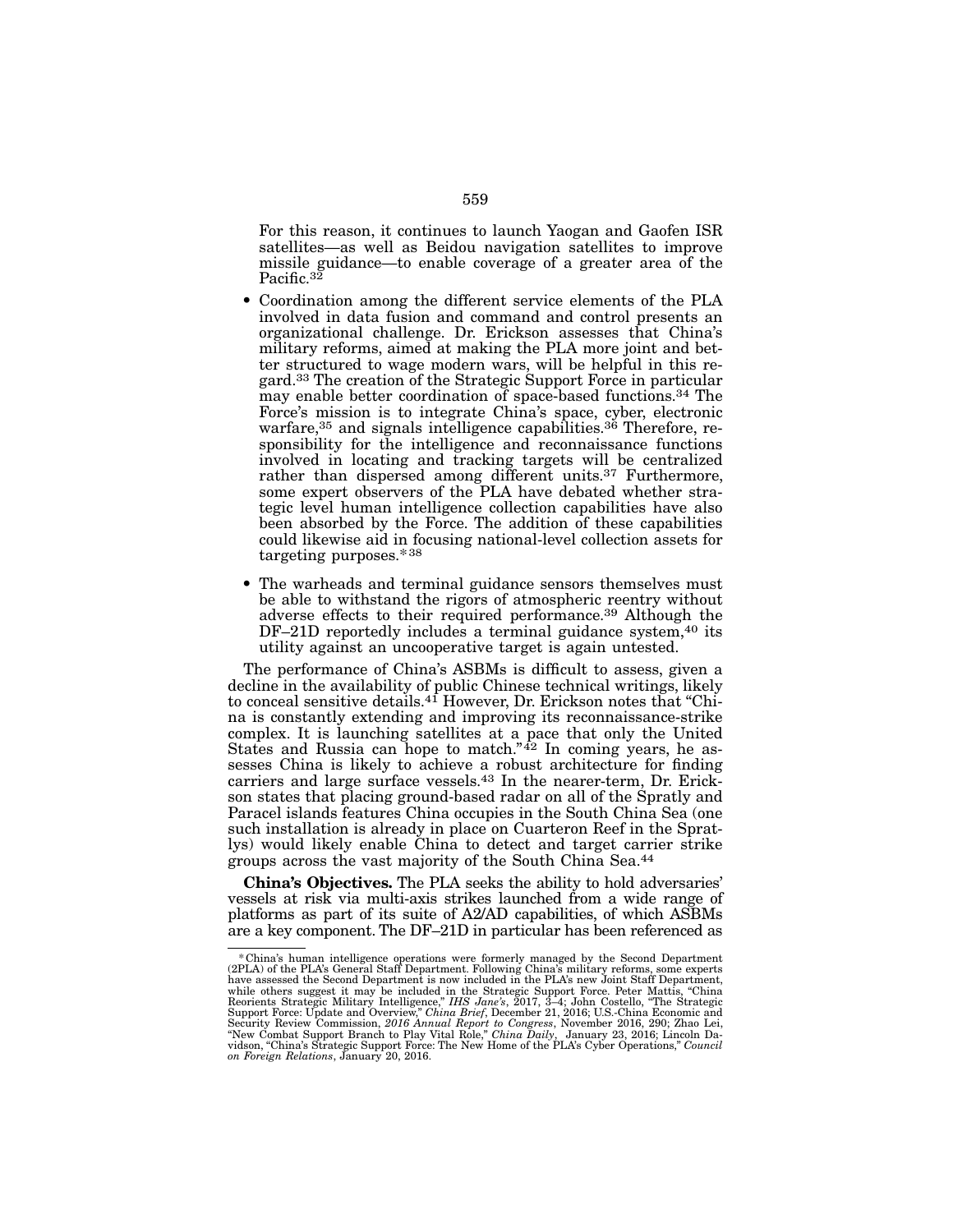an "assassin's mace" weapon by China's leaders,45 while the DF–26 is likely designed to reach Guam, viewed in PLA strategic and academic writings as an "anchor" of the United States' regional presence and its ability to surge forces into the region in a contingency.46

### *Hypersonic Weapons*

Definition. Hypersonic speeds are usually defined as exceeding five times the speed of sound, or Mach 5 (3,836 mi per hour). $*47$ Although ballistic missiles have long operated at these speeds, three emerging systems could be used to deliver a precision strike over long ranges at hypersonic speeds: terminally-guided ballistic missiles (including the MaRV-equipped ASBMs discussed previously), and two other systems that would utilize more advanced technologies 48 and are generally the focal point of discussions on "hypersonic weapons." These are (1) hypersonic glide vehicles (HGVs), which are launched from a large rocket on a relatively flat trajectory that either never leaves the atmosphere or reenters it quickly before being released and gliding unpowered to its target (the whole system, including the booster, is referred to as a "boost-glide weapon"); and (2) hypersonic cruise missiles, which are powered by a supersonic combustion ramjet or "scramjet" engine that activates after the missile's release from a ground, sea, or air launcher (see Figure 1).<sup>49</sup> The very high speeds of these two types,† combined with their potential maneuverability and ability to travel at lower, radar-evading altitudes compared to ballistic missiles, could make them far less vulnerable than existing missiles to some current missile defenses.50

Importantly, HGVs are a subset of MaRV technology at the high end of the maneuverability spectrum, while the MaRVs on China's ASBMs are on the low end.<sup>51</sup> Although both types are launched by rockets, an HGV glides to its target at shallow angles after separating from the rocket booster and covers a much greater distance, while the MaRV on an ASBM continues on a ballistic trajectory until reentry.52 China's HGV program may be an outgrowth of its program to develop lower-end MaRVs.53

China's Activities. China has been working to develop both types of hypersonic weapons:

- *Glider.* Since 2014, China has likely conducted seven tests of its HGV, now referred to as the DF–ZF by China's news media and called the Wu–14 by U.S. officials (see Figure 2).54 Beijing has not officially acknowledged testing an HGV, but experts have assessed that six of the seven tests may have been successful.55
- *Scramjet.* At a March 2017 conference on hypersonic technology hosted by the Chinese Academy of Engineering (subordinate to China's State Council), China acknowledged a 2015 scramjet engine flight test for the first time.56 China's government previously had presented an award to a military engineer for developing and

f The speed of sound is Mach 1, and "supersonic" refers to speeds of Mach 1 to 5. † Hypersonic glider speeds (<br>† Hypersonic glider speeds could potentially reach Mach 10 or higher, while hypersonic cruise missile speeds w gram, Carnegie Endowment for International Peace, interview with Commission staff, June 17, 2017.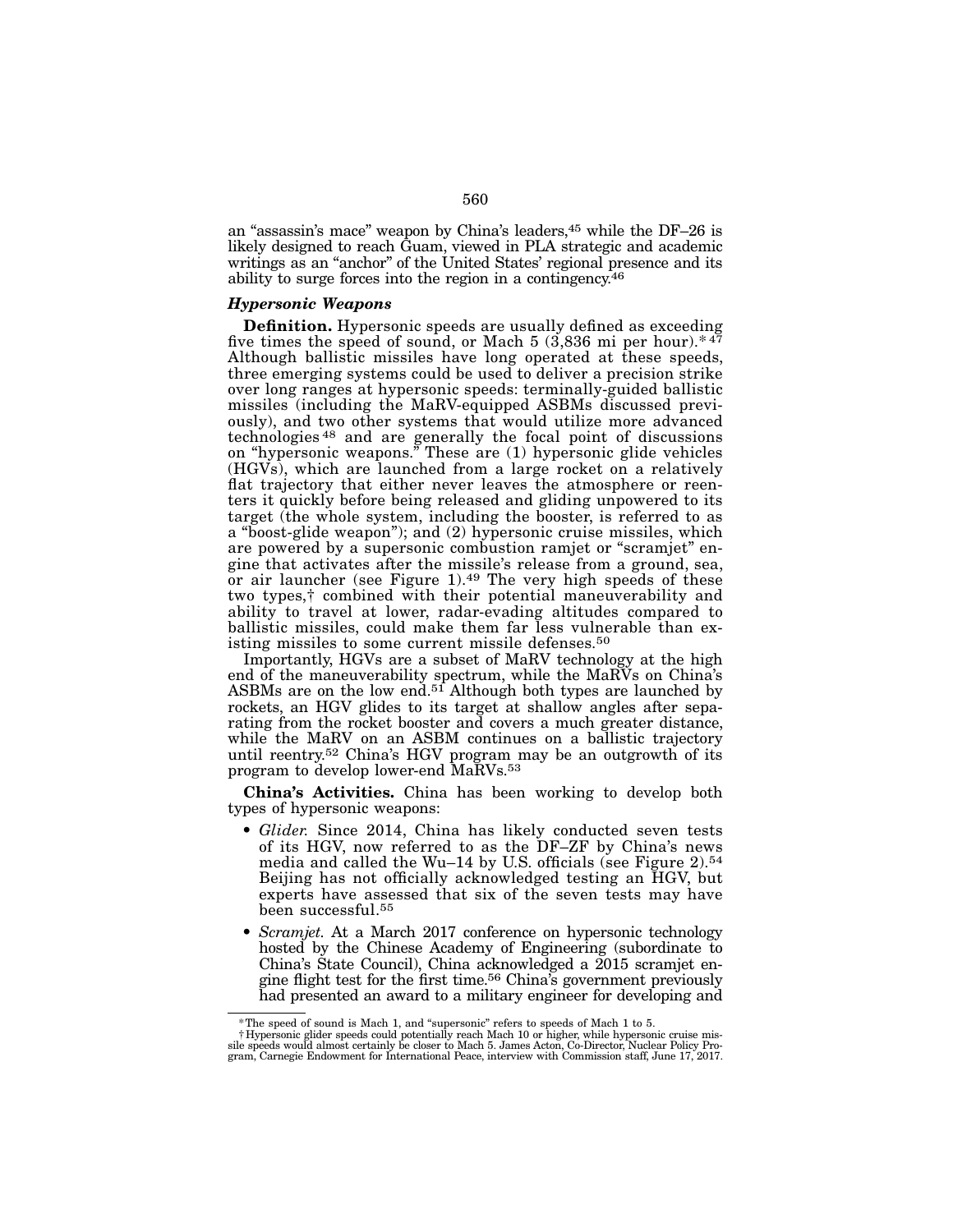

Figure 1: Schematic Diagram of Generic Trajectories for Boost-Glide Missiles, Terminally Guided Ballistic Missiles, and Hypersonic Cruise Missiles

*Source:* James M. Acton, "Silver Bullet?: Asking the Right Questions About Conventional Prompt Global Strike," *Carnegie Endowment for International Peace*, 2013, 7.



Figure 2: China's DF–ZF Hypersonic Glide Vehicle

testing a scramjet engine at the China Aeronautical Science and Technology Conference in 2015,<sup>57</sup> likely for work on the same pro-Technology Conference in 2015,<sup>57</sup> likely for work on the same program.<sup>58</sup> If true, this would make China one of five countries, along with the United States, Russia,<sup>59</sup> India,<sup>60</sup> and Australia (in conjunction with the United States)<sup>61</sup> to have reportedly test flown a scramjet engine. These efforts indicate China highly values the development of scramjet technology.62 Scramjet technology would

*Source:* Minnie Chan, "China, Russia Ramping Up Tests of Hypersonic Gliders to Counter New U.S. Strategy: Analysts," *South China Morning Post*, April 28, 2016.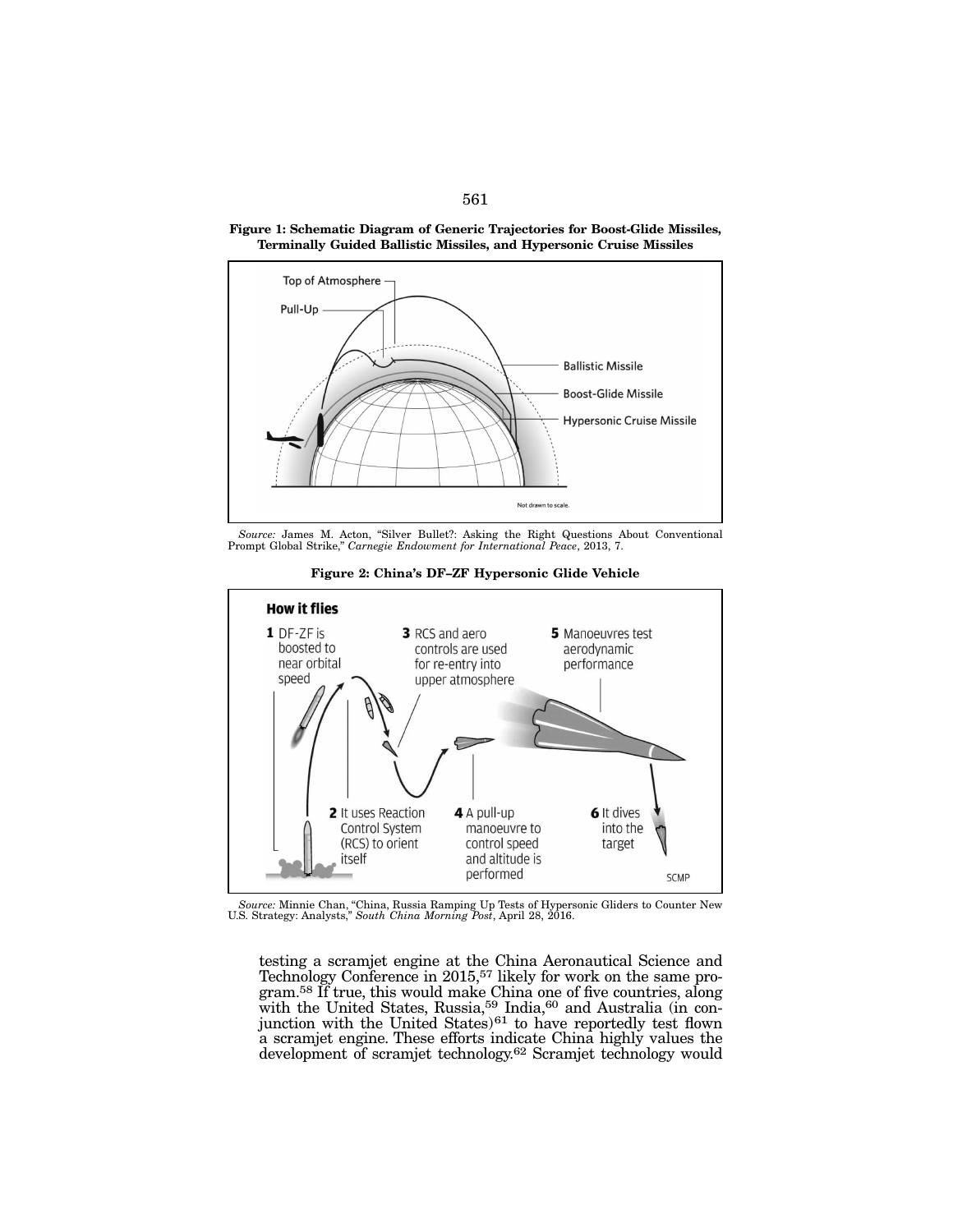also be relevant to potential efforts by China to develop a spaceplane (discussed in "Counterspace Weapons" later in this section).

While China has moved rapidly on both fronts, its hypersonic program is still in development stages. James M. Acton, co-director of the Nuclear Policy Program at the Carnegie Endowment for International Peace, notes that "many tens" of tests of different systems with progressively longer ranges would likely be needed to develop<br>an intercontinental range glider,<sup>63</sup> and numerous technical challenges would need to be overcome.\* China would likely not be able to place its existing glider model, apparently tested at MRBM range,† on an intercontinental ballistic missile to achieve intercontinental range.64 Dr. Acton also notes that "given the relatively short range of China's glider tests ... it is possible, though by no means certain, that its glider is essentially a 'souped-up' version of an existing type of terminally guided reentry vehicle."65

Intended Capabilities. Mark Stokes, president of the Project 2049 Institute, testified to the Commission that "the primary driv-2049 Institute, testified to the Commission that "the primary driv- er for PLA investment into hypersonic weapons is to offset short- comings in the face of a more technologically-advanced adversary equipped with missile defenses."66 However, it remains unclear whether China ultimately intends to use hypersonic weapons for nuclear missions, conventional missions, or both. Dr. Acton testified to the Commission that there is significant uncertainty about why China is pursuing this technology, but he has no reason to doubt the assessment of the U.S. National Air and Space Intelligence Center that China's HGV is associated with its nuclear program.67 He notes, "It is also possible that China does not currently have firm ideas about the purpose of a boost-glide system. China has a well-documented history of initiating advanced strategic military programs mainly because it worries about other states' opening up a technology gap, without necessarily being convinced [of] their ultimate military utility for China."68

## *Directed Energy Weapons*

**Definition.** A directed energy weapon uses focused energy to damage or destroy a target.‡ Three types are most relevant:

<sup>\*</sup>For a detailed description of many of these challenges, see U.S.-China Economic and Securi-ty Review Commission, *Hearing on China's Advanced Weapons*, written testimony of James M. Acton, February 23, 2017.

<sup>†</sup>Chinese media sources have suggested the DF–ZF can be launched using a variety of short-<br>and medium-range ballistic missiles as boosters. However, the type of booster China is using, and<br>whether it is a new or existing mo booster—typically associated with its nuclear program—rather than one of its solid-fueled, conventionally-armed short-range ballistic missiles and MRBMs. U.S.-China Ecourity Review Commission, *Hearing on China's Advanced* 

April 21, 2016.<br>
#"Undirected" energy weapons, such as those that deliver an undirected electromagnetic pulse  $\ddagger$ "Undirected" energy weapons, such as those that deliver an undirected electromagnetic pulse (EMP)—an intense energy field which can overload or disrupt electrical systems or microcircuits at a distance—are not discus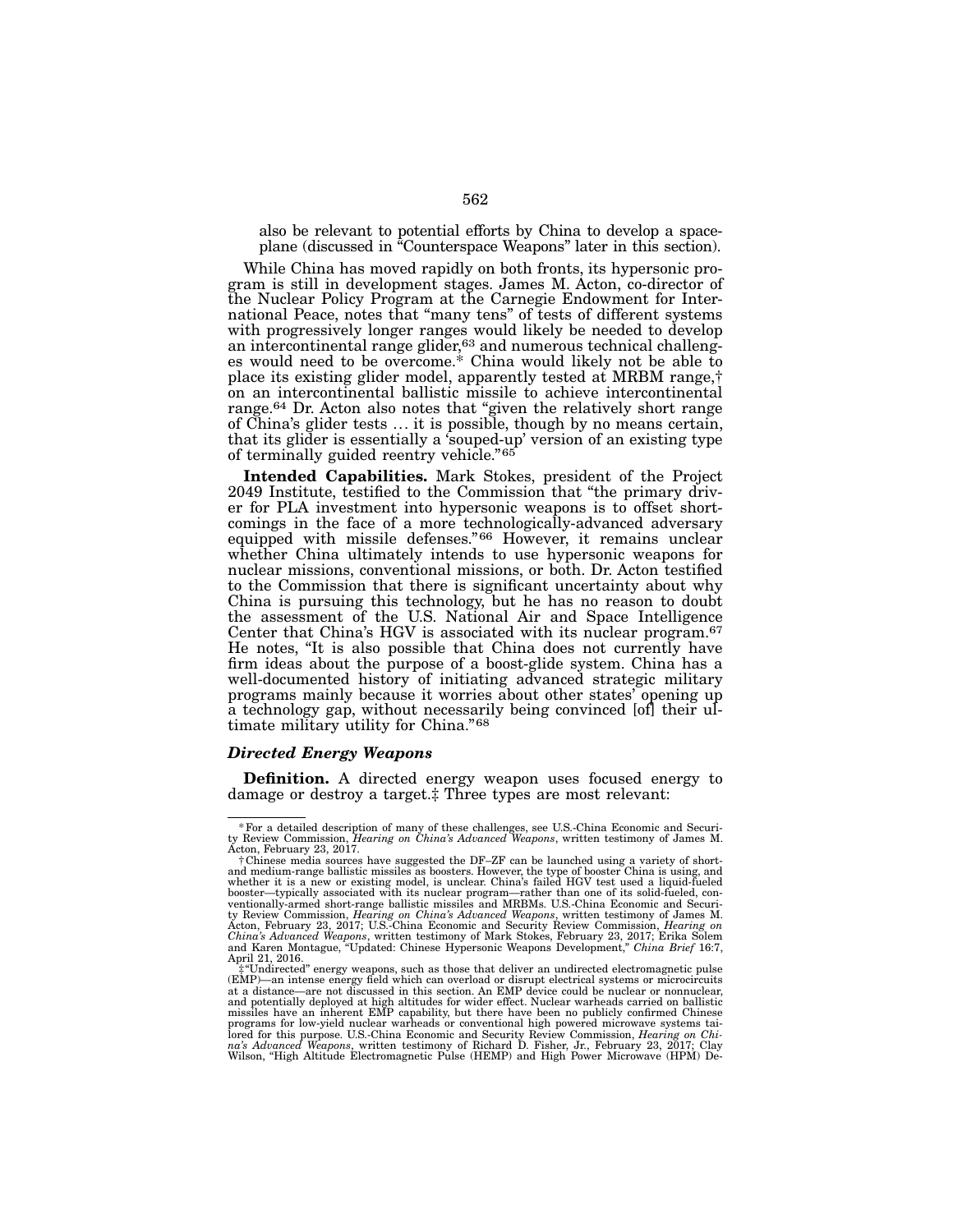- High energy lasers (HELs) generate beams of electromagnetic energy to damage a target's physical structure. The amount of energy that hits the target is a function of the laser's power and ability to focus its beam, as well as atmospheric conditions and target characteristics. More power requires the HEL to be larger and heavier.\* 69
- High-power microwave (HPM) weapons generate short pulses of electromagnetic energy at discrete frequencies designed to disrupt, or even destroy, sensitive electronic components. The higher the energy, the greater the disruption.<sup>70</sup>
- Particle beam weapons use high-energy beams of atomic or subatomic particles to damage a target, generating additional highly-energetic particles and electro-magnetic fields inside the target; this technology is the least mature but perhaps the most destructive.71

A directed energy beam arrives at its target almost instantaneously, surpassing even the fastest-moving weapons currently fielded.<sup>72</sup> In addition, benefits envisioned include low costs per "shot," unlimited "ammunition" given power availability,<sup>73</sup> enhanced standoff ranges, tailorable and scalable effects, strikes with low collateral damage, and "counterswarm" abilities.† 74

China's Activities. China's research into directed energy weapons likely dates back to at least the 1980s, when the 863 Plan included laser technology as a key investment area.<sup>75</sup> Chinese writings and public reports have long indicated a high level of activity in this area; the most tangible publicly observed developments have been a potential HPM antimissile system and a series of increasingly-powerful HELs.

*HPM weapons.* China's HPM weapons program received new public coverage in 2017, building on a deep history of research in this area. In January, the deputy director of China's Northwest Institute of Nuclear Technology received a first prize National Science and Technology Progress Award from China's State Council for his directed energy research; based on accounts of his remarks, this was related to achievements in developing an HPM antimissile system initially tested successfully in  $2010<sup>76</sup>$  The scientist, a leading figure in China's research on directed energy technologies since the 1990s, termed this a "disruptive technology" and "pioneering" achievement, as similar developments had yet to be publicly demonstrated elsewhere.<sup>77</sup> Based on analysis of the scientist's publication record, the system could be used as a ship-borne antimissile weapon, although

vices: Threat Assessments," *Congressional Research Service,* March 26, 2008, Summary; National

Ground Intelligence Center, *China: Medical Research on Bio-Effect of Electromagnetic Pulse and* High-Power Microwave Radiation, August 17, 2005, 4–5; National Ground Intelligence Center, Assessment of Chinese Radiofreque February 23, 2017.

<sup>†&</sup>quot;Counterswarm" refers to these weapons' potential utility against convergent attacks by a group of units from multiple directions. Sean J. A. Edwards, "Swarming and the Future of War- fare," *RAND*, 2005, 2.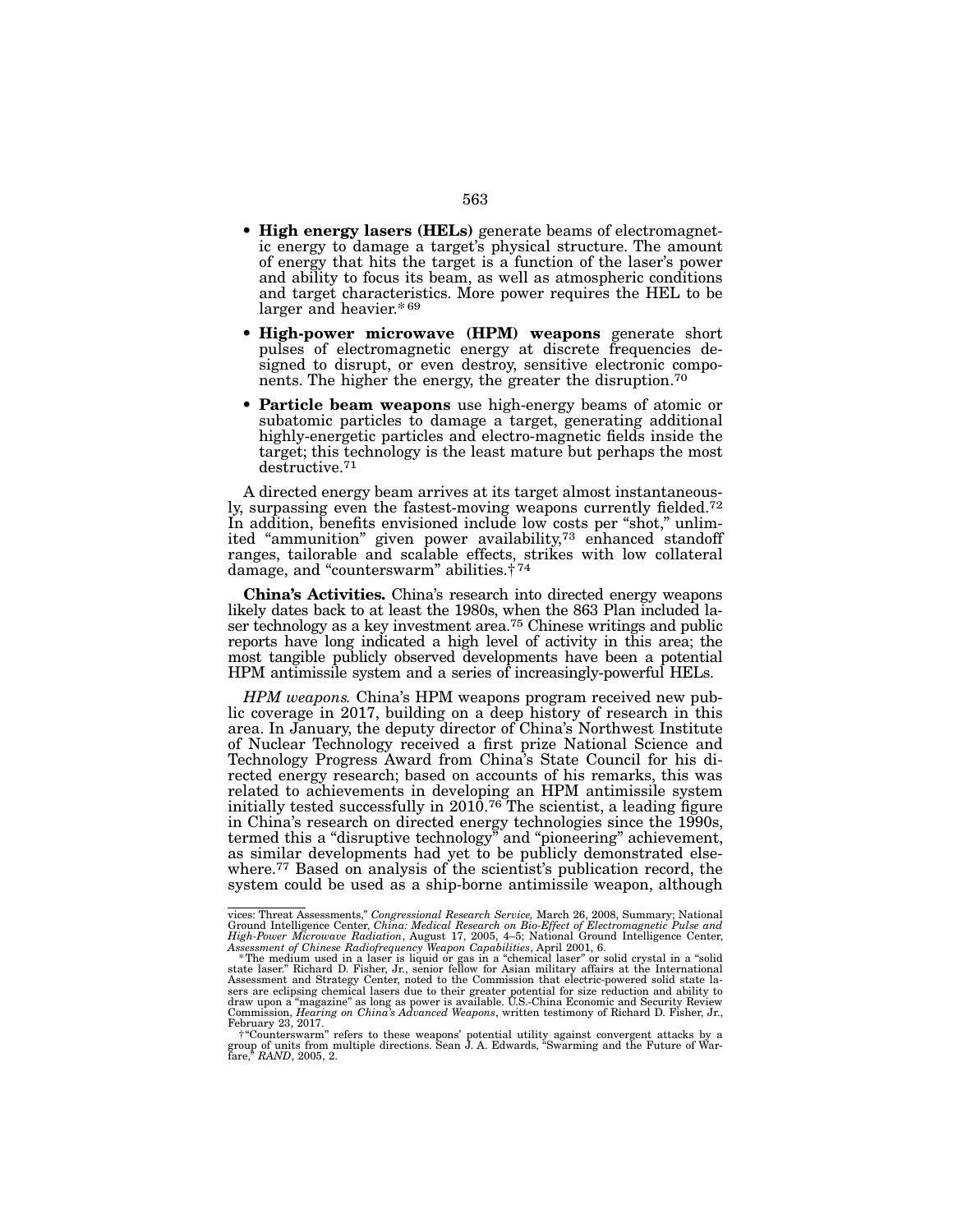authoritative information on the program is not available.78 Richard D. Fisher, Jr., senior fellow for Asian military affairs at the Inter- national Assessment and Strategy Center, notes that developing a system small and light enough to deploy on a ship would be a significant technological accomplishment.<sup>79</sup>

Examples of China's past publicly-known research on HPM<br>weapons, dating back to the 1990s, include a 2005 article by authors from the then Weapons Equipment Academy of the PLA Second Artillery Force and the National University of Defense<br>Technology that discussed the feasibility of using an HPM weapon to counter the seekers of antiradar missiles.<sup>80</sup> A declassified 2005 U.S. Army National Ground Intelligence Center report noted Chinese research into the bio-effects of HPM radiation, assessing this was to evaluate how to protect future human operators of these systems.81 A declassified 2001 National Ground Intelligence Center report stated that China was "conducting research on high-power [radiofrequency (RF)] generation, susceptibility, and generation relevant to the development of RF weapons" and noted that China's first significant publications on HPM generation appeared in the early 1990s.<sup>82</sup> It identified six leading military and defense-affiliated facilities involved in directed energy research more broadly at that time.83

*HELs.* China is marketing low-power solid state laser weapons and has shown interest in using lasers on a range of platforms. China's first 10 kilowatt (kW) fiber optic laser reportedly emerged in 2013, developed by state-owned defense conglomerate China Aerospace Science and Industry Corporation.84 State-owned Chinese defense contractor Poly Technologies has marketed a laser turret for shooting down small UAVs as a law enforcement tool since 2014, and displayed a 30 kW HEL called the Low-Altitude Laser Defending System at a 2016 military exhibit, reportedly with a 2.5 mi range and utility against swarms of small plastic UAVs.85 Mr. Fisher told the Commission that an improved version of this system was displayed at a 2017 exhibit, and reported learning from a company official that the new laser's power was over 30 kW, but less than 100 kW.86 He reported that officials indicated they were developing a naval version of this system, but it would be too large for an airborne version.87 China's defense industry and private sector will certainly continue efforts to increase the power and reduce the size and weight of these early systems. China previously conducted research on antimissile-capable lasers in the 1980s and 1990s, yielding work on chemical lasers with counterspace implications (see "Counterspace Weapons," later in this section).88

*Other efforts.* Michael Carter, program manager for U.S. Depart-<br>ment of Defense Programs at the National Ignition Facility and Photon Science Directorate, Lawrence Livermore National Labo- ratory (LLNL), stated in April 2017 that China is on a path to build a laser similar to the one used in LLNL's National Ignition Facility, currently the world's most "energetic,"\* with 192

<sup>\*&</sup>quot;Energetic" refers to the amount of energy the laser delivers, measured in "joules" (watts multiplied by seconds).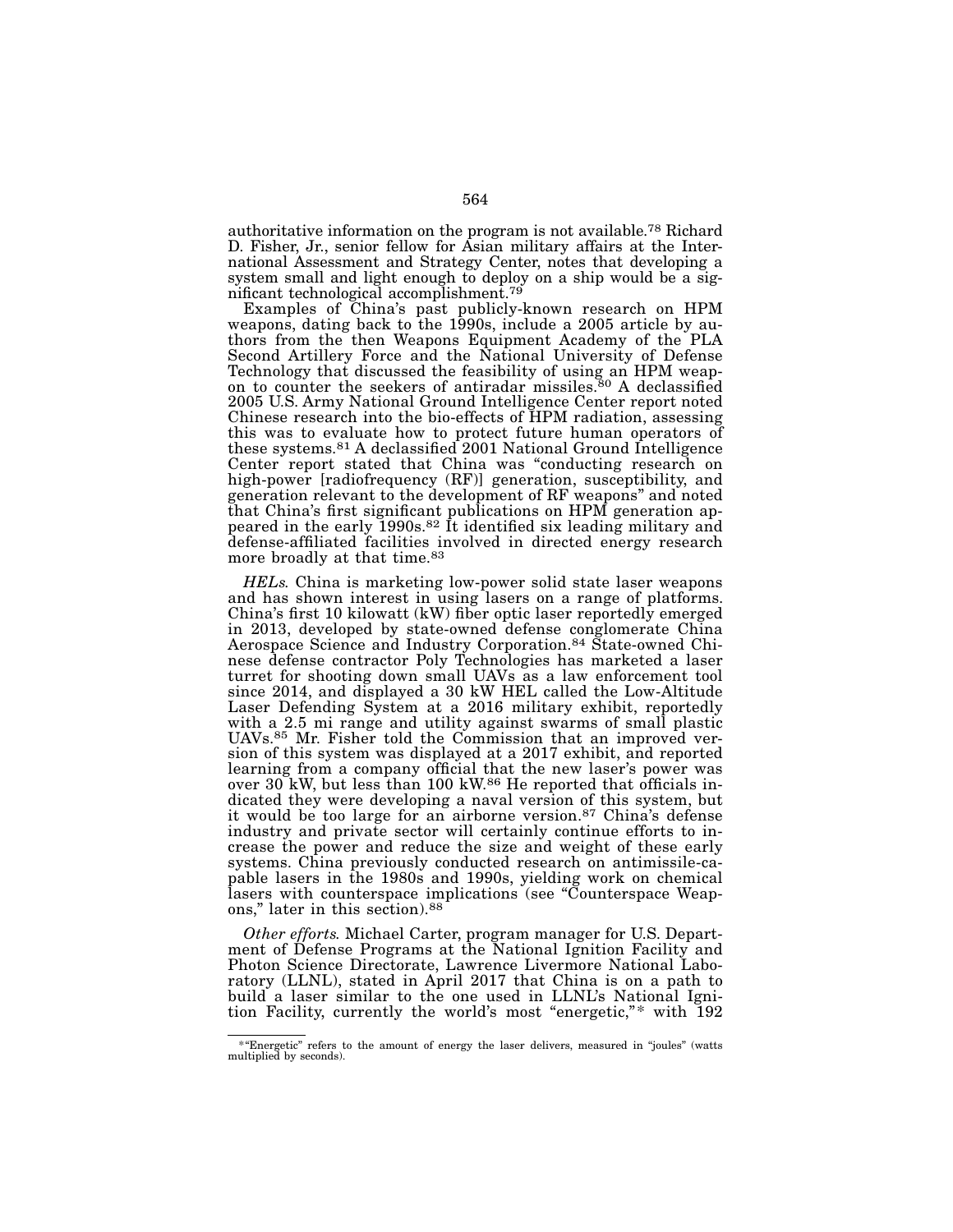beams and the size of three football fields.89 LLNL's laser was constructed for the study of inertial confinement fusion; 90 China's laser could be linked to its potential megaproject for this purpose described previously. Researchers from the Chinese Academy of Sciences, working at the State Key Laboratory of High Field Laser Physics in Shanghai, reportedly demonstrated a beam that reached a peak power of 5.13 petawatts in 2015, a world record.91 Researchers are now working on a 10-petawatt beam; although these "ultra-fast" lasers can only sustain their power for a fraction of a second and thus generate little energy,  $92$  this research demonstrates China's commitment to and capacity for pursuing breakthroughs in the field of directed energy.

Intended Capabilities. China's directed energy program is likely intended to negate specific U.S. strengths,93 potentially by affecting sensors on U.S. precision strike weapons and satellites.<sup>94</sup> Chinese academic writings appear to show interest in using more advanced lasers on land, naval, air, and space platforms,95 and microwave weapons on space platforms,96 but specific information on their intended operational employment is highly limited. Potential capabilities against space platforms are discussed in "Counterspace Weapons," later in this section.

### *Electromagnetic Railguns*

Definition. An electromagnetic railgun (EMRG) launches rounds using electromagnetic force rather than an explosive propellant.<sup>97</sup> The rails are a pair of parallel conductors through which an electromagnetic current, generated from an external source, is passed, firing the projectile along the rails (see Figure 3).98 Mr. Fisher notes that railguns "offer potential advantages in numbers of 'rounds' and cost per round over missiles and other kinetic weapons, potentially transforming future battlefields."\*

China's Activities. A research institute within China Aerospace Science and Industry Corporation, one of China's leading stateowned defense industry conglomerates, announced in 2015 that a project on high-powered electromagnetic launch technology had led to "major breakthroughs" in technologies for short-range air defense and projectile velocity.99 This research institute also hosted the seventh Chinese Electromagnetic Technology Conference in 2015, where advances in material sciences to reduce railgun barrel wear were reported.<sup>100</sup> At least 22 research institutes in China were studying aspects of electromagnetic launch as of 2007, according to a report published that year by the Institute of Electrical and Electronics Engineers.101 China has also reportedly built experimental railguns.102 Research into railguns began in France in 1918 and has been ongoing in China since the 1980s; the challenge is not in building a railgun but in scaling up the technology and overcoming technical challenges.103

<sup>\*</sup> For example, Mr. Fisher points out that "A U.S. Raytheon Standard SM-3 Block 1B missile interceptor may cost about \$14 million, versus a \$7 million Chinese anti-ship ballistic missile (ASBM), while a railgun hypersonic v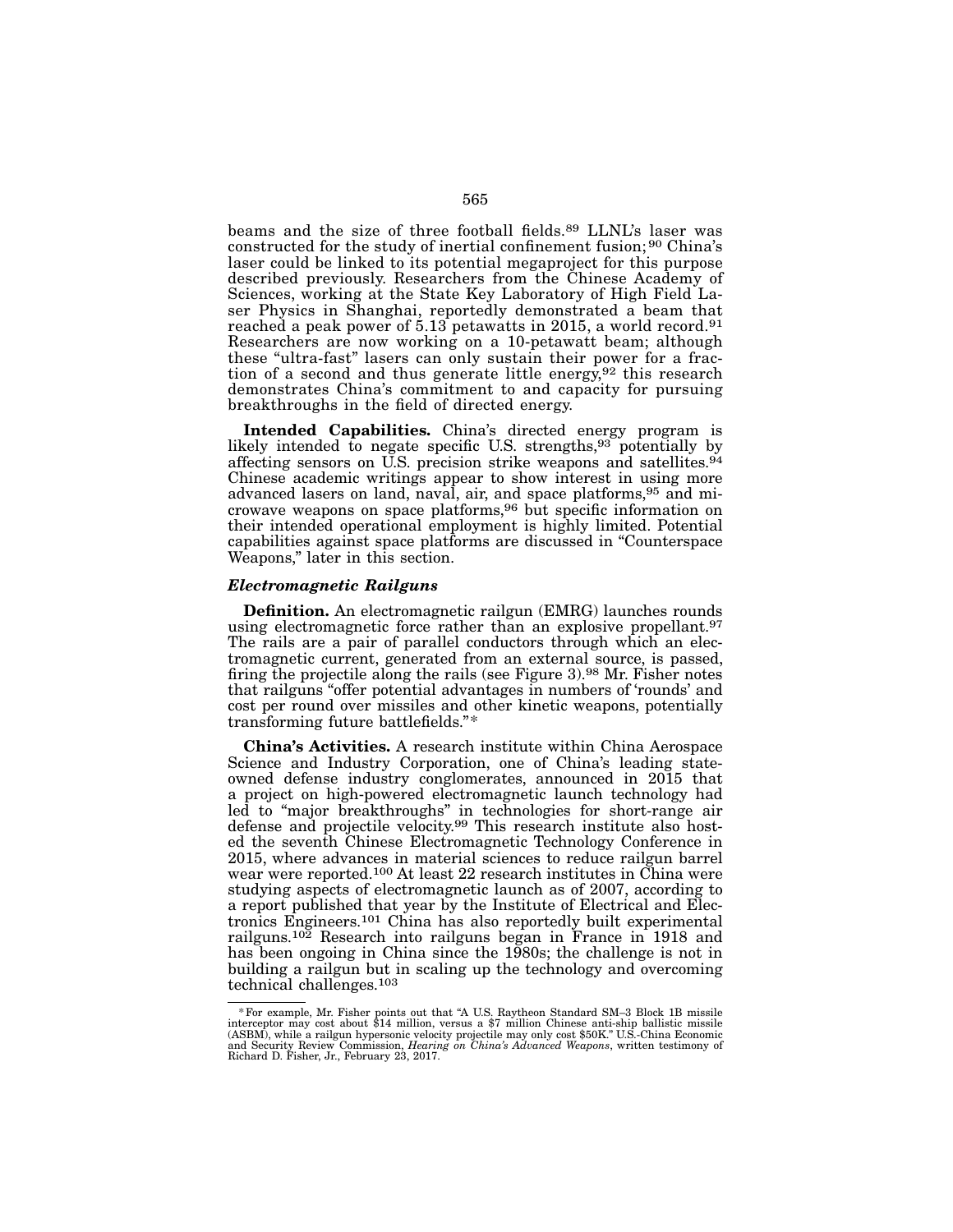



*Source:* Economist, "Rail Strike: America's Navy Wants to Arm Its Ships with Electrically Pow- ered Superguns," May 19, 2015.

Intended Capabilities. Public writings on intended capabilities for China's railgun are scarce and do not appear to diverge from those envisioned for the United States' program.104 China's system could be used for ship-based antisurface, shore bombardment, and antimissile operations as planned by the United States, and could also contribute to China's land-based A2/AD arsenal, for which power generation would be less of a challenge than for naval platforms.105 Proposed applications for electromagnetic aircraft launch system technology appear to align with U.S. efforts related to its next generation of aircraft carriers.106

## *Counterspace Weapons*

Definition. Counterspace threats can be divided into kinetic, non-kinetic physical, electromagnetic, and cyber categories, as Todd Harrison, director of the Aerospace Security Project at the Center for Strategic and International Studies, explained in testimony to the Commission:

• *Kinetic attacks attempt to strike a satellite directly, detonate a warhead in its vicinity, or disable critical support infrastructure on the ground. ... Satellites are also vulnerable to co-orbital threats where a satellite already in orbit can be deliberately maneuvered to collide with another satellite, dock with an uncooperative satellite, or detonate a small warhead in the vicinity of a satellite.*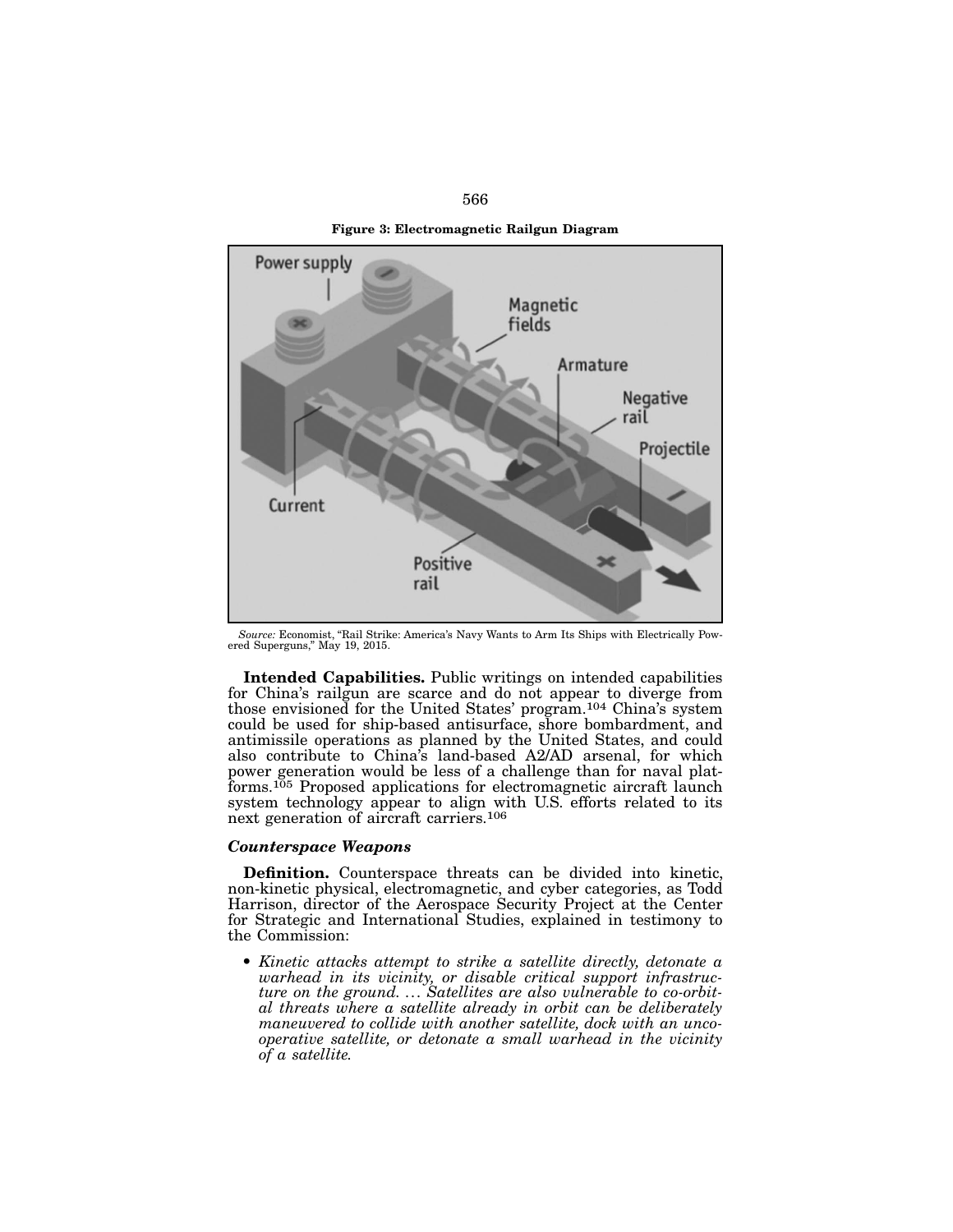- *Non-kinetic physical attacks can be used to ... degrade a satellite with less risk of debris and without directly touching it. Directed energy weapons, such as lasers and high-powered microwave systems, can target space systems within seconds and create effects that may not be immediately evident beyond the satellite operator.*
- *Electromagnetic attacks target the means by which data is transmitted rather than the physical satellite or ground support system. Satellites are dependent on radiofrequency communications for command and control and to transmit data to the ground. Jamming is the use of electromagnetic energy to interfere with these radio communications.*
- *Cyber attacks target the data itself and the systems that use this data.*107

China's Activities. China's advanced weapons discussed in this section that correspond with these threats are direct-ascent antisatellite missiles (kinetic), co-orbital systems (kinetic, non-kinetic physical, or electromagnetic), and ground-based directed energy weapons (non-kinetic physical or electromagnetic).\*

*Direct-ascent antisatellite missiles.* China has tested two direct-ascent antisatellite missiles: rocket and missile tests of the SC–19, one of which successfully destroyed a target in low Earth orbit; and a rocket test of the larger DN–2, which reached higher orbits, where Global Positioning System (GPS) and most U.S. intelligence satellites reside. The SC–19 was responsible for China's highly publicized debris-generating antisatellite missile (ASAT) test in 2007, and was also tested in 2005, 2006, 2010, 2013, and 2014.108 These missiles would only be able to launch on predetermined flight paths against targets passing over China.109

*Co-orbital systems.* China appears to have the technology required to build and launch small satellites for "rendezvous and proximity operations" that could be applied to counterspace missions.110 David D. Chen, an independent analyst and expert on China's space programs, testified to the Commission that China has launched six space missions involving such operations over the past decade, as Table 1 describes in detail.<sup>111</sup> A space-based platform could be used to launch kinetic, non-kinetic physical, or electromagnetic attacks.

Mr. Chen specifically assesses China has the requisite expertise, doctrinal underpinnings, and research and development experience for a counterspace directed-energy weapons program, which could be used for electromagnetic attacks launched from co-orbital platforms. He cites numerous writings by Chinese military, defense industry, and university scientists on potential counterspace electronic warfare effects against U.S. satellites.<sup>112</sup> For example:

<sup>\*</sup> For a detailed discussion of China's efforts in the area of computer network operations that could produce cyber threats to U.S. satellites, see U.S.-China Economic and Security Review Commission, 2015 Annual Report to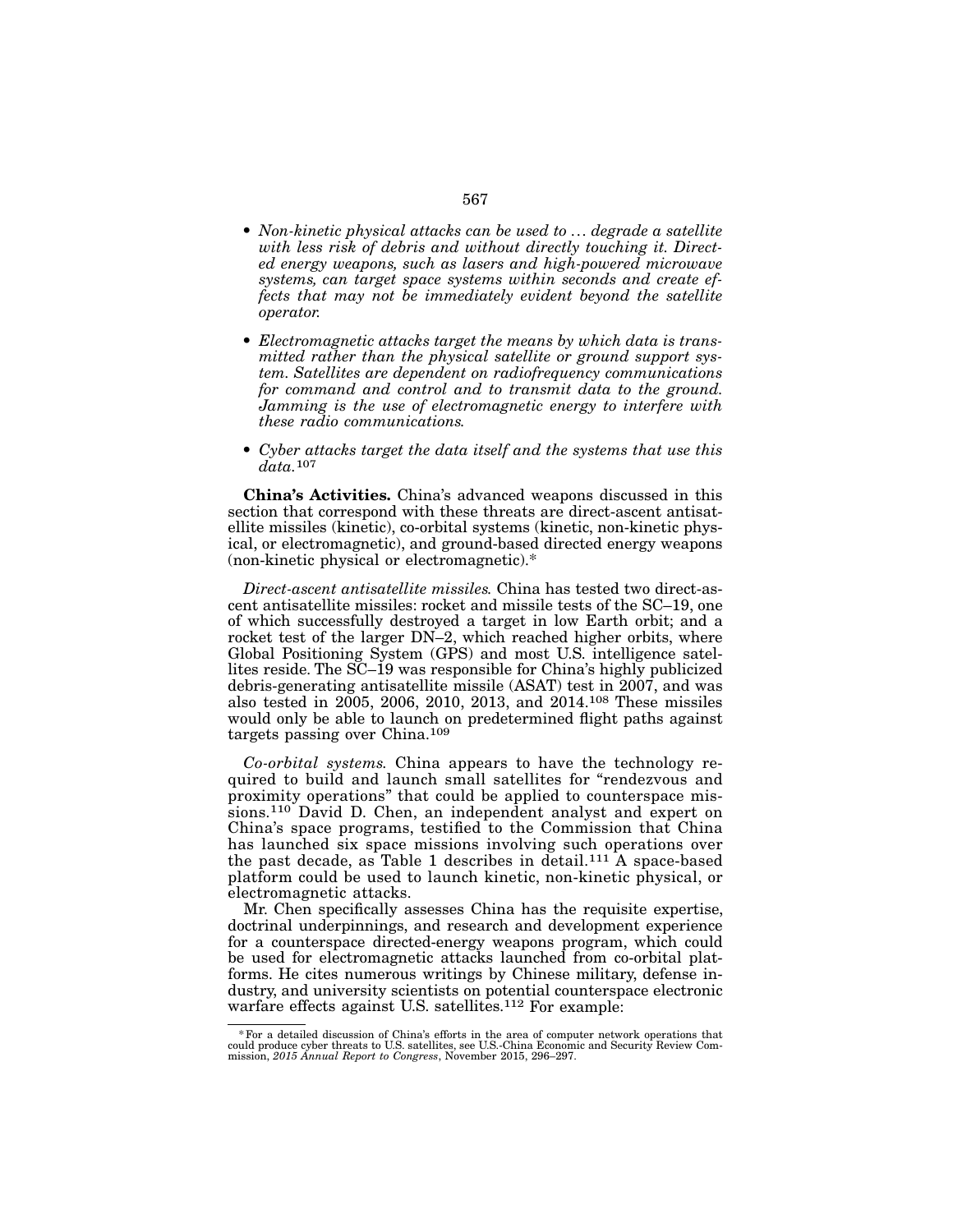*A 2012 paper by authors from the 36th Research Institute of the China Electronic Technology Group Corporation (CETC) proposed overcoming the high power requirements for jam- ming U.S. millimeter wave (MMW) satellite communications by using space-based jammers hosted on small satellites, in a "David versus Goliath" attack. The authors noted that re- ducing that distance with a small satellite platform would decrease the power requirements exponentially, and identi- fied potentially susceptible USG assets as the AEHF (Ad- vanced Extremely High Frequency), WGS (Worldwide Global Satcom), and GBS (Global Broadcast Service) satellite con- stellations.*<sup>113</sup>

Other writings specifically reference *Iridium* (commercial com- munications) and *Defense Satellite Communications System* (U.S. government communications) satellites.114 Some Chinese academic writings also envision space-based laser weapons.<sup>115</sup>

| Program                          | Launched | <b>Description</b>                                                                                                                                                                                                                                                                                           |
|----------------------------------|----------|--------------------------------------------------------------------------------------------------------------------------------------------------------------------------------------------------------------------------------------------------------------------------------------------------------------|
| Banfei Xiaoweixing-1<br>$(BX-1)$ | 2008     | BX-1 was deployed from the orbital mod-<br>ule of <i>Shenzhou-7</i> and relayed images of<br>the main vessel while flying in co-orbital<br>formation. <sup>116</sup>                                                                                                                                         |
| $Shi$ jian-12 (SJ-12)            | 2010     | <i>Shijian-12</i> maneuvered within 27 km<br>$(18 \text{ mi})$ of <i>Shijian-6F</i> two months after<br>launch, then made a series of maneuvers<br>to within a 300-meter distance, causing<br>a likely low-speed contact resulting in<br>orbital perturbations observed from the<br>$ground.$ <sup>117</sup> |
| Shivan-7                         | 2013     | Rendezvoused with <i>Chuangxin-3</i><br>and<br><i>Shijian-7</i> ; probable deployment of robotic<br>arm 118                                                                                                                                                                                                  |
| Tianyuan-1                       | 2016     | Satellite servicing/refueling experiment<br>transferred 60 kilograms<br>(132)<br>that<br>pounds) of fuel while in orbit. <sup>119</sup>                                                                                                                                                                      |
| Aolong-1                         | 2016     | Experimental robotic manipulator pay-<br>load for orbital debris mitigation. <sup>120</sup>                                                                                                                                                                                                                  |
| Banfei Xiaoweixing-2<br>$(BX-2)$ | 2016     | A second BX was launched from the<br><i>Tiangong-2</i> space station as part of the<br><i>Shenzhou-11</i> manned mission in October<br>2016.121                                                                                                                                                              |
| Shijian-17                       | 2016     | geosynchronous<br>orbit<br>belt<br>$\rm Suspected$<br>inspection or signals intelligence satel-<br>$lite.$ <sup>122</sup>                                                                                                                                                                                    |

Table 1: China's Space Missions Involving Rendezvous and Proximity Operations

*Source:* U.S.-China Economic and Security Review Commission, *Hearing on China's Advanced Weapons*, written testimony of David D. Chen, February 23, 2017.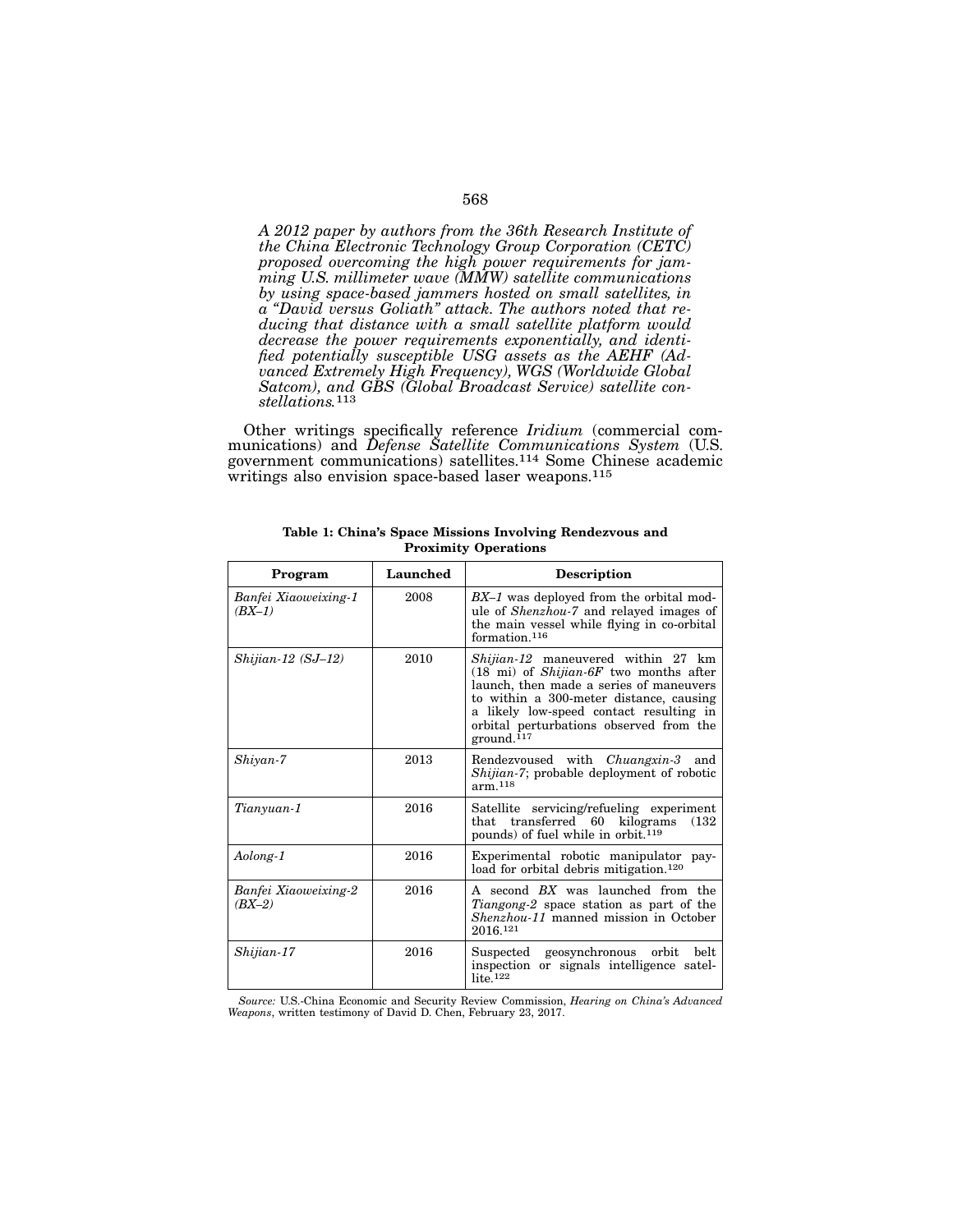*Ground-based directed-energy weapons.* The U.S. Department of Defense reported in 2006 that China was pursuing "at least one ... ground-based laser designed to damage or blind imaging satellites."123 China also tested a laser against a U.S. ISR satellite in 2006, temporarily degrading its functionality; it is unclear whether this was intended to determine the satellite's location or to test China's ability to "dazzle" it, or temporarily blind its sensors.124 These capabilities are likely a product of China's chemical laser development efforts dating back to the 1980s; China almost certainly has been working to develop more powerful lasers since this time.125 Lasers can blind or damage a satellite's optical sensors at low energies, and can cause physical damage to satellites at high energies.<sup>126</sup>

In addition, since the mid-2000s China has acquired a number of foreign and indigenous ground-based satellite jammers,\* designed to disrupt an adversary's communications with a satellite by overpowering the signals being sent to or from it. These could be employed to degrade or deny U.S. military systems' access to GPS and most satellite communications bands if they are operating within a few hundred kilometers of China.127

*Spaceplane.* Chinese media reports in 2016 indicated that state-owned defense conglomerate China Aerospace Science and Technology Corporation had begun advanced research on a spaceplane that could fly from the ground directly into orbit utilizing hypersonic technology.128 Chinese military scientists have stated that China aims to master the relevant technologies over the next three to five years, test a propulsion system in 2025, and use the system to power a spaceplane that would enter service by 2030.† China reportedly plans to test a prototype propulsion system in late 2017.129 In theory, such a craft could fly in near space (roughly 12 to 60 mi in altitude), circumnavigate the globe in a matter of hours out of the reach of traditional air defenses,130 and potentially threaten U.S. space assets. These efforts have not been confirmed by official U.S. government sources, and achieving these technologies within this timeframe would likely be a significant challenge.131

*Other plans.* As the Commission reported in 2015, China plans to launch a permanent manned space station in several phases comprising an experimental "core module" in 2018 and two additional modules in 2020 and 2022.132 This station could have dual use applications; China's Tiangong-2 spacelab was used to launch a satellite for a rendezvous and proximity operation in 2016, and China reportedly plans to orbit a space telescope alongside its space station in the 2020s,<sup>133</sup> the first time a space station will have been used as a support base for a satellite.134 Chinese researchers, including the head of the China Manned Space Agency (a military organization responsible for managing China's

<sup>\*</sup>China purchased ultra high frequency-band satellite communications jammers from Ukraine in the late 1990s. U.S. Department of Defense, *Annual Report to Congress: Military Power of the People's Republic of China 2007*, 2007, 21.

f Chinese engineers have suggested the scramjet engine would be the second of three used to<br>power the envisioned spaceplane: a booster to leave the ground, the scramjet for hypersonic flight<br>in near space, and a rocket to Could Reset the 21st Century Space Race," *Popular Science*, August 9, 2016.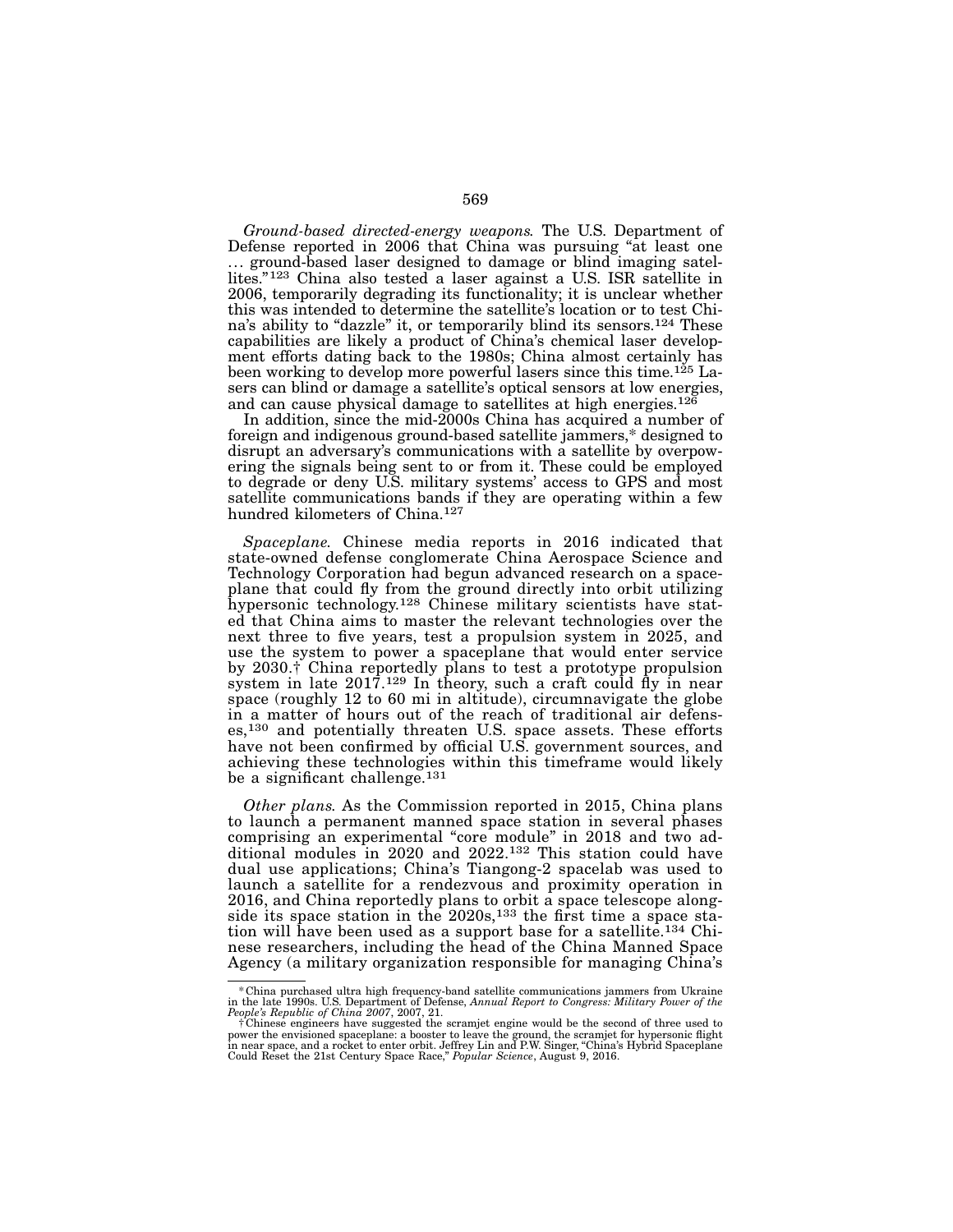manned space program 135), have also written on the military use of space stations.136 Some non-authoritative Chinese writings have discussed building a moon base with military capabilities, but Kevin Pollpeter, research scientist at CNA and an expert on China's space program, testified to the Commission that these should not yet be taken seriously.137

Intended Capabilities. As the Commission assessed in its *2015 Annual Report to Congress*, PLA doctrinal publications and military writings on space warfare and China's demonstrated and developmental counterspace capabilities indicate these are primarily designed to deter U.S. strikes against China's space assets, deny space superiority to the United States, and attack U.S. satellites.<sup>138</sup> The U.S. Director of National Intelligence stated in the May 2017 *Statement for the Record on the Worldwide Threat Assessment of the U.S. Intelligence Community:*

*We assess that Russia and China perceive a need to offset any U.S. military advantage derived from military, civil, or commercial space systems and are increasingly consider- ing attacks against satellite systems as part of their future warfare doctrine. Both will continue to pursue a full range of antisatellite weapons as a means to reduce U.S. military effectiveness.*139

Authoritative Chinese documents specifically indicate Beijing believes space superiority would be critical to almost every component of its military operations (particularly long-range precision strikes) during a potential Taiwan Strait conflict and against the United States and other potential adversaries in the region.<sup>140</sup> Experts also testified to the Commission in 2017 that Chinese military strategy emphasizes battlefield control in a multi-dimensional space (land, sea, air, space, and cyber),<sup>141</sup> and that counterspace operations are envisioned to "open up a window of opportunity" for potentially debilitating follow-on strikes in other dimensions.<sup>142</sup> Mr. Pollpeter noted to the Commission that counterspace capabilities are one component of the PLA's goal to achieve space superiority; another being an "operationally responsive space force" featuring road-mobile launch systems and a robust system of space-based remote sensing satellites.<sup>143</sup>

Within this context, Chinese writings discuss concentrating forces to attack certain types of space assets, rather than attacking all types.<sup>144</sup> Mr. Chen assesses that counterspace cyber and electronic warfare operations "should be considered as one tool in the quiver of a 'combined arms' counterspace campaign," and that "degradation, denial, and deception" effects are viewed as being as valuable as damage and destruction.<sup>145</sup> Ultimately, assessments<br>by Chinese military writers view speed, within the multi-dimenby Chinese military writers view speed, within the multi-dimen- sional battlespace, as the key contribution of advanced weapons. For example, one recent PLA journal article suggests China can defeat the United States' "network-centric warfare" with "energy-centric warfare"—applying effects quickly to "get inside" the adversary's "OODA (Observe, Orient, Decide, Act) loop"—utilizing the near-instantaneous speed of systems such as directed energy weapons.146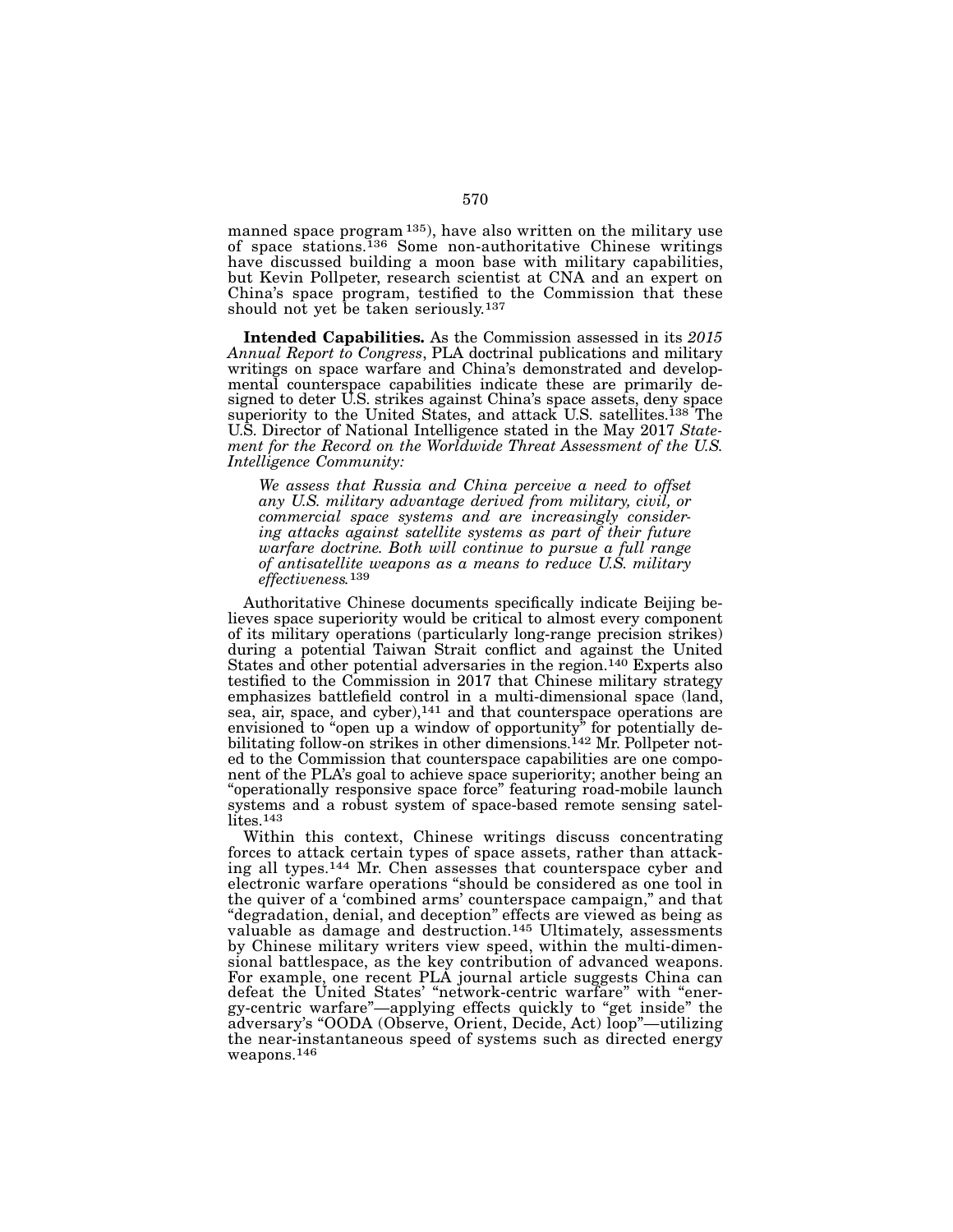## *Unmanned and AI-Equipped Weapons*

Definition. Unmanned aerial, underwater, surface, or ground vehicles operate without an internal pilot. They can be remotely piloted or automated, which refers to systems governed by prescriptive rules that do not allow for deviations, or autonomous, meaning they are delegated the ability to independently compose and choose between different courses of action.<sup>147</sup> AI refers to the ability of computer systems to perform tasks normally requiring human intelligence, including learning and self-correction,<sup>148</sup> and is foundational to autonomous systems.<sup>149</sup>

China's Activities. China has made significant progress in developing and deploying automated unmanned systems, and has displayed strong interest and capabilities in developing autonomous programs.

*Automated systems.* China has developed unmanned aerial and underwater vehicles, and conducted research on unmanned ground and surface vehicles:

- China's **UAVs**, including attack variants, have met military requirements and entered the global market in great numbers. Chinese experts assess Chinese UAVs still lag behind their U.S. counterparts in areas such as engines, data links, and sensors.150 However, as Elsa Kania, analyst at the Long Term Strategy Group, noted to the Commission, China's defense industry is developing a range of "cutting-edge" systems, including "high-altitude long-endurance UAVs that variously have stealth or anti-stealth, supersonic, and precision strike capabilities."<sup>151</sup> A high proportion consists of smaller, tactical models, but the PLA Air Force and PLA Navy have begun to introduce more advanced, multi-mission UAVs.152 Recently-developed tactical models include a group of electronic warfare-equipped UAVs displayed at a military parade in June 2017 that could "paralyze and suppress" opposing early warning and command communication systems, according to state media.153 U.S. observers also noted 2017 reports that China is developing a "sea-skimming" antiship UAV that could cruise below radar coverage at an altitude of 1 to 6 meters, potentially shortening a target vessel's detection and response times.154
- China has worked to develop unmanned underwater vehicles (UUVs) since the 1980s, and one series of UUVs is reportedly in service with the PLA Navy.155 Researchers at U.S. company Defense Group, Inc. (DGI), which published a contracted report for the Commission on China's Industrial and Military Robotics Development in 2016, described China's progress on UUVs as "drastic" and enabling its systems to "travel farther and deeper, and perform more complex tasks and missions." 156 Chinese UUVs carried out mineral exploration missions in the southwest Indian Ocean in 2016.157 In July 2017, Chinese media reported the maiden voyage of a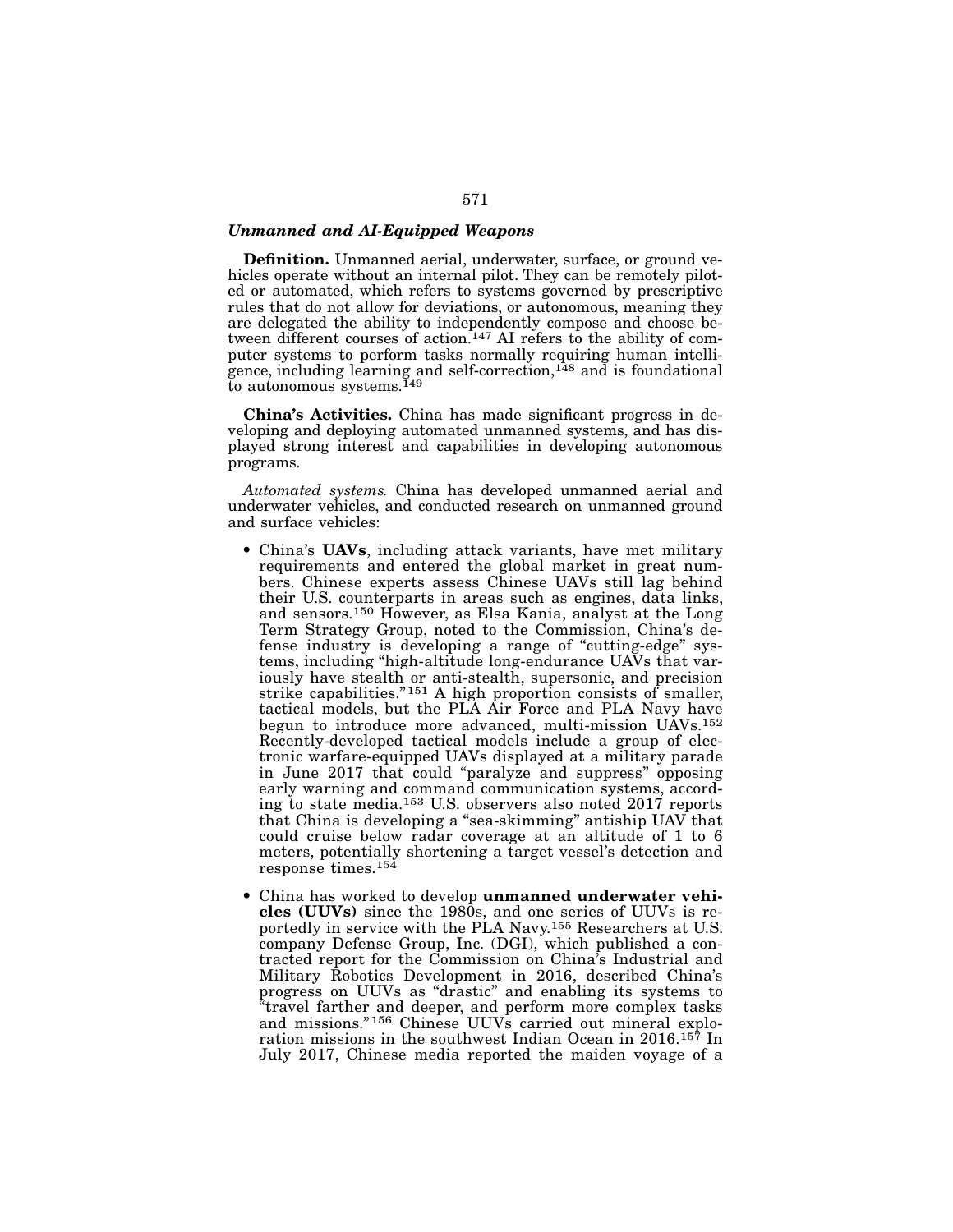UUV able to stay underwater for 20 hours, as well as scientific observations by 12 UUVs in the South China Sea, terming this "the largest group of gliders to perform simultaneous observations in the region." 158

- The PLA Navy is exploring options for unmanned surface vehicles (USVs),<sup>159</sup> and some Chinese research institutes have made progress on these systems. However, DGI's 2016 report assessed that Chinese military strategists appear to be minimally interested in USVs, potentially because China's maritime militia can already be mobilized for a variety of missions to support the PLA Navy.<sup>160</sup>
- The PLA Army has begun experimentation to a limited extent on unmanned ground vehicles  $(UGVs)$ ,<sup>161</sup> and they are a priority in China's defense plans. Numerous civilian and military research institutes, universities, and companies are involved, with high levels of government funding support. Nevertheless, their deployment appears to be limited at this time.<sup>162</sup>

*Autonomous systems.* AI research receives top-level leadership support and funding in China, as discussed in Chapter 4, Section 1, "China's Pursuit of Dominance in Computing, Robotics, and Biotechnology." While China's broad-based progress across military and civilian sectors is more readily identifiable than tangible individual military efforts at this time, the following activities can be observed:

- Cruise missiles: A Chinese media report noted in 2016 that China is developing a family of cruise missiles with "a very high level of artificial intelligence and automation" that "will allow commanders to control them in real time manner, or to use a fire-and-forget mode, or even to add more tasks to in-flight missiles," quoting a defense industry official.<sup>163</sup> The terminology used was ambiguous and shed little light on intended capabilities.164
- Swarming UAVs: China demonstrated a record-breaking formation of 1,000 rotary-wing UAVs at the Guangzhou Airshow in February 2017, using pre-programmed routes.\* Chinese military experts noted this technique could be used to create a distributed armed system.165 Leading state-owned defense industry conglomerate China Electronics Technology Group Corporation reportedly operated a formation of 119 fixed-wing UAVs (using small, inexpensive commercial drones) in June 2017, also a record.166 A previous formation of 67 UAVs in 2016 reportedly demonstrated autonomous swarm control.167

<sup>\*</sup>The previous record for a demonstration of this type was 500 UAVs launched by Intel in November 2016. Echo Huang, "Watch a Record-Setting 1,000 Drones Take to the Sky in China Diver to Celebrate the Lantern Festival," Qu 2017.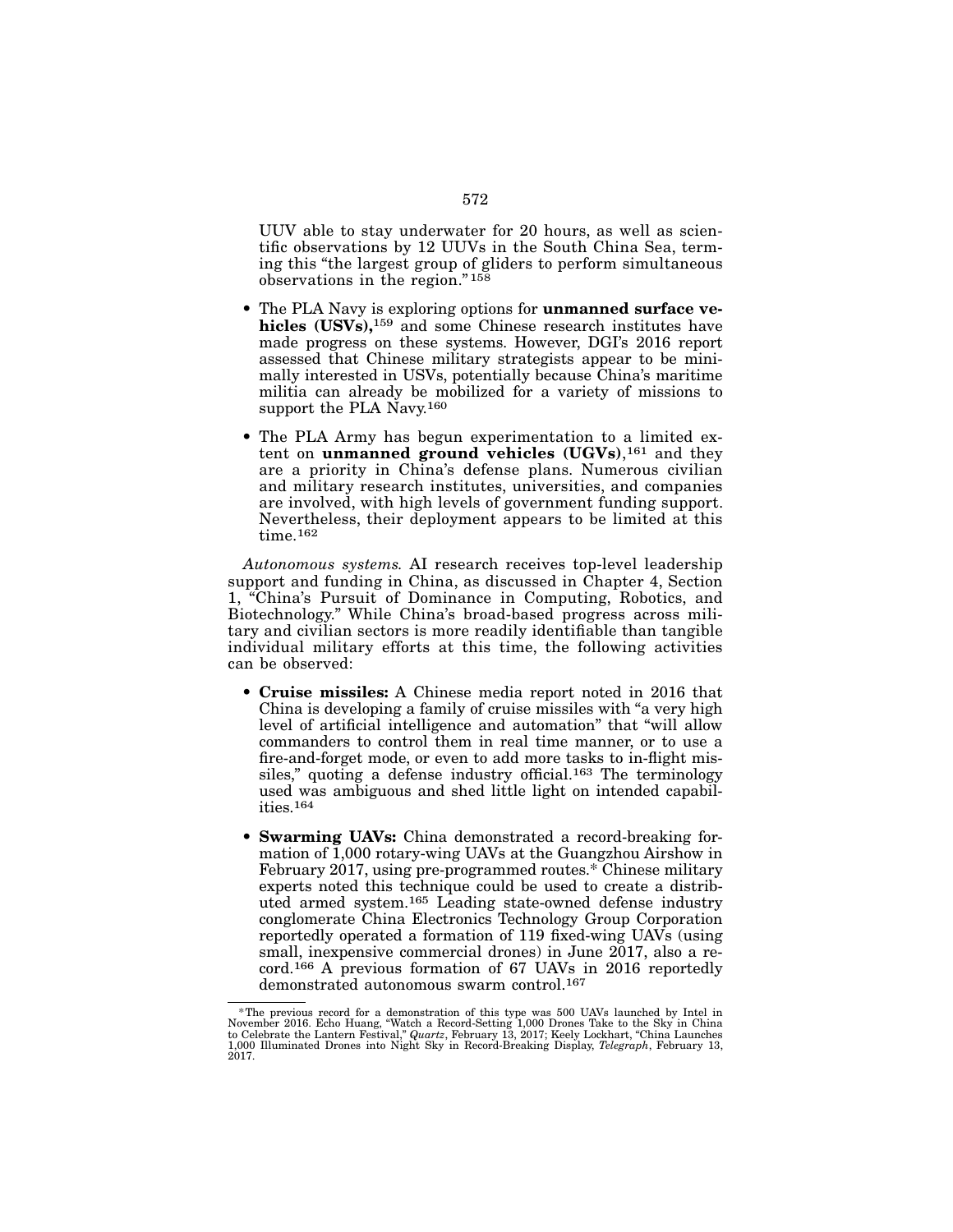- Autonomous UUVs: Autonomous UUVs appear to be a priority for the PLA Navy, with multiple research institutes and designated key laboratories conducting research in this area. Universities have developed a "robofish" prototype (a UUV with bio-inspired movements) and tested an autonomous unmanned underwater glider.168
- Autonomous USVs: The Underwater Engineering Research Institute at Shanghai University has tested multiple versions of the "intelligent" *Jinghai* USV, a project begun in 2010.169 The vehicle can reportedly navigate and avoid obstacles autonomously, and has been evaluated by the PLA's former General Armaments Department and the PLA Navy Equipment Department, potentially indicating intentions to acquire the system.170

Intended Capabilities. China's automated UAVs have been incorporated into all four PLA services—the PLA Army, Navy, Air Force, and Rocket Force (former Second Artillery Force)—and likely the Strategic Support Force in limited numbers. These systems are expected to contribute to China's A2/AD capabilities. The PLA views these vehicles—as well as eventual "intelligentized systems"—as force multipliers for its military power in the long term. In the near term, Ms. Kania assesses that probable missions will include "[ISR]; integrated reconnaissance and strike; information operations, especially electronic warfare; data relay, including communications relay and guidance for missiles engaged in over-the-horizon targeting; and military operations other than war, such as counterterrorism and border defense."171

Much of China's academic literature on military AI has been abstract and speculative, and most of it deals with U.S. activities.172 However, it is clear that PLA strategists expect autonomy to have a dramatic impact on traditional operational models. Ms. Kania assesses the PLA's focus on swarm warfare involving "intelligentized" systems indicates a recognition that these tactics will likely be useful for saturating and overwhelming the defenses of high-value weapons platforms such as aircraft carriers.<sup>173</sup> According to a July 2017 state-run media report, China's developmental autonomous UUV could eventually lead to a new generation of PLA Navy patrol vessels equipped to guard ships or drilling platforms in the South China Sea.174 Looking to the far future, Chinese writings have recently discussed the concept of a "battlefield singularity," in which command and control would itself become intelligentized should machines surpass humans in battlefield decision making and planning.175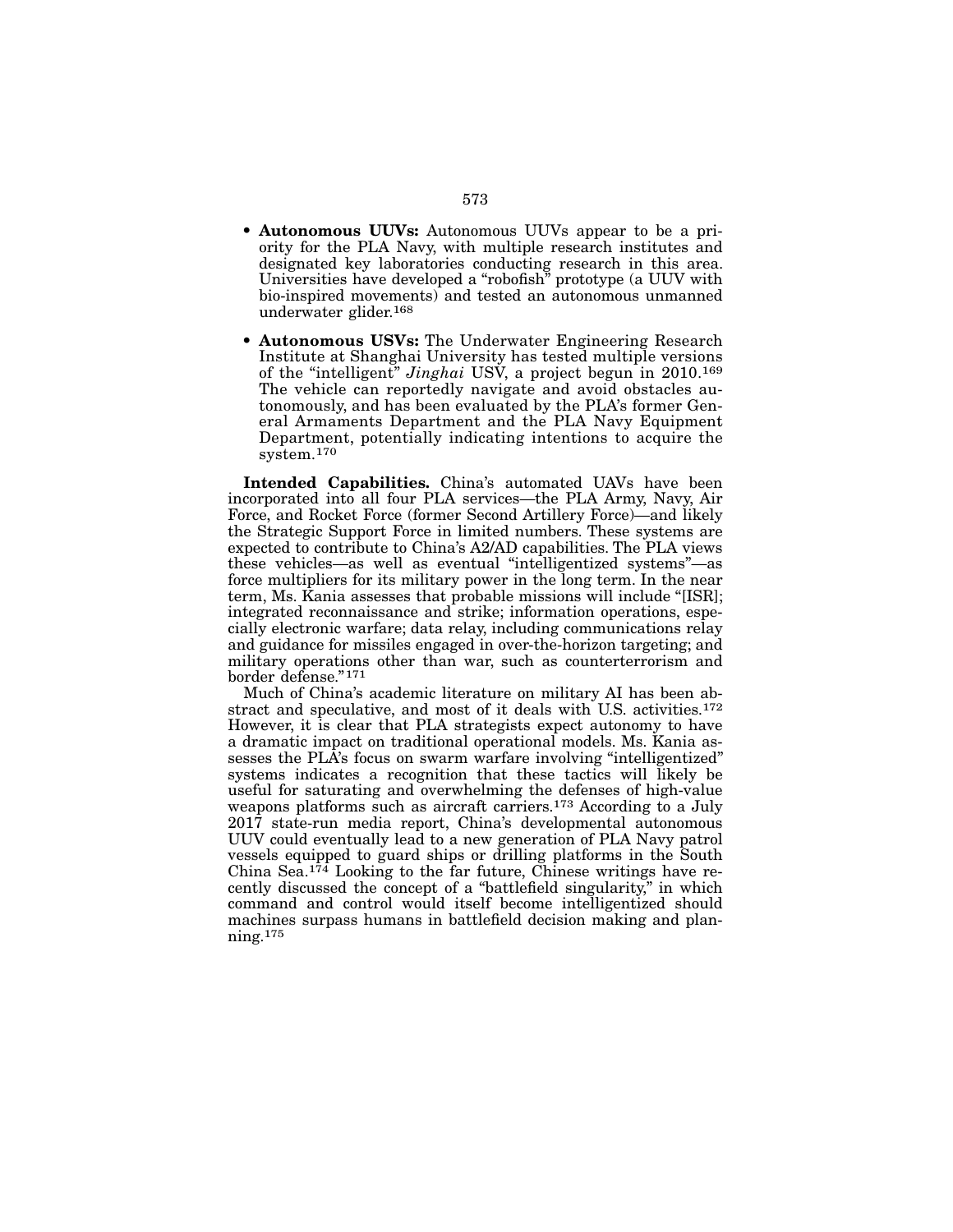### Table 2: Comparison with Publicly-Reported U.S. Advanced Weapons Programs

| Category                          | <b>U.S. Activities</b>                                                                                                                                                                                                                                                                                                                                                                                                                                                                                                                                                                                                                                                                                                                                                                                                                                                                                                                                                                                                                                                                                                                                                                          |
|-----------------------------------|-------------------------------------------------------------------------------------------------------------------------------------------------------------------------------------------------------------------------------------------------------------------------------------------------------------------------------------------------------------------------------------------------------------------------------------------------------------------------------------------------------------------------------------------------------------------------------------------------------------------------------------------------------------------------------------------------------------------------------------------------------------------------------------------------------------------------------------------------------------------------------------------------------------------------------------------------------------------------------------------------------------------------------------------------------------------------------------------------------------------------------------------------------------------------------------------------|
| <b>MaRVs</b>                      | The United States destroyed all of its ground-based mis-<br>siles ranging between 500 and $5,500 \text{ km}$ (310 and 3,418)<br>mi), including the MaRV-equipped Pershing-II, when it<br>became a signatory to the Intermediate Range Nuclear<br>Forces (INF) Treaty in 1983.* U.S. programs to develop<br>MaRVs in the 1960s and 1970s contributed to its later<br>efforts to develop hypersonic weapons, $176$ but it has not<br>developed more advanced MaRV-equipped antiship ballis-<br>tic missiles since this time, as China has.                                                                                                                                                                                                                                                                                                                                                                                                                                                                                                                                                                                                                                                        |
| <b>Hypersonic Weap-</b><br>ons    | U.S. hypersonic weapons development efforts appear to be<br>significantly more advanced than China's. Dr. Acton notes<br>that the United States has been investigating these tech-<br>nologies since the 1950s and has a sizeable lead in test-<br>ing. <sup>177</sup> For example, U.S. HGV tests have been conducted at<br>significantly greater ranges and generally involved much<br>greater cross-range maneuvering. <sup>178</sup> The U.S. Army's Ad-<br>vanced Hypersonic Weapon was tested across 3,800 km<br>$(2,361 \text{ mi})$ in 2011 and was due for testing across 6,000<br>$km(3,728 \text{ mi})$ before controllers aborted the test due to<br>booster issues, <sup>179</sup> while China appears to have tested at<br>no farther than $2,100 \text{ km}$ $(1,305 \text{ mi})$ . <sup>180</sup> The United States<br>also conducted its first successful scramjet flight test in<br>$2004.7181$ The swift progress made by China and other<br>countries, however, has prompted recent warnings from<br>observers including the National Academies of Sciences.<br>Engineering, and Medicine that the United States could<br>$\overline{\text{lose}}$ its lead. <sup>182</sup> |
| <b>Directed Energy</b><br>Weapons | The United States has a longstanding lead in pursuing<br>directed energy weapons. However, as U.S. Chief of Na-<br>val Operations Admiral John Richardson argued at the<br>2017 Directed Energy Summit in Washington, DC, the<br>United States is in a "true competition" with China,<br>and its past non-competitive mindset has resulted in a<br>"closer score" than expected in pursuing directed energy<br>technologies. <sup>183</sup> U.S. officials have recently opted not to<br>discuss U.S. directed energy programs publicly, citing the<br>newly-recognized reality of U.S.-China competition and<br>revelations about what competitors such as China were<br>learning from these discussions. <sup>184</sup>                                                                                                                                                                                                                                                                                                                                                                                                                                                                       |

<sup>\*</sup>Signed by the United States and Soviet Union in 1987, the INF Treaty required "destruction of both parties' ground-launched ballistic and cruise missiles with ranges between 500 and 5,500 km<br>(310 and 3,418 mi), along with their launchers and associated support structures and support equip-<br>ment," altogether elimina to the current discussion. China, not a signatory to the agreement, has exploited the restrictions placed on the United States and Russia by the INF to develop an asymmetric advantage, building a vast areanal of ground-lau *States of America and the Union of Soviet Socialist Republics on the Elimination of their Intermedi- ate-Range and Shorter-Range Missiles (INF Treaty)*, December 8, 1987.

<sup>&</sup>lt;sup>†</sup>The U.S. defense-wide Conventional Prompt Global Strike program currently funds three programs for HGVs and related technologies: the U.S. Army's Advanced Hypersonic Weapon, the D.S. Air Force's Conventional Strike Mis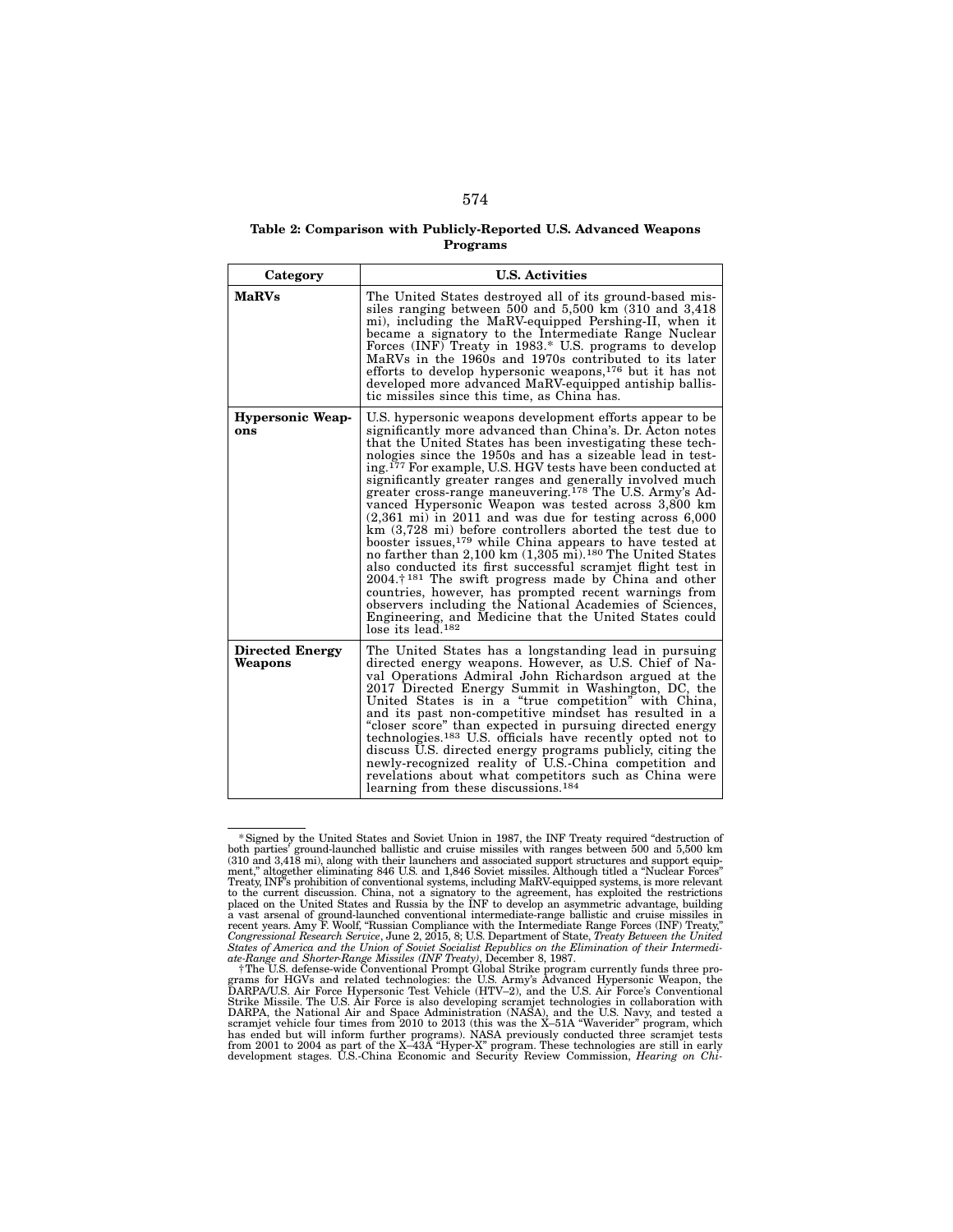## Table 2: Comparison with Publicly-Reported U.S. Advanced Weapons Programs—*Continued*

| Category                                        | <b>U.S. Activities</b>                                                                                                                                                                                                                                                                                                                                                                                                                                                                                                                                                                                                                                                                                                                                                                                                                                                                                                                                                                                                                                                                                                                                                                                                                                                                                                                                                                                                                                                                                                                                                                                                                                                                                                                                                                                                                                                                                                                                                                                    |
|-------------------------------------------------|-----------------------------------------------------------------------------------------------------------------------------------------------------------------------------------------------------------------------------------------------------------------------------------------------------------------------------------------------------------------------------------------------------------------------------------------------------------------------------------------------------------------------------------------------------------------------------------------------------------------------------------------------------------------------------------------------------------------------------------------------------------------------------------------------------------------------------------------------------------------------------------------------------------------------------------------------------------------------------------------------------------------------------------------------------------------------------------------------------------------------------------------------------------------------------------------------------------------------------------------------------------------------------------------------------------------------------------------------------------------------------------------------------------------------------------------------------------------------------------------------------------------------------------------------------------------------------------------------------------------------------------------------------------------------------------------------------------------------------------------------------------------------------------------------------------------------------------------------------------------------------------------------------------------------------------------------------------------------------------------------------------|
| <b>Directed Energy</b><br>Weapons-<br>Continued | Several notable examples of U.S. programs have been pub-<br>licly discussed. In 2016 the U.S. Navy announced plans to<br>test a 150 kW ship-based laser "in the near future."* The<br>U.S. Air Force is reportedly moving toward a proof of con-<br>cept HEL based on a helicopter gunship; <sup>185</sup> it also plans to<br>test a 50 kW laser on a transonic and supersonic platform<br>in the next four years, and a 150 kW laser on these plat-<br>forms in the $2021$ to $2025$ range. <sup>186</sup> The U.S. Army and U.S.<br>Special Operations Command, in conjunction with Raythe-<br>on, conducted a feasibility test in June 2017 in which a<br>helicopter-based HEL "acquired and hit an unmanned<br>target." <sup>187</sup> The U.S. Missile Defense Agency plans to test<br>demonstrators of unmanned aerial vehicles equipped with<br>low-powered lasers by 2021, which could eventually lead<br>to higher-powered lasers for boost-phase ballistic missile<br>defense. <sup>188</sup> After 50 years of U.S. military research on HPM<br>weapons that had apparently reached a dead end, accord-<br>ing to Ms. Kania, the United States successfully tested<br>an HPM system on a missile under the U.S. Air Force Re-<br>search Laboratory-led Counter-electronics High-Powered<br>Microwave Advanced Missile Project (CHAMP). <sup>189</sup> Experts<br>have assessed that the United States could likely field<br>short-range air defense laser systems by the end of 2017 if<br>desired, <sup>190</sup> and is prepared to produce counter-unmanned<br>aerial systems for warfighters (i.e., to shoot down quadcop-<br>ters. not drones). $191$<br>The United States nonetheless faces inherent technical<br>challenges to making directed energy a reliable weapon ca-<br>pability. Dr. Grayson notes that "power scaling, size reduc-<br>tion and packaging, system reliability, and overall cost still<br>remain large questions for the U.S. as well as China." <sup>192</sup> |
| Electromagnetic<br>Railguns                     | Railgun research has been primarily dominated by the Unit-<br>ed States in the past, although the level of power required<br>and the rapid destruction of the rails with repeated use have<br>been persistent obstacles. <sup>193</sup> A March 2017 Congressional Re-<br>search Service report notes, "In January 2015, it was reported<br>that the [U.S.] Navy is projecting that EMRG could become<br>operational on a Navy ship between 2020 and 2025. In April<br>2015, it was reported that the Navy is considering installing<br>an EMRG on a Zumwalt (DDG-1000) class destrover by the<br>mid-2020s."194                                                                                                                                                                                                                                                                                                                                                                                                                                                                                                                                                                                                                                                                                                                                                                                                                                                                                                                                                                                                                                                                                                                                                                                                                                                                                                                                                                                          |

na's Advanced Weapons, written testimony of James M. Acton, February 23, 2017; Amy F. Woolf, "Conventional Prompt Global Strike and Long-Range Ballistic Missiles: Background and Issues," Congressional Research Service, Fe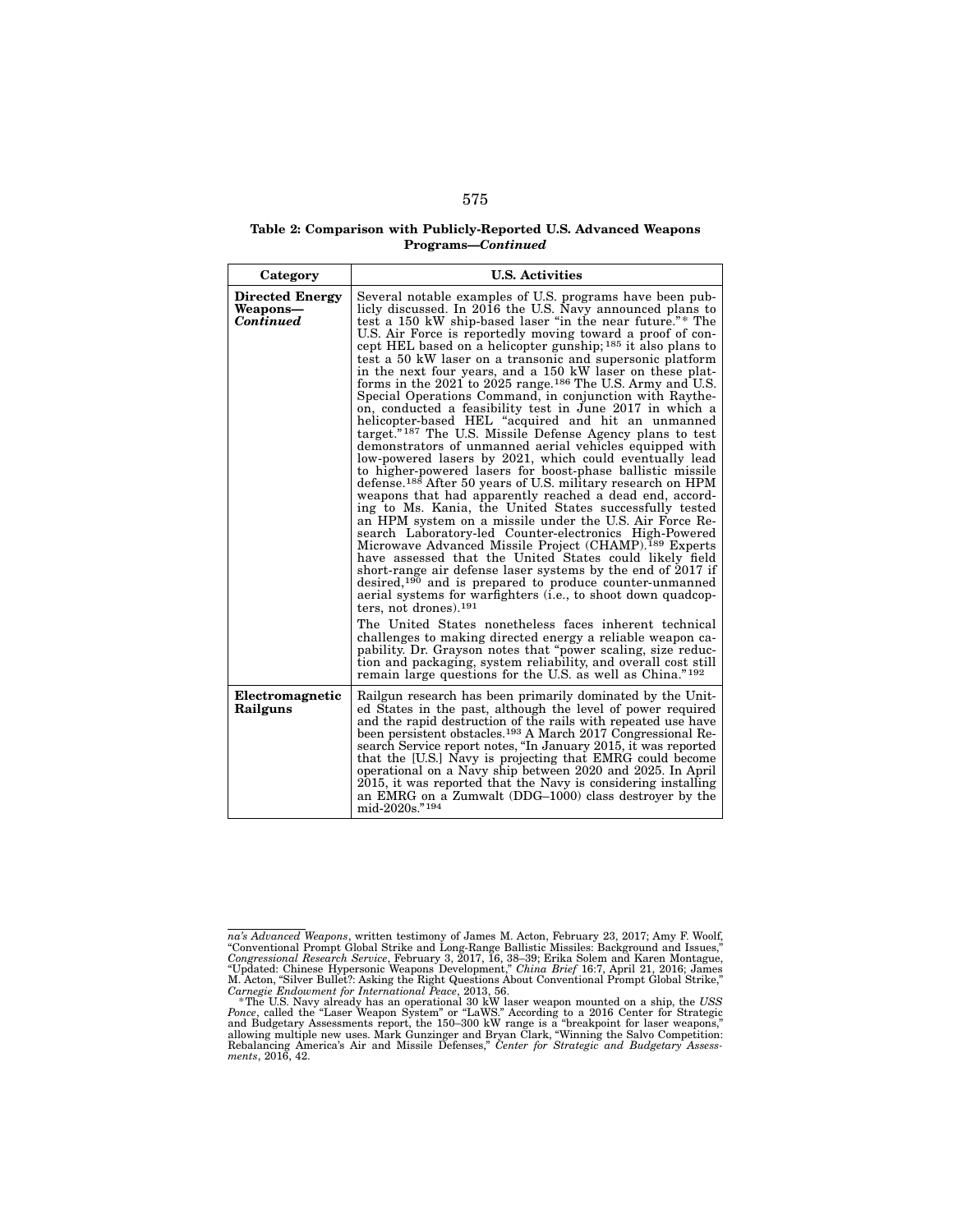## Table 2: Comparison with Publicly-Reported U.S. Advanced Weapons Programs—*Continued*

| Category                               | <b>U.S. Activities</b>                                                                                                                                                                                                                                                                                                                                                                                                                                                                                                                                                                                                                                                                                                                                                                                                                                                                                                                                                                                                                                                                                                                                                                                                                                                                                                                                                                                                                                                                                                                                                                                                                                                                                                                    |
|----------------------------------------|-------------------------------------------------------------------------------------------------------------------------------------------------------------------------------------------------------------------------------------------------------------------------------------------------------------------------------------------------------------------------------------------------------------------------------------------------------------------------------------------------------------------------------------------------------------------------------------------------------------------------------------------------------------------------------------------------------------------------------------------------------------------------------------------------------------------------------------------------------------------------------------------------------------------------------------------------------------------------------------------------------------------------------------------------------------------------------------------------------------------------------------------------------------------------------------------------------------------------------------------------------------------------------------------------------------------------------------------------------------------------------------------------------------------------------------------------------------------------------------------------------------------------------------------------------------------------------------------------------------------------------------------------------------------------------------------------------------------------------------------|
| Counterspace<br>Weapons                | The United States most recently demonstrated a direct-as-<br>cent antisatellite missile capability when it shot down<br>a crippled and toxic-fueled satellite in low Earth orbit in<br>$2008$ <sup>195</sup> and the new SM-3 Block IIA interceptors of the<br>Aegis ballistic missile defense system, first tested in Febru-<br>ary 2017, could potentially reach nearly all satellites in low<br>Earth orbit. <sup>196</sup> China, however, has conducted a rocket test<br>that indicates it is developing an ASAT capability to target<br>satellites in medium Earth orbit, highly elliptical Earth or-<br>bit, and geosynchronous Earth orbit; in addition to success-<br>fully destroying a target in low Earth orbit in 2007. <sup>197</sup> The<br>United States has not deployed weapons in space, and is<br>a signatory to the Outer Space Treaty, which bans nuclear<br>weapons in space.* (China, also a signatory, is not known to<br>have yet deployed weapons on space-based platforms either.)<br>In the area of rapid launch, DARPA announced in May that<br>it had selected Boeing to design its Experimental Space-<br>plane, or XS-1, and stated it plans to test a technology<br>demonstration vehicle in 2019 and conduct 12–15 flight<br>tests in 2020. <sup>198</sup> If achieved, this would dramatically assist<br>U.S. rapid launch capabilities, potentially lower U.S. launch<br>costs by a factor of ten, <sup>199</sup> and likely outpace China's space-<br>plane efforts. Since 2010, the U.S. Air Force also has been<br>testing the X-37B Orbital Test Vehicle, an experimental test<br>program intended to "demonstrate technologies for a reli-<br>able, reusable, unmanned space test platform."200 |
| Unmanned and<br>AI-Equipped<br>Weapons | Despite significant progress, China lags behind the United<br>States in unmanned vehicles in key areas such as engines,<br>data links, and sensors. China's intensifying focus on "intel-<br>ligentized" systems indicate it may be less inclined to invest<br>in satellite links for its automated unmanned systems, and<br>instead focus on moving more rapidly toward autonomy <sup>201</sup><br>The U.S. long-range antiship missile under development<br>already incorporates semiautonomous capabilities, <sup>202</sup> out-<br>pacing China's efforts to introduce autonomy into cruise<br>missiles. The U.S. Department of Defense demonstrated a<br>swarm of 103 fixed-wing micro-drones in 2016. <sup>203</sup> Chinese<br>military authors have also published few opinions on the<br>ethical dimensions of unmanned and lethal autonomous<br>weapons systems (systems able to independently decide to<br>use lethal force), 204 whereas the United States has seen<br>robust debate on this issue <sup>205</sup> and the U.S. Department of<br>Defense issued a directive banning fully autonomous lethal<br>systems for a ten-year period (absent a high-level waiver)<br>in 2012. <sup>206</sup>                                                                                                                                                                                                                                                                                                                                                                                                                                                                                                                           |

<sup>\*</sup>Among other provisions, parties to the Treaty on Principles Governing the Activities of States<br>in the Exploration and Use of Outer Space, Including the Moon and Other Celestial Bodies,<br>signed in 1967, agreed not to deplo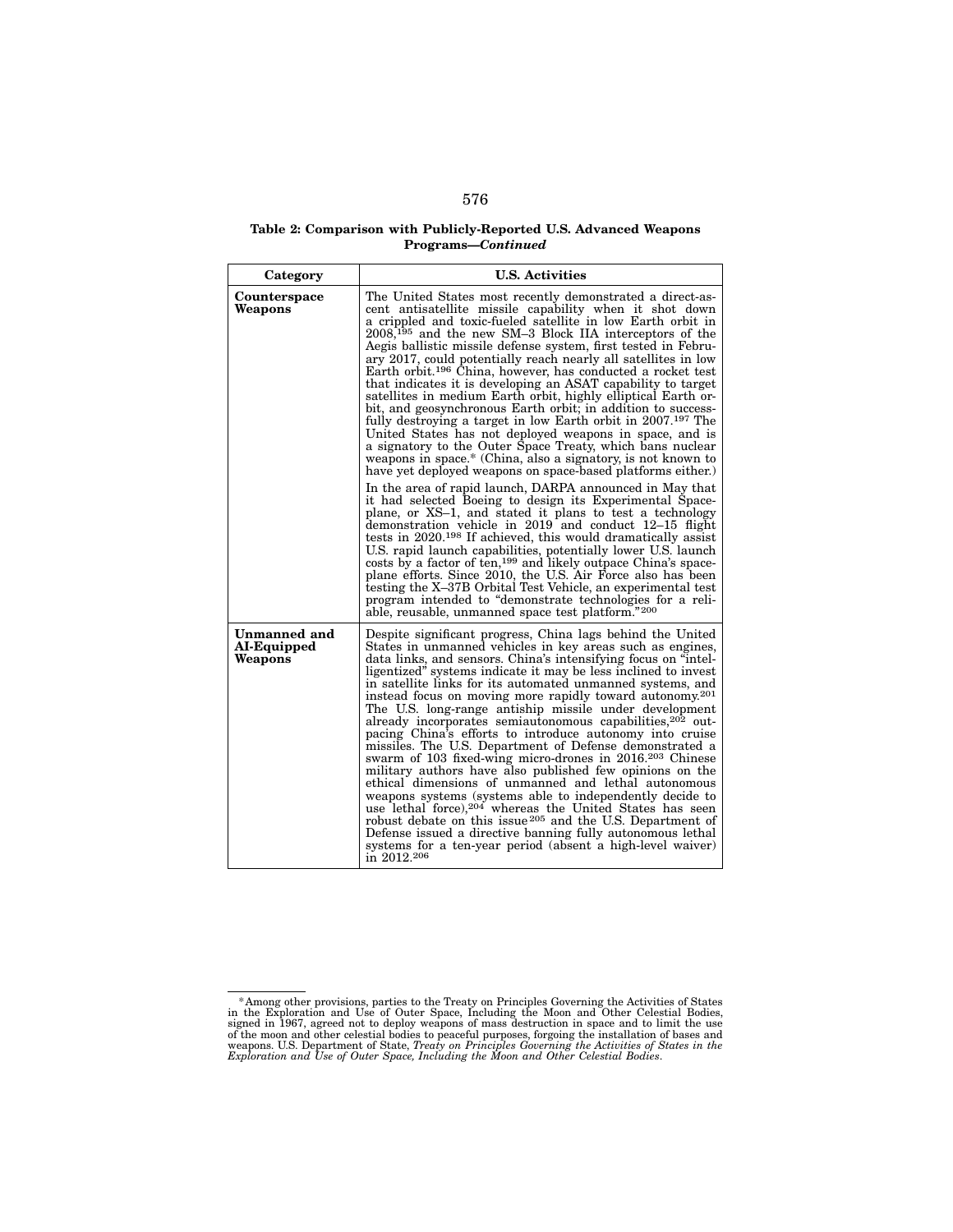## Inputs to China's Advanced Weapons Programs

The factors that enable a given high-technology weapons program can be divided into three categories, as Dr. Grayson suggested in testimony to the Commission. These are (1) fundamental scientific knowledge; (2) critical components or materials the weapons might require, including information technology capabilities; and (3) abstract skill-based "enablers" such as advanced manufacturing tech-<br>niques, modeling and simulation abilities, and testing techniques and facilities.207 The following pages assess China's capacity in each category.

## *Scientific Knowledge*

China is able to access scientific knowledge that contributes to its development of advanced weapons through publicly available information and its strong efforts to cultivate human talent. For example, unclassified Chinese writings on hypersonic gliders draw heavily on unclassified U.S. literature on the subject,<sup>208</sup> and China has built upon data and lessons learned from the U.S. hypersonic program.<sup>209</sup> The fundamental physics behind directed energy weap-<br>ons is well-known and available in public academic publications.<sup>210</sup> China's early research into electromagnetic launch was reportedly inspired by exchanges with U.S. academic counterparts, and China has participated heavily in international symposia in this field.<sup>211</sup> Mr. Chen notes that Chinese writings indicate China's space system researchers already possess foundational knowledge that could be used for a cyber-electronic warfare counterspace  $R\&D$  program;<sup>212</sup> jamming technology in particular is commercially available and reljamming technology in particular is commercially available and rel-<br>atively inexpensive.<sup>213</sup> Most notably, China is actively acquiring and investing in foreign AI companies, particularly in Europe, guided by national plans.<sup>214</sup> China is also often able to bypass U.S. International Trafficking in Arms Regulations (ITAR) by relying on domestic expertise or importing needed technologies from other foreign tic expertise or importing needed technologies from other foreign<br>sources.<sup>215</sup>

China's efforts to develop and recruit technical talent have also positioned it to take advantage of the wealth of public knowledge on these systems. China has taken a well-publicized worldwide lead in recent STEM (science, technology, engineering and mathematics) graduates,216 and also benefits from opportunities to develop and recruit talent from overseas. One survey estimated that over 15 percent of the graduate degrees granted in the United States in physics since 1990 have gone to Chinese citizens, for example,<sup>217</sup> and Beijing has policies such as the Thousand Talents Program\* in place to incentivize these students to return to China. Martin Seifert, former chief executive officer of U.S. laser company Nufern, noted in public statements at the 2017 Directed Energy Summit that this program, which receives significant funding from China's defense industry, had succeeded in luring Nufern employees to China.<sup>218</sup> Mr. Seifert

<sup>\*</sup> China's "Thousand Talents" or "Recruitment of Global Experts" Plan, initiated in 2008, is a government effort to recruit "strategic scientists or leading talents in key technologies or can enhance China's high-tech indu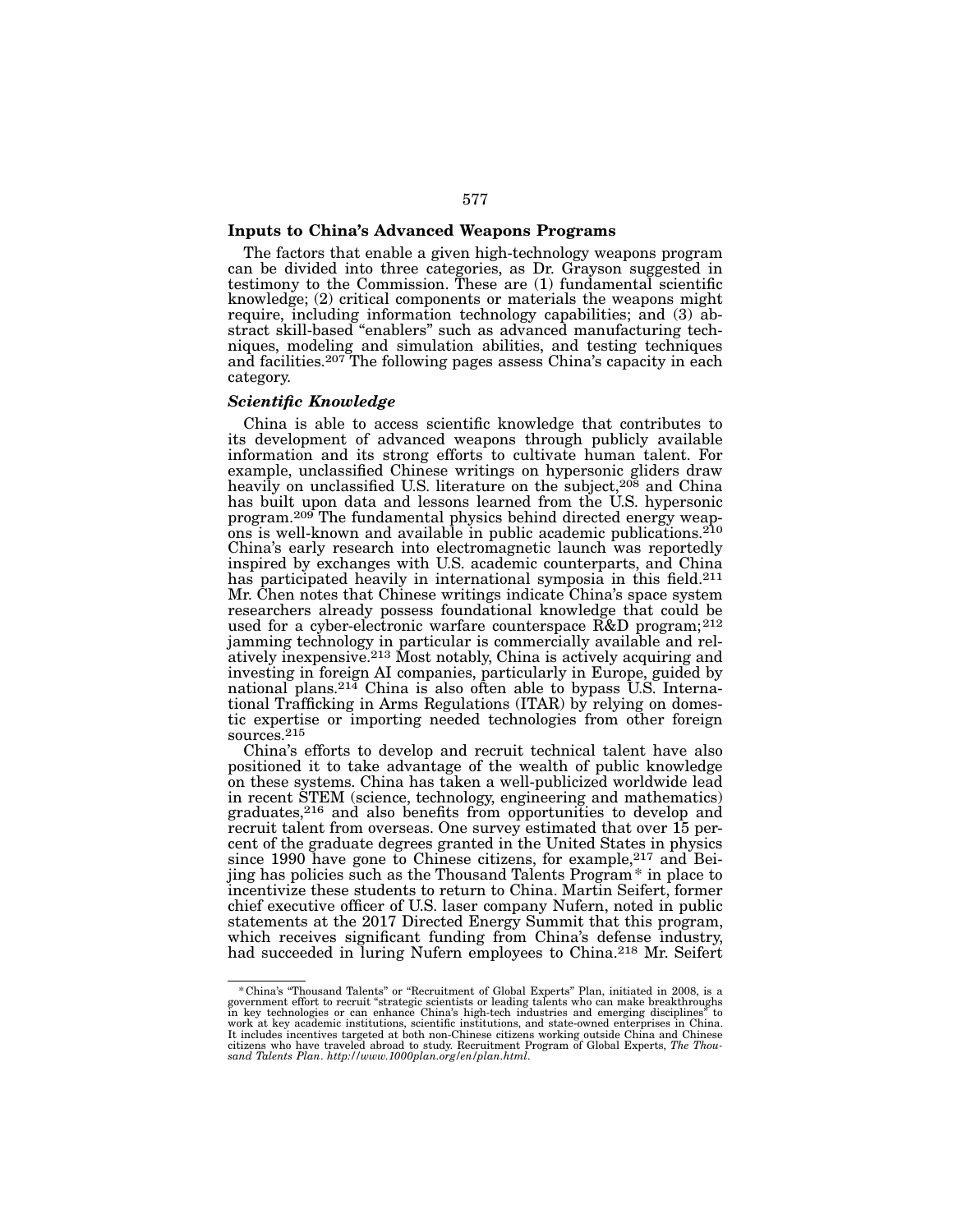noted in particular the draw of China's nonmilitary demand for industrial lasers as a global manufacturing power; possibly as many as one million industrial lasers are in use in China every day, oper-<br>ating at low power levels around 10 kW,<sup>219</sup> and China accounted for 17.7 percent of the global industrial laser market in 2016.<sup>220</sup> This commercial demand contributes to a wider base of knowledge and talent in China, which can then be applied to military programs. As ed over  $4,000$  returnees since the program's inception in  $2008<sup>.221</sup>$ 

### *Materials and Components*

China does not lack the critical materials and components nec- essary to construct the six types of advanced weapons examined in this section, relative to the United States. In fact, China dominates in access to some key materials: 90 percent of the global mining and refining of neodymium, a rare earth element that enables solid state lasers, is conducted in China, for example.222 In addition, China's advances in computing and robotics serve as critical components for next frontier weapons.\* U.S. Defense Secretary James Mattis emphasized these developments and the increasing role of the commercial sector in testimony to the Senate Armed Services Committee in June 2017:

*Rapid technological change includes developments in advanced computing, big data analytics, artificial intelligence, autonomy, robotics, miniaturization, additive manufacturing, meta-materials, directed energy, and hypersonics—the very technologies that ensure we will be able to fight and win the wars of the future. ... The fact that many of these technological developments will come from the commercial sector means that state competitors and non-state actors will also have access to them, a fact that will continue to erode the conventional overmatch our nation has grown so accus- tomed to.*<sup>223</sup>

Specifically, semiconductors are key to intelligent weapons systems; supercomputing is crucial for weapons design and testing (Dr. Acton specifically notes its importance for HGV design<sup>224</sup>); industrial robotics enhances the quality and efficiency of manufacturing; and national champions† in the commercial robotics and AI sectors are well positioned to provide next frontier military applications.

#### *Skills and Techniques*

Dr. Grayson assesses skill-based enablers to be the most important factor in developing advanced weapons. He notes that while these can only be obtained through trial and error, they can be achieved with sufficient time and funding.225 In this area, China lags behind the United States for each advanced weapons type (except antiship ballistic missiles) because it has spent less time on

<sup>\*</sup>See Chapter 4, Section 1, "China's Pursuit of Dominance in Computing, Robotics, and Bio- technology," of this Report. †National champions are domestic firms leading in their industry—based on market share,

volume of sales, and size—that enjoy strong political and financial support from the Chinese<br>government. For more discussion of China's national champions in the high-tech industry, see<br>Chapter 4, Section 1, "China's Pursu of this Report.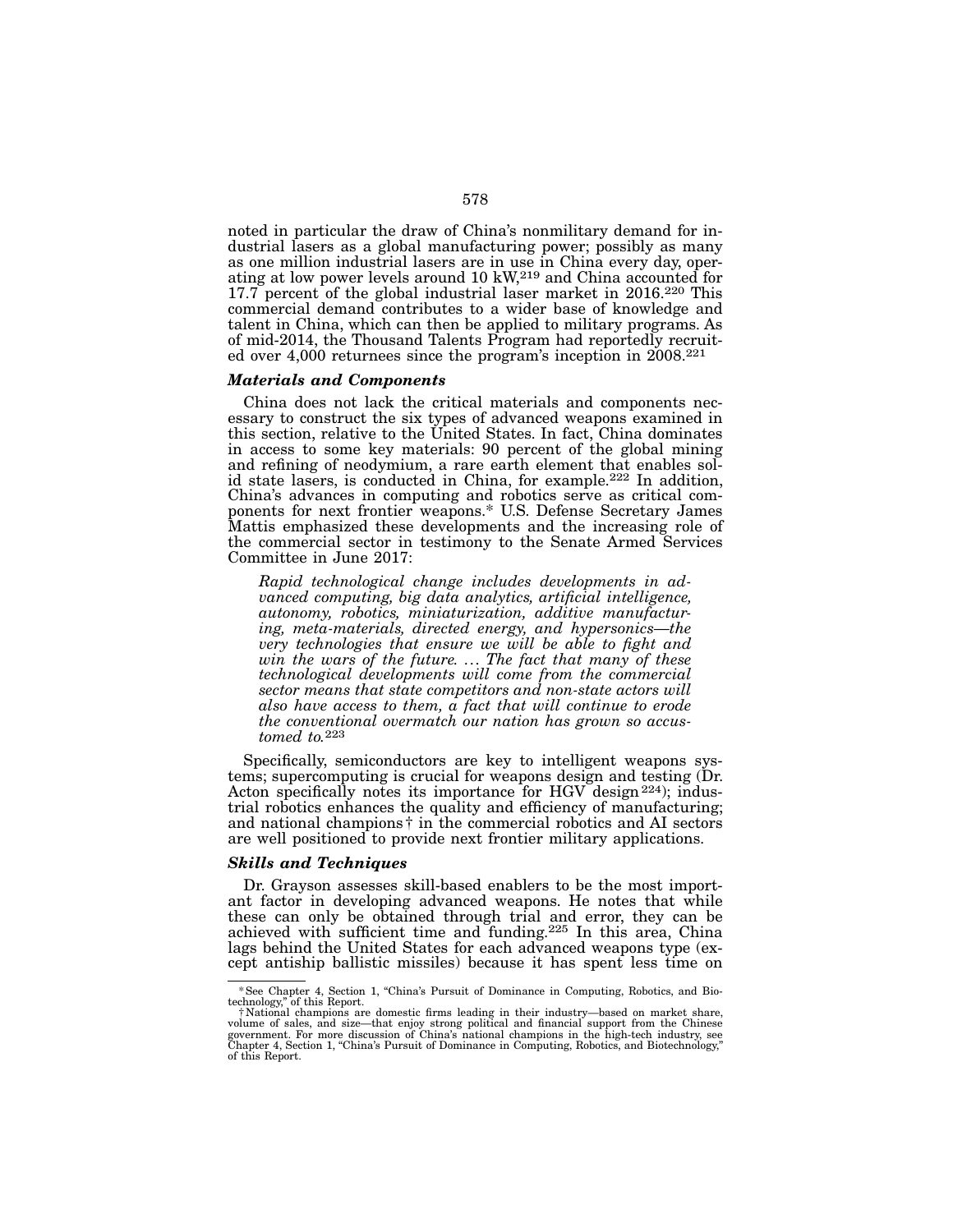their development, as presented in Table 2. However, China appears to have the long-term plans, consistent funding, and human talent in place to eventually develop capable advanced weapons.226 Dr. Grayson states, "There are no serious fundamental barriers to China eventually obtaining an effective directed energy weapon system. ... the only fundamental barrier to learning these abstract elements and achieving a practical weapon capability is effort—time, will, and money."<sup>227</sup> Dr. Acton similarly notes that sufficient time and resources should enable China to overcome challenges to developing a long-range hypersonic glider, although the process is "unlikely to be quick or painless."228 Should the United States falter in its own efforts, this indicates China is well prepared to close the gap further than it already has.

Nevertheless, China has shown limitations to its innovation capacity. In a 2016 report prepared for the Commission, the University of California Institute on Global Conflict and Cooperation found that China's massive state expenditures on science and technology through state-run plans have yielded results, but a small overall return on investment.229 Recent research by the Center for Strategic and International Studies describes China as a "fat tech dragon"—a country that invests a great deal of resources but does not translate these efficiently into commercially successful outputs, based on innovation indices. $*$  230 Dissatisfied with duplication, waste, and insufficient original innovation in its science and technology system, China's leadership has recently sought to consolidate its plans and prioritize advancement to higher-end innovation.231 While China's defense science and technology plans have been more successful in generating innovative outputs than those in the civilian sector,<sup>232</sup> China has often relied on foreign technology to boost its advanced weapons programs. China may have incorporated technologies from the U.S. Pershing II MRBM into its ASBMs,233 and its HGV may be an enhanced version of a MaRV developed for an existing ballistic missile, for example.<sup>234</sup> According to Ms. Kania, China's UAVs appear similar to U.S. models, which could indicate mimicry or commercial cyber espionage in some cases.235 Mr. Harrison explained that there is a large "second mover advantage in defense,"236 meaning China can gain ground by absorbing key foreign technologies and skipping various phases of development.237 In some cases, it may be more readily able to make transitions: from manned to unmanned systems<sup>238</sup> or from long-range automated UAVs to autonomous technologies,<sup>239</sup> for example.

These shortcomings may render China's development of innovative advanced weapons more costly or protracted, but do not rule out successful innovation. Indeed, the possibility of China achieving breakthroughs at the global frontier appears to be increasing. Dr. Grayson suggests China may be moving from a phase of "catching up" to one of pursuing "leap-ahead advanced technologies."<sup>240</sup> Ms. Kania states that "China's capability to pursue independent inno-

f The report specifically points to skyrocketing R&D expenditures and intensity (inputs), but "<br>continued low intellectual property values and small shares of manufacturing value added (and<br>high-tech value added in particu series examining innovation policies in China, see Scott Kennedy, *The Fat Tech Dragon: Baseline Trends in China's Innovation Drive*, Center for Strategic and International Studies, Washington, DC, May 25, 2017.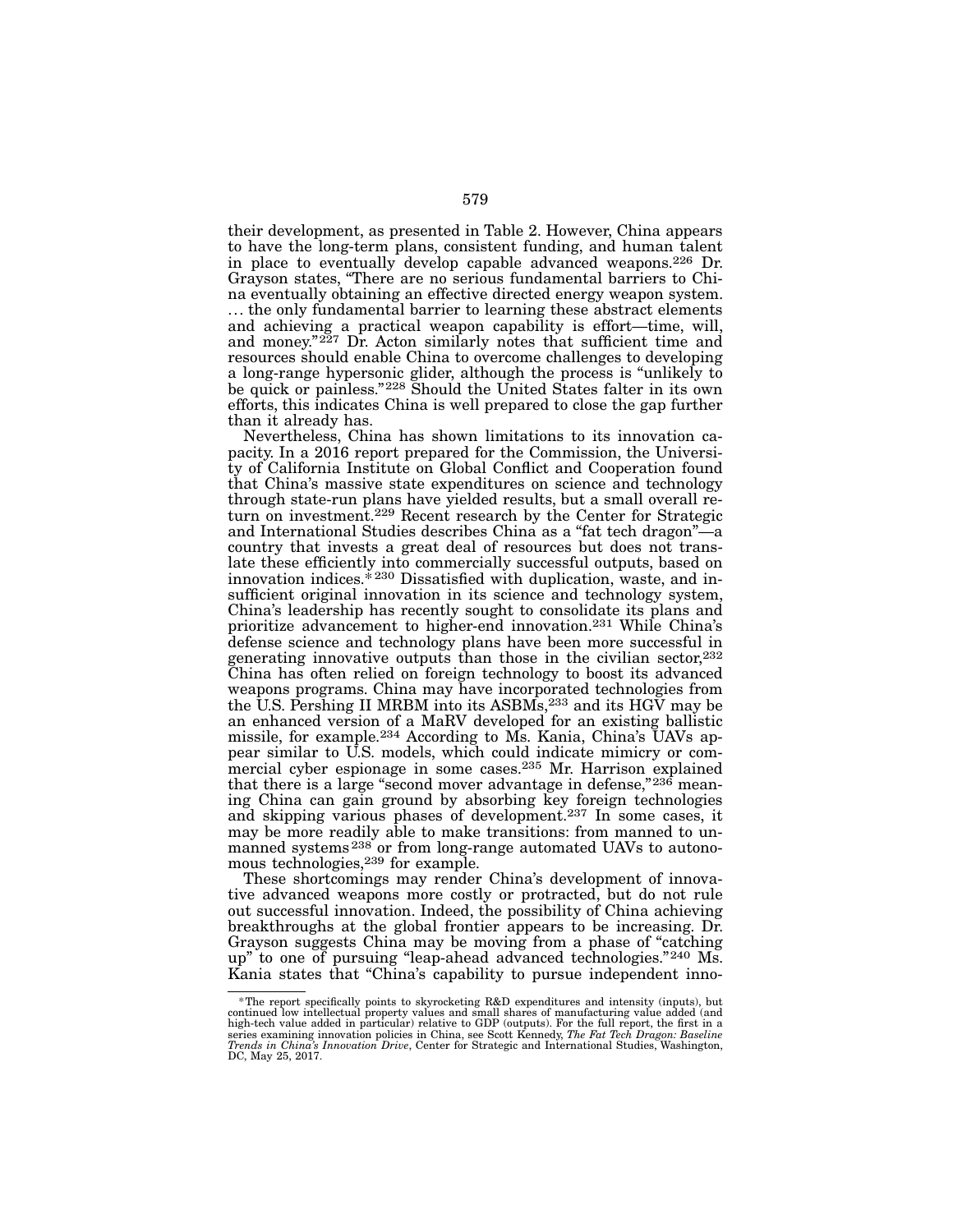vation has increased considerably," citing "cutting-edge advances in emerging technologies, including artificial intelligence, high-perfor-<br>mance computing, and quantum information science." $^{241}$  Mr. Poll-<br>peter assesses that "there are fewer and fewer barriers for China<br>to innovate or t be reaching a threshold where they may be relying less on foreign technology and doing their own innovative research."242 He cites other space technologies such as quantum communications, pulsar navigation satellites, and an electromagnetic drive, not previously developed, which China has reportedly been testing.<sup>243</sup>

#### Implications for the United States

## *Direct Military Implications*

China's objectives for its advanced weapons programs, if realized, could have disruptive military effects and necessitate altering U.S. strategic calculations in the Asia Pacific.<sup>244</sup>

Maneuverable reentry vehicles, a key component of China's larger counterintervention effort,  $245$  have already raised questions regarding whether U.S. surface ships would need to avoid venturing into the "range ring" of China's ASBMs in a contingency.246 If China succeeds in building a system capable of successfully targeting moving aircraft carriers—which may never be fully known by public observers outside of actual combat—U.S. defensive options will be expensive and attempts to strike before launch highly escalatory. Ultimately, by compounding existing A2/AD challenges, these and other advanced weapons could delay or significantly increase the costs of a U.S. intervention in a regional contingency.<sup>247</sup>

The United States has been investing in responses to these weapons since at least 2004, although the competition between defensive and offensive measures will likely be an ongoing one. China's development of the reconnaissance-strike complex to target these ASBMs will be expensive and increase its reliance on space-based assets, while the missiles themselves will be reliant on satellite data links, making them vulnerable to electronic warfare countermeasures such as jamming.<sup>248</sup>

Hypersonic weapons could, in the medium term, confer maneuverability upgrades relative to China's existing ballistic and cruise missile arsenal, and speed upgrades relative to its existing cruise missiles. In the long run, they could also enable increases in range.<sup>249</sup> According to a 2016 report by the National Academies of Sciences, Engineering, and Medicine commissioned by the U.S. Air Force, high-speed, maneuvering weapons "could hold at risk the fundamental U.S. construct of global reach and presence" (which depends on forward deployment) based on the difficulty of defending against these systems' combination of speed and maneuverability and their operation below a ballistic missile trajectory but above typical cruise missile operating altitudes.<sup>250</sup> The report argues that there is no established architecture for defending against these weapons, as exists for ballistic missile defense.<sup>251</sup> The weapons' level of maneuverability—in particular, whether it is capable of evading interceptors—will be a critical factor in its ability to penetrate defenses. Dr. Acton testified to the Commission that hypersonic weapons would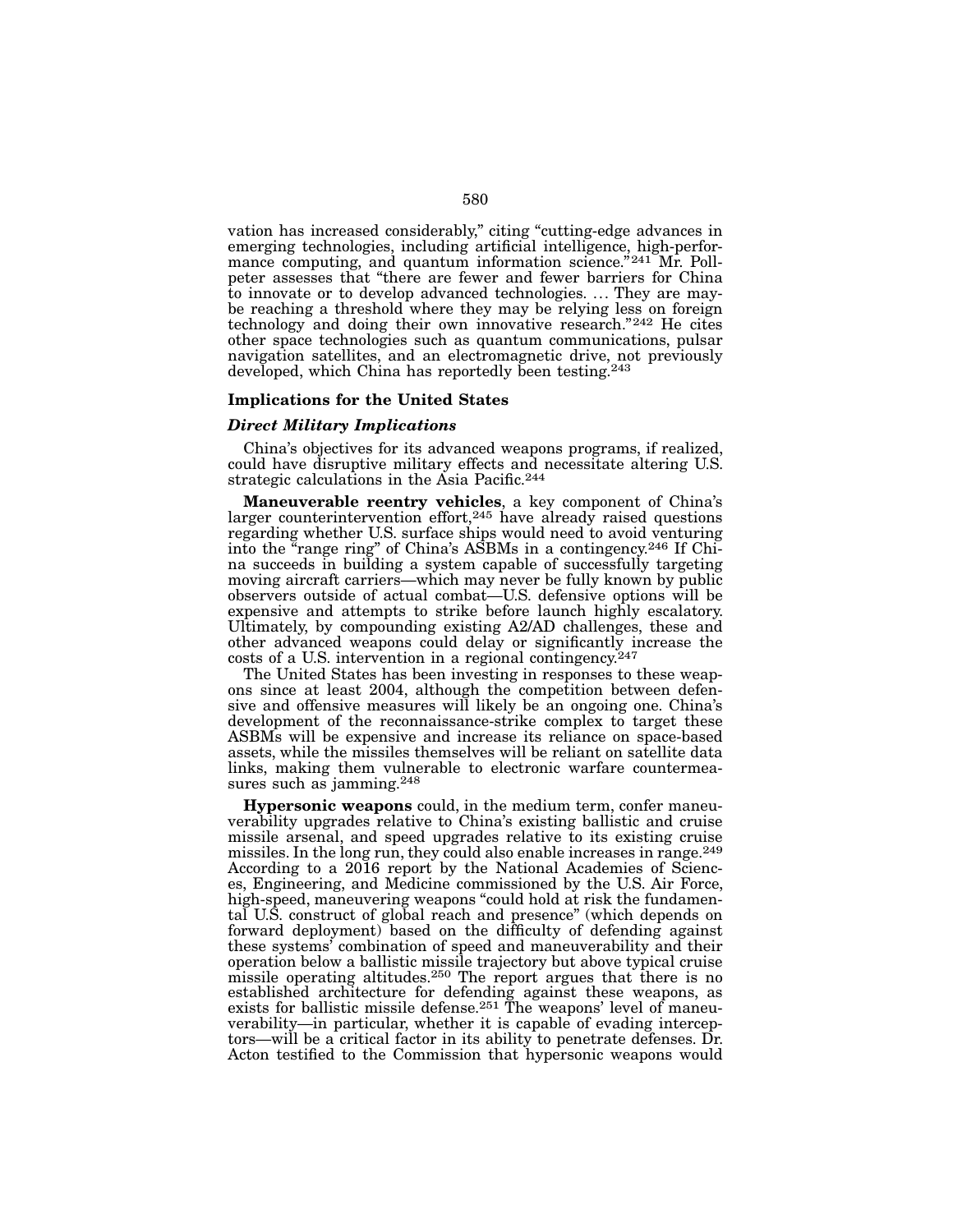likely be specifically useful for penetrating "area" defenses (which aim to defend large amounts of territory) rather than "point" de- fenses (which aim to defend small targets)—after adaptation, point defenses may actually perform better against gliders and hypersonic cruise missiles than against China's existing ballistic missiles. This means that conventionally armed hypersonic weapons at regional ranges probably would not significantly alter the threat U.S. forces already face in the Western Pacific. Nuclear-armed gliders would preserve the status quo, as China's nuclear arsenal can already inflict damage on the United States, meaning that conventionally armed intercontinental range gliders would present the most dis- ruptive threat. If a conventionally-armed glider or hypersonic cruise missile with a regional range was capable of sufficiently rapid ter- minal maneuvering to evade point defenses, however, it could be a "game changer," in his view.252 Lastly, the possibility of nuclear or conventional capability could complicate U.S. determination of China's strategic intent for hypersonic weapons, particularly for an HGV launched on a ballistic missile.253

Directed energy weapons such as HEL and HPM systems could give China a breakthrough capability to target U.S. platforms and enhance China's A2/AD capabilities. They could also undermine future U.S. military concepts such as reliance on distributed, lowcost platforms to assure access to contested environments, a threat China could not efficiently counter with more expensive traditional missiles. In addition, as the United States does not utilize conventional ballistic missiles as offensive weapons, China's directed energy program has a much easier goal: damaging a seeker on a guided U.S. precision strike weapon or a satellite sensor as opposed to burning a hole through a ballistic missile body, meaning China could do more with less power. These development efforts are highrisk and extremely uncertain, however, underscoring the importance of understanding China's technological capabilities in this area.254

Electromagnetic railguns could provide China with higher numbers of rounds and significantly lower costs per round relative to its existing missile arsenal.<sup>255</sup> This could enhance China's A2/ AD capabilities,<sup>256</sup> specifically providing a cheaper alternative to counter U.S. attempts to assure access in contested environments through distributed, low-cost platforms (as in the case of directed energy weapons<sup>257</sup>).

Counterspace weapons could be used to deny key space-based C4ISR (command, control, communications, computers, intelligence, surveillance, and reconnaissance) and navigation systems to the U.S. military in a contingency. Combined with attacks against nonspace-based nodes, this could complicate the United States' ability to flow forces into the region and conduct operations effectively. These weapons could also increase the PLA's effectiveness against less capable militaries.258 China has tested capabilities that could threaten U.S. satellites in nearly all orbits, $25\frac{5}{9}$  and satellites are highly vulnerable to directed energy effects due to their sensitive electronics and low tolerance for sub-system failure.260 Mr. Chen advised the Commission that the United States should specifically watch for the development and deployment of a co-orbital system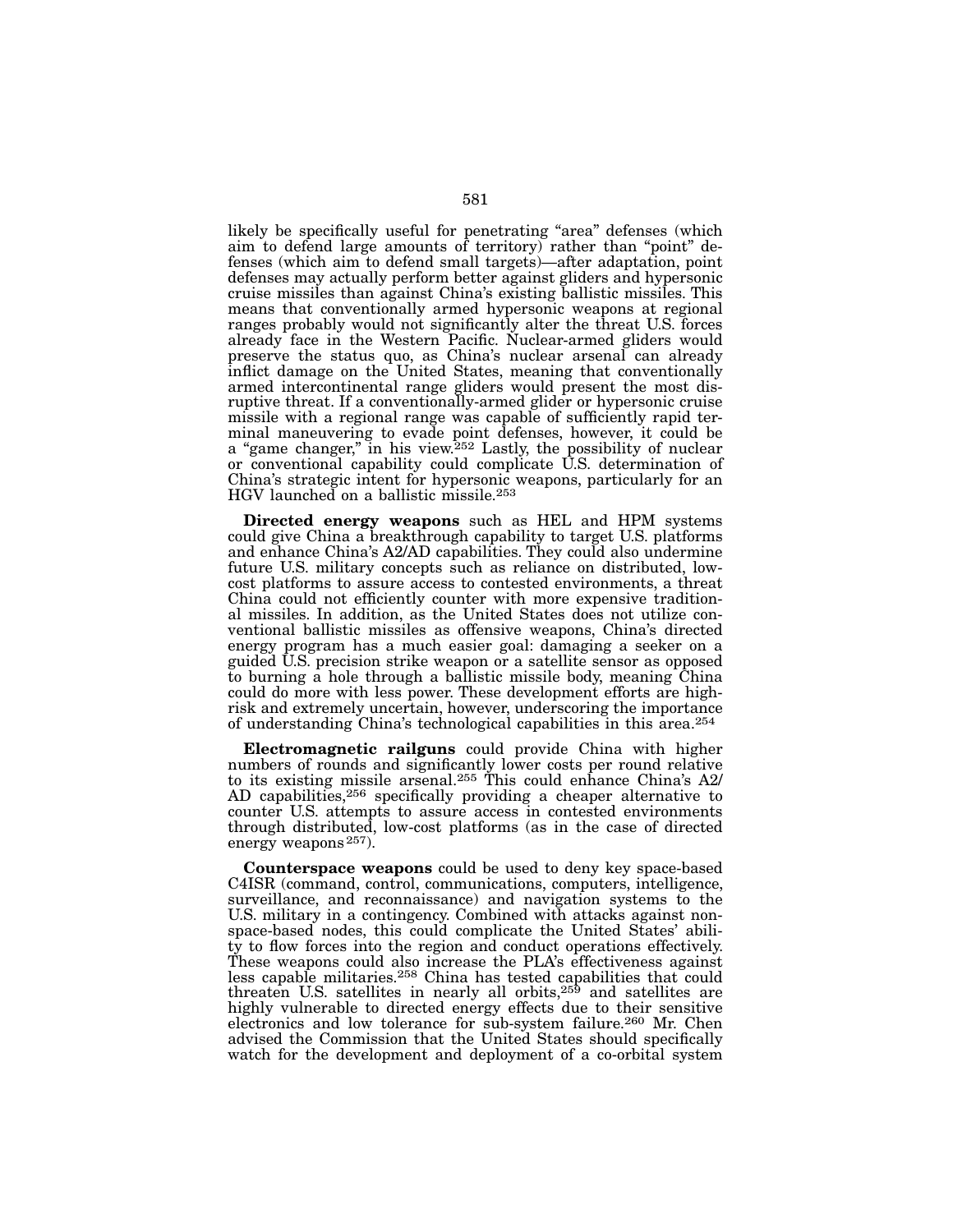able to deliver electronic warfare attacks.261 As China's technologies mature these threats will continue to increase.

In addition, China's non-kinetic and electromagnetic counterspace weapons could enable less-escalatory "gray zone" attacks on satellites to test U.S. responses, prepare the battlefield by degrading key capabilities, or deter further U.S. involvement. Whether the public would be aware of such attacks, whether they could be attributed in a timely manner (if a jammer in a third country were used, for example), and what would be a proportionate response are unclear, meaning traditional methods of deterrence may be less effective against these threats.262

Given these threats, continued U.S. investments in hardened and distributed satellites as well as launch systems that can rapidly replace satellites take on additional importance.263 The United States currently has the opportunity to implement more resilient new architectures as it begins follow-on programs for communication and missile warning satellites; more than 90 percent of the current military satellite communications bandwidth is not equipped with techniques to protect against jamming that are incorporated into "protected" communications satellites.<sup>264</sup> Importantly, China's ongoing military modernization and extension of its power projection capabilities also render it increasingly reliant on its own space assets, ${}^{265}$  which could potentially increase the utility of U.S. counterspace systems and its efforts to deter warfare in space.

Unmanned/AI-equipped weapons in large numbers could pose challenges for U.S. air defenses, particularly by using swarm tech- nology.266 Ms. Kania notes, "Within the next several years, a num- ber of sophisticated UAVs, reportedly including those with stealth, anti-stealth, and supersonic capabilities, armed with multiple forms of precision weapons, could enter service with the PLA."<sup>267</sup> These could specifically expand the PLA's C4ISR and long-range precision strike abilities.<sup>268</sup> Broader advances in AI could further expand the threat posed by China's precision strike arsenal, enable machines better equipped for blockade and denial missions, and enable bet-<br>ter control of cyber weapons and defenses, with real-time discovery and exploitation of U.S. cyber vulnerabilities.<sup>269</sup> In the long term, AI could contribute to navigation or even targeting for China's future precision-strike hypersonic weapons.270 U.S. officials have noted the utility of directed energy systems to be used as possible "counter-<br>swarm" weapons.<sup>271</sup>

For each of these technologies, a breakthrough that outpaces current predictions could magnify the military challenge and "change [U.S.] strategic calculations in the Asia Pacific and beyond," as stated by Mr. Stokes.272 Dr. Grayson notes that predicting technological breakthroughs is always challenging, even for U.S. systems, but this challenge is compounded for the weapons China is pursuing at the global technological frontier with limited public information available.273

## *Broader Competitive Implications*

Given Beijing's commitment to its current trajectory, and the lack of fundamental barriers to advanced weapons development beyond time and funding, the United States cannot assume it will have an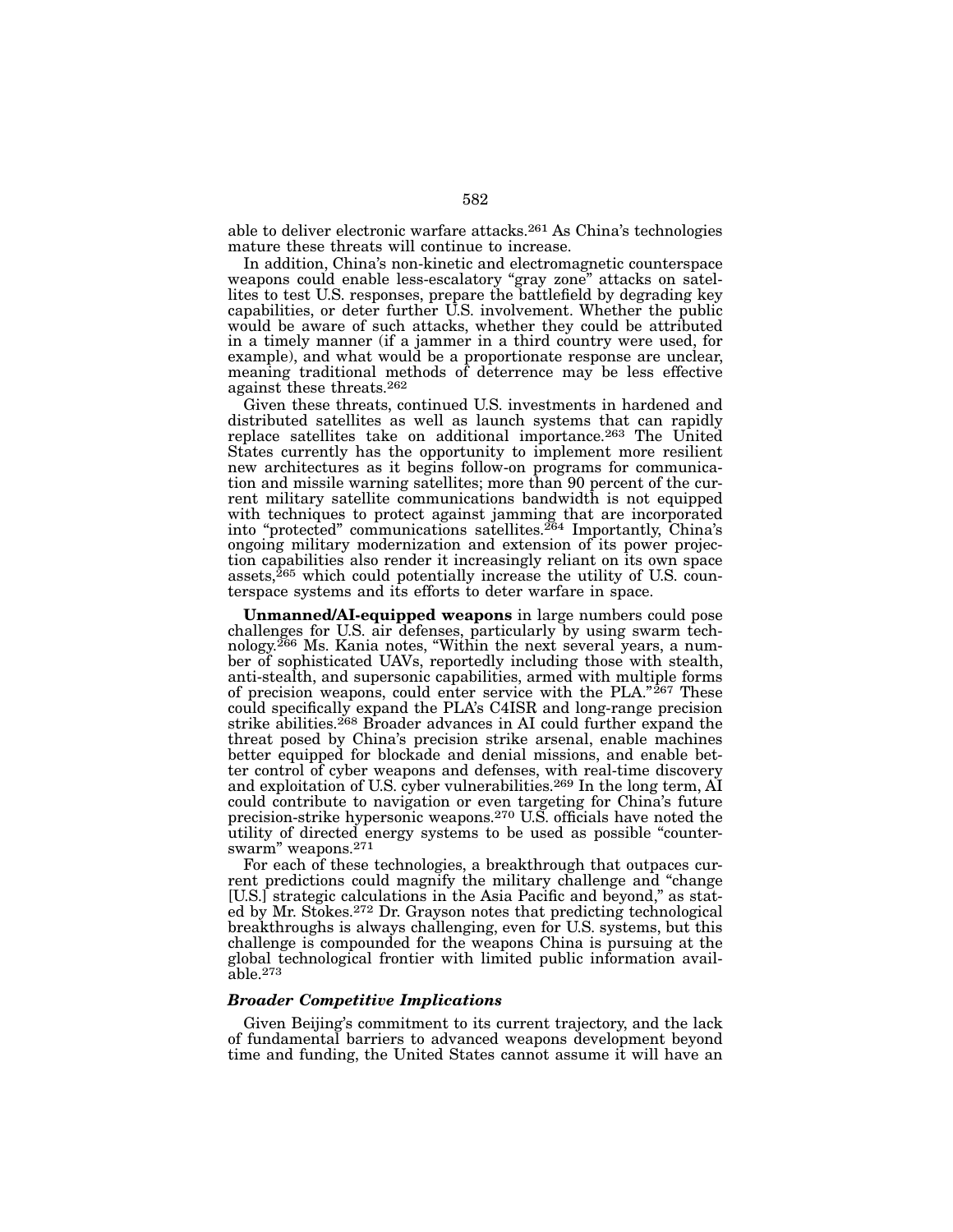enduring advantage in developing next frontier military technology.<sup>274</sup> In addition, current technological trends render the preservation of any advantage even more difficult.<sup>275</sup> The United States now faces a peer technological competitor in an era in which commercial ingly outpaces and contributes to military developments  $276$ —a coun-<br>try that is also one of its largest trading partners and that trades extensively with other high-tech powers. As the United States seeks to ensure it is prepared to deter aggression and defend key interests in the Asia Pacific region, such as the security of allies and partners, the peaceful resolution of disputes, and freedom of navigation,277 recognizing this challenge will be crucial.<br>China has also centrally directed and managed policies for ex-

China has also centrally directed and managed policies for ex- ploiting government funding, commercial technological exchange, foreign investment and acquisitions, and talent recruitment to bol- ster its dual-use technological advances. Along with traditional and cyber espionage,<sup>278</sup> it engages in state-backed overseas investments<br>and acquisitions in the United States that touch on national security-related areas (see Chapter 1, Section 2, "Chinese Investment in the United States," for more on this topic). Reuters reported in June 2017 that "an unreleased Pentagon report, viewed by Reuters, warns that China is skirting U.S. oversight and gaining access to sensitive technology through transactions that currently don't trigger [Com- mittee on Foreign Investment in the United States] review."279 Ms. Kania noted that China likely will use advances from partnerships with U.S. AI companies for dual-use purposes.<sup>280</sup> China also seeks to obtain key components in commercial markets both inside and outside the United States, and traditional U.S. export controls typically only capture tangible technologies, not procedures and other supporting skills.<sup>281</sup> Dr. Grayson noted to the Commission that a pilot program based on an advanced weapon such as an HEL could help test a new approach: a weapons system-based, top-down process that locates required core capabilities that are not commercially available, instead of the current technology-based, bottom-up method that includes many commercially-available technologies.<sup>282</sup> Foreign partners could also be involved in an export control strategy designed around these critical capabilities.<sup>283</sup> China has also offered incentives to U.S.-based students and experts through its Thousand Talents Program, underscoring the importance of U.S. efforts to recruit and retain science and technology talent. Finally, as China injects high levels of government funding into its pursuit of advanced military technologies, the United States cannot take its leadership for granted.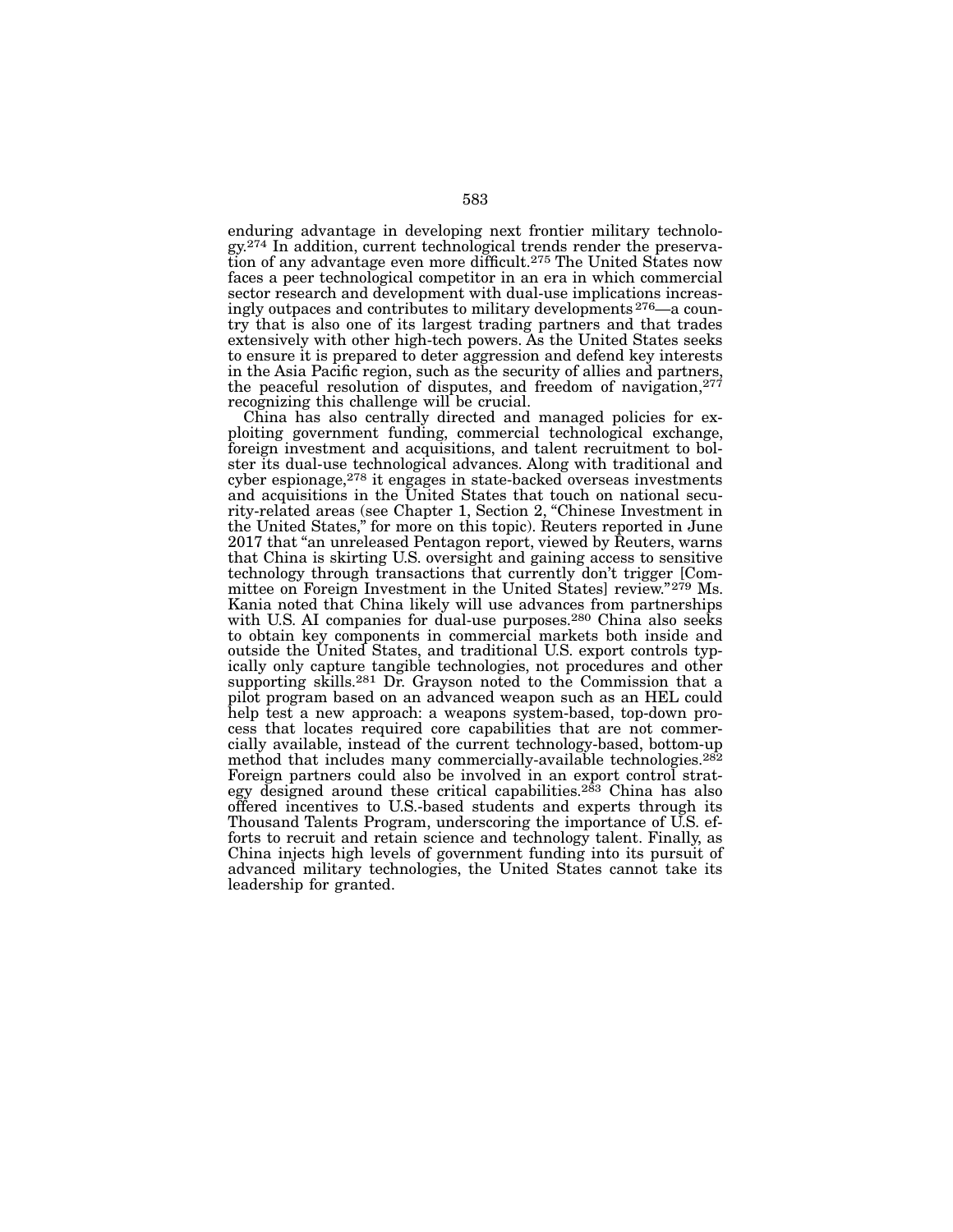### ENDNOTES FOR SECTION 2

1. Robert Lawrence Kuhn, "Xi Jinping's Chinese Dream," *New York Times*, June 4, 2013.

2. Alastair Iain Johnston, "The Evolution of Interstate Security Crisis Management Theory and Practice in China," *Naval War College Review* 69:1 (2016), 40; Edward Wong, "Security Law Suggests a Broadening of China's 'Core Interests,'" *New York Times*, July 2, 2015; Ministry of National Defense of the People's Republic of China, *Defense Ministry's Regular Press Conference on Nov 26*, November 26, 2015; Caitlin Campbell et al., "China's 'Core Interests' and the East China Sea," *U.S.-China Economic and Security Review Commission*, May 10, 2013, 1–5.

3. Michael S. Chase, Cristina L. Garafola, and Nathan Beauchamp-Mustafaga, "Chinese Perceptions of and Responses to U.S. Conventional Military Power," *Asian Security*, March 23, 2017, 2–3.

4. Maneuverable reentry vehicles and hypersonic weapons: U.S.-China Economic and Security Review Commission, *Hearing* on China's Advanced Weapons, written testimony of Andrew S. Erickson, February 23, 2017; U.S.-China Economic and Security Review Commission, *Hearing on China's Advanced Weapons*, written testimony of Mark Stokes, February 23, 2017; high energy lasers: U.S.-China Economic and Security Review Commission, *Hearing on China's Advanced Weapons*, written testimony of Timothy Grayson, February 23, 2017; high-powered microwave weapons: U.S.-China Economic and Security Review Commission, *Hearing on China's Advanced Weapons*, written testimony of Richard D. Fisher, Jr., February 23, 2017; electromagnetic railguns: Jeffrey Lin and P.W. Singer, "An Electromagnetic Arms Race Has Begun: China Is Making Railguns Too," *Popular Science*, November 23, 2015; counterspace weapons became more relevant following the 1991 Gulf War: U.S.-China Economic and Security Review Commission, *Hearing on China's Advanced Weapons*, written testimony of Todd Harrison, February 23, 2017; U.S.-China Economic and Security Review Commission, *Hearing on China's Advanced Weapons*, oral testimony of Kevin Pollpeter, February 23, 2017.

5. U.S.-China Economic and Security Review Commission, *Hearing on China's Advanced Weapons*, written testimony of Richard D. Fisher, Jr., February 23, 2017.

6. China's State Council Information Office, *China's Military Strategy*, May 2015; U.S.-China Economic and Security Review Commission, *Hearing on the Implications of China's Naval Modernization for the United States*, written testimony of Cortez A. Cooper, June 11, 2009.

7. China's State Council Information Office, *China's Military Strategy*, May 2015; Larry M. Wortzel, *The Chinese People's Liberation Army and Information Warfare*, U.S. Army War College Strategic Studies Institute, March 2014, vi.

8. Andrew S. Erickson, "Showtime: China Reveals Two 'Carrier-Killer' Missiles," *National Interest*, September 3, 2015; David Lai and Marc Miller, "Introduction," in Roy Kamphausen, David Lai, and Andrew Scobell, eds., *Beyond the Strait: PLA Missions Other Than Taiwan*, Strategic Studies Institute, 2009, 9–10; David Shambaugh, *Modernizing China's Military: Progress, Problems, and Prospects,* University of California Press, 2002, 4–5; Harry J. Kazianis, "America's Air-Sea Battle Concept: An Attempt to Weaken China's A2/AD Strategy," *China Policy Institute*, 2014, 2.

9. Tai Ming Cheung et al., "Chinese State Programs for Civilian and Defense Science, Technology, Energy, and Industrial Development and the Implications for the United States," *University of California Institute on Global Conflict and Cooperation* (prepared for the U.S.-China Economic and Security Review Commission), July 28, 2016, 22; Harry J. Kazianis, America's Air-Sea Battle Concept: An Attempt to Weaken China's A2/AD Strategy," *China Policy Institute*, 2014, 2; Shou Xiaosong, ed., *The Science of Military Strategy,* Military Science Press, 2013, 15, 99. Translation; U.S.-China Economic and Security Review Commission, *Hearing on the Implications of China's Naval Modernization for the United States*, written testimony of Cortez A. Cooper, June 11, 2009; Toshi Yoshihara and James R. Holmes, *Red Star over the Pacific: China's Rise and the Challenge to U.S. Maritime Strategy*, Naval Institute Press, 2010, 11.

10. U.S.-China Economic and Security Review Commission, *Hearing on China's Advanced Weapons*, written testimony of Andrew S. Erickson, February 23, 2017.

11. Forrest E. Morgan et al., "Dangerous Thresholds: Managing Escalation in the 21st Century," *RAND*, 2008, 56; National Ground Intelligence Center, *China: Medical Research on Bio-Effect of Electromagnetic Pulse and High-Power Microwave Radiation*, August 17, 2005, 6.

12. Andrew S. Erickson, "Raining Down: Assessing the Emerging ASBM Threat," *Princeton-Harvard China and the World Program*, March 30, 2016; People's Network,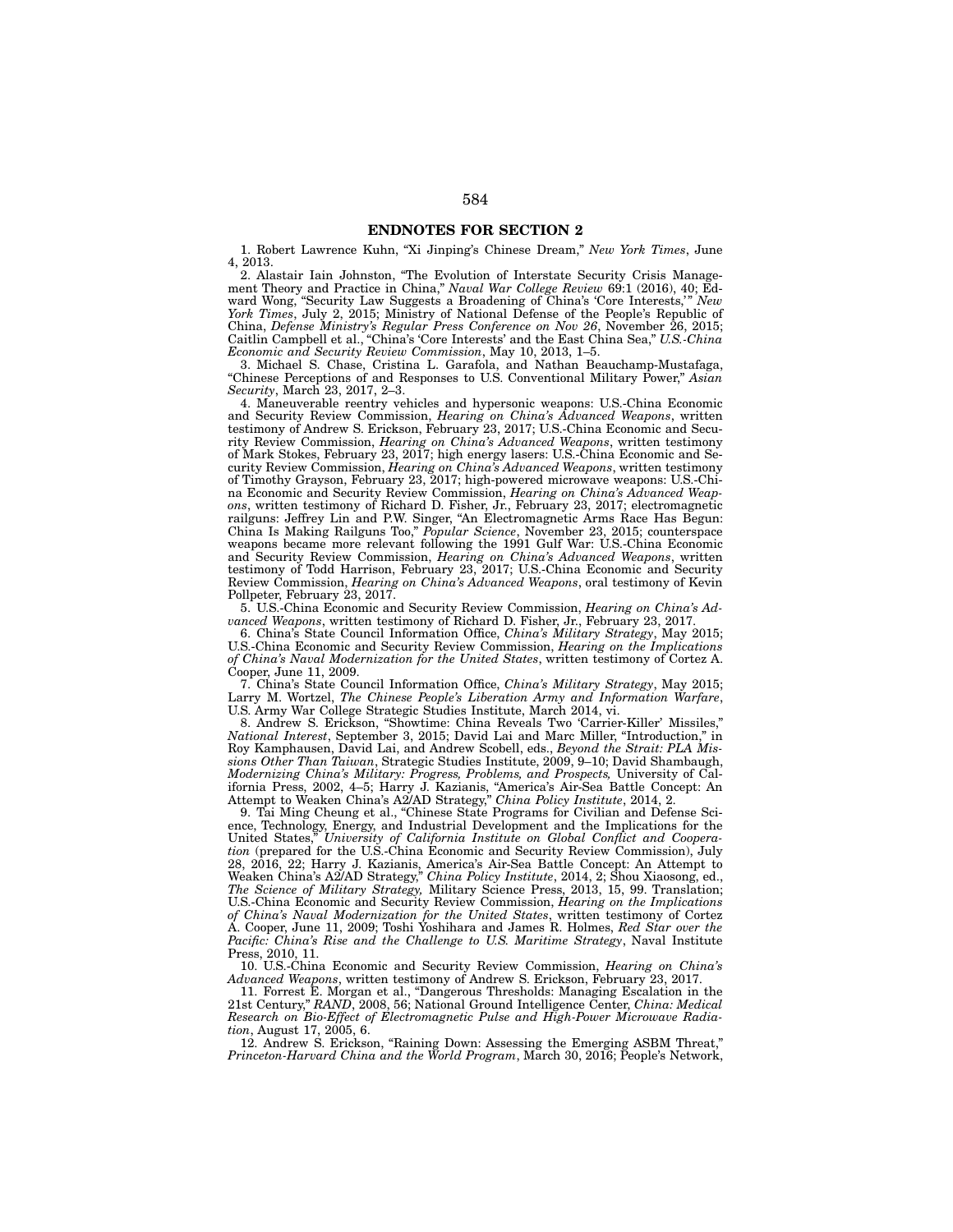"Dong Feng 21D Troop Review Gives PLA Navy an Asymmetric 'Assassin's Mace,'" September 9, 2015.

13. Jonathan Ray et al., "China's Industrial and Military Robotics Development," *Defense Group, Inc. Center for Intelligence Research and Analysis* (prepared for the U.S.-China Economic and Security Review Commission), October 2016, 52.

14. U.S.-China Economic and Security Review Commission, *Hearing on China's Advanced Weapons*, written testimony of Elsa Kania, February 23, 2017.

15. U.S.-China Economic and Security Review Commission, *Hearing on China's Advanced Weapons*, written testimony of Timothy Grayson, February 23, 2017.

16. U.S.-China Economic and Security Review Commission, *Hearing on China's Advanced Weapons*, written testimony of Richard D. Fisher, Jr., February 23, 2017; U.S.-China Economic and Security Review Commission, *Hearing on China's Advanced Weapons*, written testimony of Elsa Kania, February 23, 2017; Tai Ming Cheung et al., "Chinese State Programs for Civilian and Defense Science, Technology, Energy, and Industrial Development and the Implications for the United States," *University of California Institute on Global Conflict and Cooperation* (prepared for the U.S.-China Economic and Security Review Commission), July 28, 2016, 28–29.

17. U.S.-China Economic and Security Review Commission, *Hearing on China's Advanced Weapons*, written testimony of Elsa Kania, February 23, 2017.

18. U.S.-China Economic and Security Review Commission, *Hearing on China's Advanced Weapons*, written testimony of Elsa Kania, February 23, 2017; Tai Ming Cheung et al., "Chinese State Programs for Civilian and Defense Science, Technology, Energy, and Industrial Development and the Implications for the United States," *University of California Institute on Global Conflict and Cooperation* (prepared for the U.S.-China Economic and Security Review Commission), July 28, 2016, 28–29, 38, 49.

19. Tai Ming Cheung et al., "Chinese State Programs for Civilian and Defense Science, Technology, Energy, and Industrial Development and the Implications for the<br>United States," University of California Institute on Global Conflict and Cooperation United States," *University of California Institute on Global Conflict and Cooperation* (prepared for the U.S.-China Economic and Security Review Commission), July 28,  $2016, 64-65.$ 

20. James Acton, Co-Director, Nuclear Policy Program, Carnegie Endowment for International Peace, interview with Commission staff, June 17, 2017.

21. U.S.-China Economic and Security Review Commission, *2015 Annual Report to Congress*, November 2015, 362.

22. U.S.-China Economic and Security Review Commission, *Hearing on China's Advanced Weapons*, written testimony of Mark Stokes, February 23, 2017.

23. U.S.-China Economic and Security Review Commission, *2015 Annual Report to Congress*, November 2015, 352–353, 372–373

24. Jordan Wilson, "China's Expanding Ability to Conduct Conventional Missile Strikes on Guam," *U.S.-China Economic and Security Review Commission*, May 10, 2016, 6, 11.

25. Jordan Wilson, "China's Expanding Ability to Conduct Conventional Missile Strikes on Guam," *U.S.-China Economic and Security Review Commission,* May 10, 2016, 4, 11.

26. Wang Changqin and Fang Guangming "PRC Military Sciences Academy Explains Need for Developing the DF–26 Anti-Ship Missile," *China Youth Daily*, November 30, 2015. Translation; Andrew S. Erickson, "Showtime: China Reveals Two 'Carrier-Killer' Missiles," *National Interest*, September 3, 2015; Wendell Minnick, "China's Parade Puts U.S. Navy on Notice," *Defense News*, September 3, 2015; Charles Clover, "China Unveils 'Guam Express' Advanced Anti-Ship Missile," *Financial Times*, September 5, 2015; Franz-Stefan Gady, "Revealed: China for the First Time Publicly Displays 'Guam Killer' Missile," *National Interest*, August 31, 2015*.*

27. U.S.-China Economic and Security Review Commission, *Hearing on China's Advanced Weapons*, written testimony of Andrew S. Erickson, February 23, 2017.

28. U.S.-China Economic and Security Review Commission, *Hearing on China's Advanced Weapons*, written testimony of Andrew S. Erickson, February 23, 2017.

29. U.S.-China Economic and Security Review Commission, *Hearing on China's Advanced Weapons*, written testimony of Andrew S. Erickson, February 23, 2017; James M. Acton, "Silver Bullet?: Asking the Right Questions About Conventional Prompt Global Strike," *Carnegie Endowment for International Peace*, 2013, 100.

30. U.S.-China Economic and Security Review Commission, *Hearing on China's Advanced Weapons*, written testimony of Andrew S. Erickson, February 23, 2017.

31. U.S.-China Economic and Security Review Commission, *Hearing on China's Advanced Weapons*, written testimony of Andrew S. Erickson, February 23, 2017.

32. Andrew S. Erickson, "Raining Down: Assessing the Emerging ASBM Threat," *Princeton-Harvard China and the World Program*, March 30, 2016.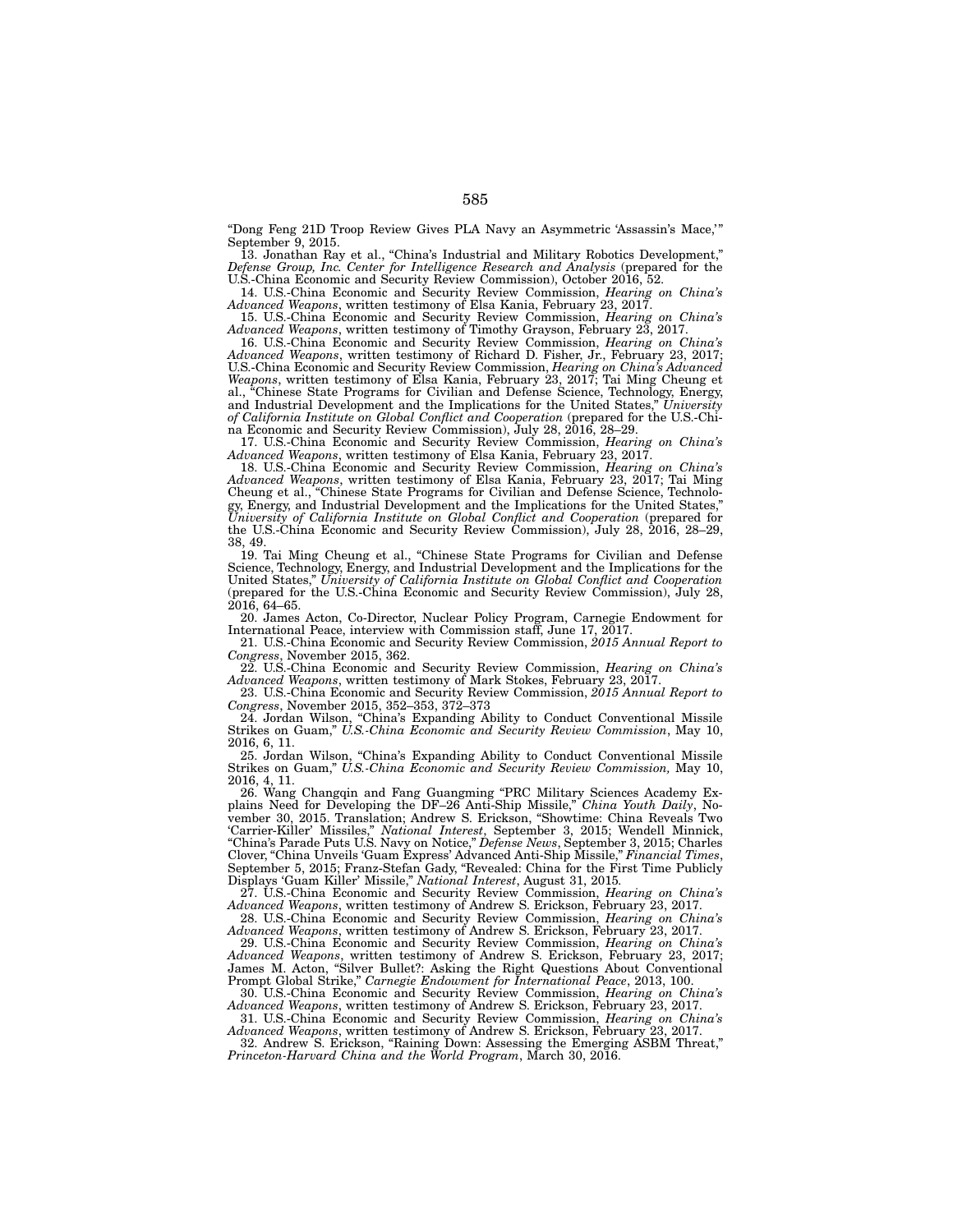33. U.S.-China Economic and Security Review Commission, *Hearing on China's Advanced Weapons*, written testimony of Andrew S. Erickson, February 23, 2017; Andrew S. Erickson, "Raining Down: Assessing the Emerging ASBM Threat," *Princeton-Harvard China and the World Program*, March 30, 2016.

34. U.S.-China Economic and Security Review Commission, *Hearing on China's Advanced Weapons*, written testimony of Andrew S. Erickson, February 23, 2017.

35. U.S.-China Economic and Security Review Commission, *Hearing on China's Advanced Weapons*, written testimony of Andrew S. Erickson, February 23, 2017. "The Strategic Support Force: Update and Overview," *China* 

*Brief*, December 21, 2016.

37. U.S.-China Economic and Security Review Commission, *Hearing on China's Advanced Weapons*, written testimony of Andrew S. Erickson, February 23, 2017.

38. Peter Mattis, "China Reorients Strategic Military Intelligence," *IHS Jane's*, 2017, 3–4; Lincoln Davidson, "China's Strategic Support Force: The New Home of the PLA's Cyber Operations," *Council on Foreign Relations*, January 20, 2016.

39. U.S.-China Economic and Security Review Commission, *Hearing on China's Offensive Missile Forces*, written testimony of Dennis M. Gormley, April 1, 2015.

40. James Acton, Co-Director, Nuclear Policy Program, Carnegie Endowment for International Peace, interview with Commission staff, June 17, 2017.

41. U.S.-China Economic and Security Review Commission, *Hearing on China's Advanced Weapons*, written testimony of Andrew S. Erickson, February 23, 2017; Andrew S. Erickson, "Raining Down: Assessing the Emerging ASBM Threat," *Princeton-Harvard China and the World Program*, March 30, 2016.

42. U.S.-China Economic and Security Review Commission, *Hearing on China's Advanced Weapons*, written testimony of Andrew S. Erickson, February 23, 2017; Andrew S. Erickson, "Raining Down: Assessing the Emerging ASBM Threat," *Princeton-Harvard China and the World Program*, March 30, 2016.

43. Andrew S. Erickson, "Raining Down: Assessing the Emerging ASBM Threat," *Princeton-Harvard China and the World Program*, March 30, 2016.

44. Andrew S. Erickson, "Raining Down: Assessing the Emerging ASBM Threat," *Princeton-Harvard China and the World Program*, March 30, 2016.

45. U.S.-China Economic and Security Review Commission, *Hearing on China's Advanced Weapons*, written testimony of Andrew S. Erickson, February 23, 2017; People's Network, "Dong Feng 21D Troop Review Gives PLA Navy an Asymmetric 'Assassin's Mace,'" September 9, 2015.

46. Jordan Wilson, "China's Expanding Ability to Conduct Conventional Missile Strikes on Guam," *U.S.-China Economic and Security Review Commission,* May 10, 2016, 5–7.

47. U.S.-China Economic and Security Review Commission, *Hearing on China's Advanced Weapons*, written testimony of James M. Acton, February 23, 2017; National Aeronautics and Space Administration, *Role of Mach Number in Compressible Flows*, May 5, 2015.

48. U.S.-China Economic and Security Review Commission, *Hearing on China's Advanced Weapons*, written testimony of James M. Acton, February 23, 2017.

49. U.S.-China Economic and Security Review Commission, *Hearing on China's Advanced Weapons*, written testimony of James M. Acton, February 23, 2017; U.S.-China Economic and Security Review Commission, *Hearing on China's Advanced Weapons*, written testimony of Mark Stokes, February 23, 2017; National Academies of Sciences, Engineering, and Medicine, "High-Speed Maneuvering Weapons: A Threat to America's Global Vigilance, Reach, and Power (Unclassified Summary)," *National Academies Press*, 2016.

50. U.S.-China Economic and Security Review Commission, *2015 Annual Report to Congress*, November 2015, 362; U.S.-China Economic and Security Review Commission, *Hearing on China's Offensive Missile Forces*, oral testimony of James Acton, April 1, 2015; Harry Kazianis, "The Real Military Game-Changer: Hypersonic Weapons 101," *Interpreter*, March 14, 2014; and Zachary Keck, "Will Hypersonic Capabilities Render Missile Defense Obsolete?" *Diplomat*, February 7, 2014.

51. U.S.-China Economic and Security Review Commission, *Hearing on China's Advanced Weapons*, written testimony of James M. Acton, February 23, 2017.

52. U.S.-China Economic and Security Review Commission, *Hearing on China's Advanced Weapons*, written testimony of James M. Acton, February 23, 2017; Mark Gunzinger and Bryan Clark, "Winning the Salvo Competition: Rebalancing America's Air and Missile Defenses," *Center for Strategic and Budgetary Assessment*, 2016. 3.

53. U.S.-China Economic and Security Review Commission, *Hearing on China's Advanced Weapons*, written testimony of James M. Acton, February 23, 2017.

54. U.S.-China Economic and Security Review Commission, *Hearing on China's Advanced Weapons*, written testimony of James M. Acton, February 23, 2017; U.S.-China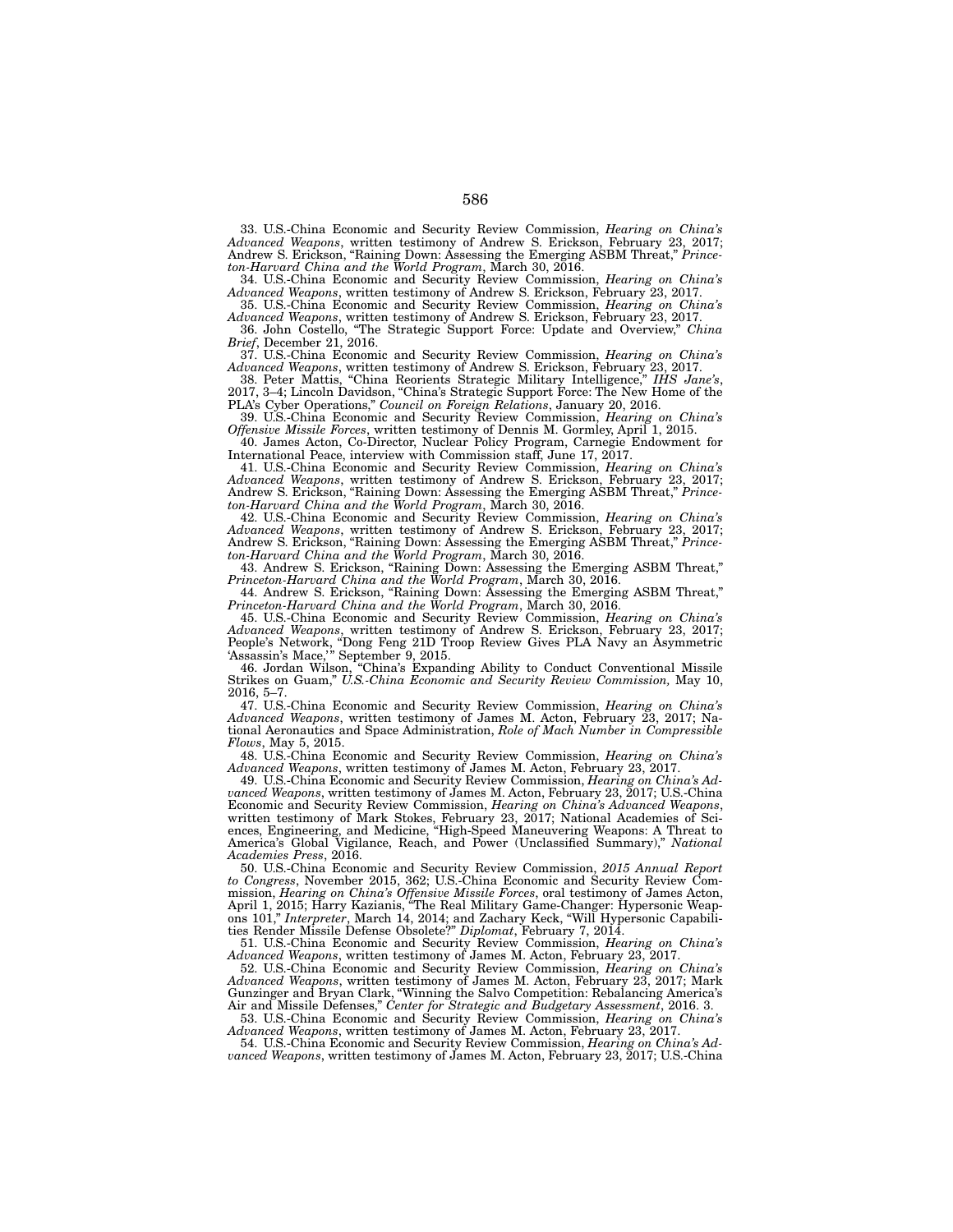Economic and Security Review Commission, *Hearing on China's Advanced Weapons*, written testimony of Mark Stokes, February 23, 2017; Daniel M. Norton, "The Future of Hypersonic Weapons," *Cipher Brief*, October 20, 2016, 2; Erika Solem and Karen Montague, "Updated: Chinese Hypersonic Weapons Development," *China Brief* 16:7, April 21, 2016.

55. U.S.-China Economic and Security Review Commission, *Hearing on China's Advanced Weapons*, written testimony of James M. Acton, February 23, 2017; U.S.-China Economic and Security Review Commission, *Hearing on China's Advanced Weapons*, written testimony of Mark Stokes, February 23, 2017; Erika Solem and Karen Montague, "Updated: Chinese Hypersonic Weapons Development," *China Brief* 16:7, April 21, 2016.

56. Guy Norris, "China Takes Wraps off National Hypersonic Plan," *Aviation Week and Space Technology*, April 10, 2017.

57. Jeffrey Lin and P.W. Singer, "China's Hybrid Spaceplane Could Reset the 21st Century Space Race," *Popular Science*, August 9, 2016; Erika Solem and Karen Montague, "Updated: Chinese Hypersonic Weapons Development," *China Brief* 16:7, April 21, 2016.

58. Guy Norris, "China Takes Wraps off National Hypersonic Plan," *Aviation Week and Space Technology*, April 10, 2017.

59. Harriet Marsden, "Russia Claims It Has Successfully Tested Hypersonic Missile 'Which Makes Western Defenses Obsolete,'" *Independent*, June 3, 2017; Michael Peck, "Britain Admits that Russian Missiles Can Blow Its New Aircraft Carriers Out of the Water," *National Interest*, April 30, 2017; TASS Russian News Agency, "Russia's Hypersonic Zircon Anti-Ship Missile Reaches Eight Times Speed of Sound," April 15, 2017.

60. Indian Space Research Organization, "Successful Flight Testing of ISRO's Scramjet Engine Technology Demonstrator," August 28, 2016.

61. Kyle Mizokami, "The U.S. and Australia Conducted a Secretive Hypersonic Missile Test," *Popular Mechanics*, July 18, 2017; U.S. National Air and Space Administration, "HIFiRE Scramjet Research Flight Will Advance Hypersonic Technology," May 10, 2012.

62. Erika Solem and Karen Montague, "Updated: Chinese Hypersonic Weapons Development," *China Brief* 16:7, April 21, 2016.

63. James M. Acton, Co-Director, Nuclear Policy Program, Carnegie Endowment for International Peace, interview with Commission staff, June 17, 2017.

64. James M. Acton, Co-Director, Nuclear Policy Program, Carnegie Endowment for International Peace, interview with Commission staff, May 26, 2015.

65. U.S.-China Economic and Security Review Commission, *Hearing on China's Advanced Weapons*, written testimony of James M. Acton, February 23, 2017.

66. U.S.-China Economic and Security Review Commission, *Hearing on China's Advanced Weapons*, written testimony of Mark Stokes, February 23, 2017.

67. U.S.-China Economic and Security Review Commission, *Hearing on China's Advanced Weapons*, written testimony of James M. Acton, February 23, 2017.

68. U.S.-China Economic and Security Review Commission, *Hearing on China's Advanced Weapons*, written testimony of James M. Acton, February 23, 2017.

69. U.S.-China Economic and Security Review Commission, *Hearing on China's Advanced Weapons*, written testimony of Timothy Grayson, February 23, 2017; Mark Gunzinger and Bryan Clark, "Winning the Salvo Competition: Rebalancing America's Air and Missile Defenses," *Center for Strategic and Budgetary Assessment*, 2016, 43; Jeffrey Lin and P.W. Singer, "China's New Microwave Weapons Can Disable Missiles and Paralyze Tanks," *Popular Science*, January 26, 2016.

70. U.S.-China Economic and Security Review Commission, *Hearing on China's Advanced Weapons*, written testimony of Timothy Grayson, February 23, 2017; Mark Gunzinger and Bryan Clark, "Winning the Salvo Competition: Rebalancing America's Air and Missile Defenses," *Center for Strategic and Budgetary Assessment*, 2016, 43; Jeffrey Lin and P.W. Singer, "China's New Microwave Weapons Can Disable Missiles and Paralyze Tanks," *Popular Science*, January 26, 2016.

71. U.S.-China Economic and Security Review Commission, *Hearing on China's Advanced Weapons*, written testimony of Timothy Grayson, February 23, 2017.

72. U.S.-China Economic and Security Review Commission, *Hearing on China's Advanced Weapons*, written testimony of Timothy Grayson, February 23, 2017.

73. U.S.-China Economic and Security Review Commission, *Hearing on China's Advanced Weapons*, written testimony of Richard D. Fisher, Jr., February 23, 2017.

74. Major General William Hix, Director of Strategy, Plans, and Policy, Department of the Army, "Keynote: Army," Directed Energy Summit 2017, Booz Allen Hamilton and Center for Strategic and Budgetary Assessments, Washington, DC, March 29, 2017; Rear Admiral Mike Manazir, Deputy Chief of Naval Operations for Warfare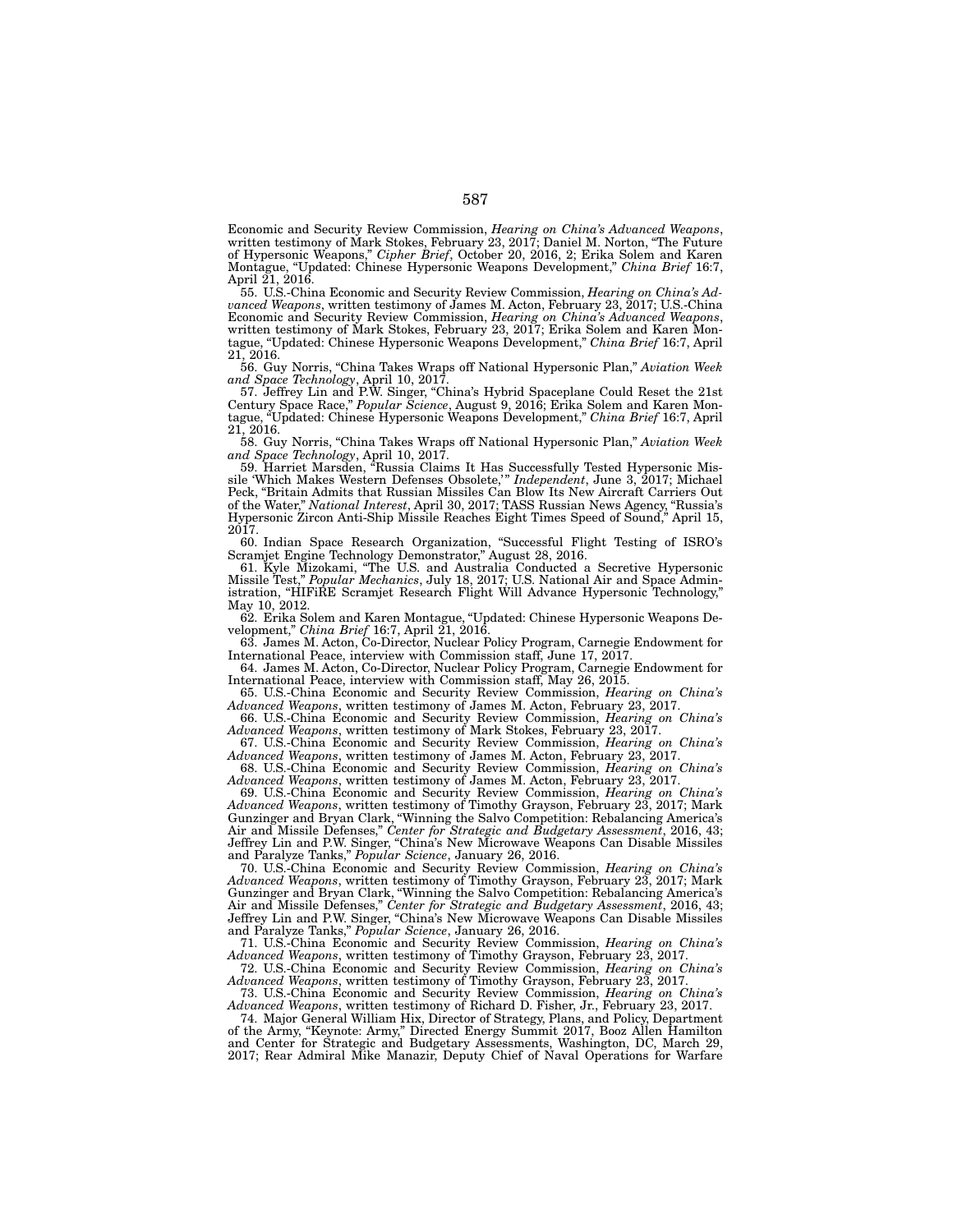Systems, "Keynote: Navy," Directed Energy Summit 2017, Booz Allen Hamilton and Center for Strategic and Budgetary Assessments, Washington, DC, March 29, 2017.

75. U.S.-China Economic and Security Review Commission, *Hearing on China's Advanced Weapons*, written testimony of Richard D. Fisher, Jr., February 23, 2017; Tai Ming Cheung et al., "Planning for Innovation: Understanding China's Plans for Technological, Energy, Industrial, and Defense Development," *University of California Institute on Global Conflict and Cooperation* (prepared for the U.S.-China Economic and Security Review Commission), July 28, 2016, 28.

76. Elsa B. Kania, "The PLA's Potential Breakthrough in High-Power Microwave Weapons," *Diplomat*, March 11, 2017; Jeffrey Lin and P.W. Singer, "China's New Microwave Weapons Can Disable Missiles and Paralyze Tanks," *Popular Science*, January 26, 2016.

77. Elsa B. Kania, "The PLA's Potential Breakthrough in High-Power Microwave Weapons," *Diplomat*, March 11, 2017.

78. U.S.-China Economic and Security Review Commission, *Hearing on China's Advanced Weapons*, written testimony of Richard D. Fisher, Jr., February 23, 2017; Elsa B. Kania, "The PLA's Potential Breakthrough in High-Power Microwave Weapons," *Diplomat*, March 11, 2017; Henri Kenhmann, "A Mysterious High Power Microwave," *East Pendulum Web Page*, January 27, 2017. Translation; University of Electronic Science and Technology, "University Successfully Holds Ninth National High Power Science and Technology, "University Successfully Holds Ninth National High Power<br>Microwave Symposium," October 17, 2013. Translation; Fang Jin-Yong et al., "High Power Microwave Pulse Compression System Based on Cylindrical Resonant Cavity," *Acta Physica Sinica* 60:4, April 15, 2011. Translation; Li Ping et al., "Technical Means of High Power Microwave Against Antiship Missile," *Winged Missiles Journal*, 2009. Translation; Yu Wen et al., "Mechanism of Burnout of Semiconductor Devices," *Physics* 28:6, March 8, 1999. Translation*.*

79. U.S.-China Economic and Security Review Commission, *Hearing on China's Advanced Weapons*, written testimony of Richard D. Fisher, Jr., February 23, 2017.

80. U.S.-China Economic and Security Review Commission, *Hearing on China's Advanced Weapons*, written testimony of Richard D. Fisher, Jr., February 23, 2017.

81. National Ground Intelligence Center, *China: Medical Research on Bio-Effect of Electromagnetic Pulse and High-Power Microwave Radiation*, August 17, 2005, 1–2.

82. National Ground Intelligence Center, *Assessment of Chinese Radiofrequency Weapon Capabilities*, April 2001, iii, 1.

83. National Ground Intelligence Center, *Assessment of Chinese Radiofrequency Weapon Capabilities*, April 2001, iii, 1.

84. U.S.-China Economic and Security Review Commission, *Hearing on China's Advanced Weapons*, written testimony of Richard D. Fisher, Jr., February 23, 2017.

85. U.S.-China Economic and Security Review Commission, *Hearing on China's Advanced Weapons*, written testimony of Richard D. Fisher, Jr., February 23, 2017; Jeffrey Lin and P.W. Singer, "China Sells a New Laser Gun," *Popular Science*, September 22, 2016; Jeffrey Lin and P.W. Singer, "Chinese Soldiers Have Laser Guns," *Popular Science*, January 7, 2016.

86. U.S.-China Economic and Security Review Commission, *Hearing on China's Advanced Weapons*, written testimony of Richard D. Fisher, Jr., February 23, 2017. 87. U.S.-China Economic and Security Review Commission, *Hearing on China's* 

*Advanced Weapons*, written testimony of Richard D. Fisher, Jr., February 23, 2017. 88. U.S.-China Economic and Security Review Commission, *Hearing on China's* 

*Advanced Weapons*, written testimony of Richard D. Fisher, Jr., February 23, 2017.

89. Dr. Michael Carter, Program Manager for Department of Defense Programs, National Ignition Facility and Photon Science, Lawrence Livermore National Laboratory, "Labs as Strategic Partners," Directed Energy Summit 2017, Booz Allen Hamilton and Center for Strategic and Budgetary Assessments, Washington, DC, March 30, 2017.

90. American Institute of Physics, *National Ignition Facility May Never Ignite, DOE Admits*, June 20, 2016.

91. Chen Binglin, "World's Strongest 'Death Beam' from China Still Can't Fry an Egg, but It Could Blind an Enemy Drone," *South China Morning Post,* November 25,  $20\overline{15}$ .

92. Ruxin Li et al., "Development of 10PW Super Intense Laser Facility at Shanghai," *Shanghai Institute of Optics and Fine Mechanics*, November 28–29, 2016; Chen Binglin, "World's Strongest 'Death Beam' from China Still Can't Fry an Egg, but It Could Blind an Enemy Drone," *South China Morning Post,* November 25, 2015.

93. U.S.-China Economic and Security Review Commission, *Hearing on China's Advanced Weapons*, oral testimony of David D. Chen, February 23, 2017.

94. U.S.-China Economic and Security Review Commission, *Hearing on China's Advanced Weapons*, written testimony of Timothy Grayson, February 23, 2017.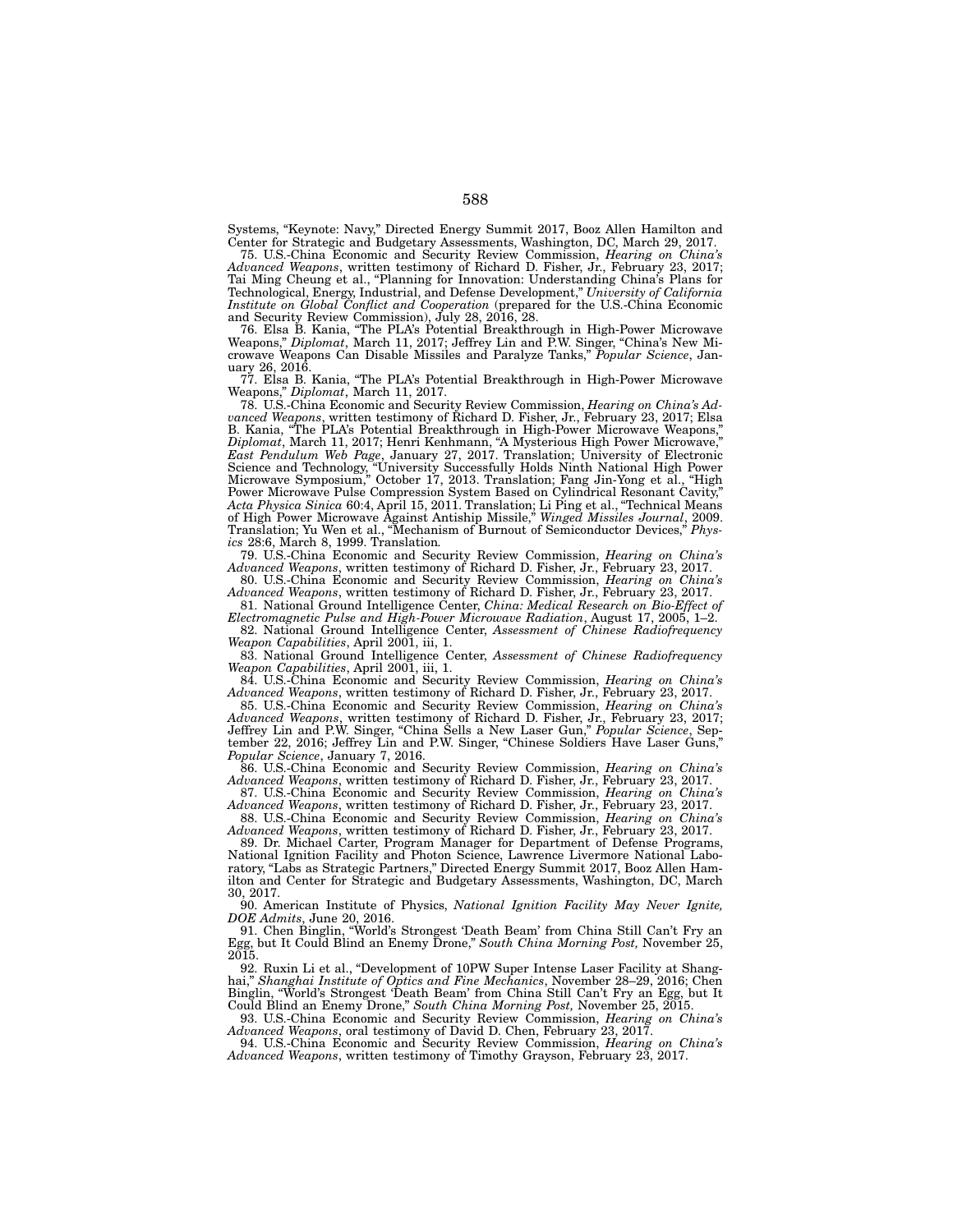95. U.S.-China Economic and Security Review Commission, *Hearing on China's Advanced Weapons*, written testimony of Richard D. Fisher, Jr., February 23, 2017.

96. David D. Chen, Independent Analyst, interview with Commission staff, June 15, 2017.

97. James Mugg, "U.S. Navy's Railgun Dream Could Be Denied by Two Big Problems," *National Interest*, August 10, 2016.

98. Jay Bennett, "The Future of the Navy's Electromagnetic Railgun Could Be a Big Step Backwards," *Popular Mechanics*, June 6, 2016.

99. *People's Daily*, "China Makes Breakthrough in Electromagnetic Missile Launching Technology," November 20, 2015.

100. Jeffrey Lin and P.W. Singer, "An Electromagnetic Arms Race Has Begun: China Is Making Railguns Too," *Popular Science*, November 23, 2015.

101. Carolyn Meinel, "For Love of a Gun: The Tumultuous History of Electromagnetic Launch," *IEEE Spectrum*, July 2, 2007.

102. U.S.-China Economic and Security Review Commission, *Hearing on China's Advanced Weapons*, written testimony of Richard D. Fisher, Jr., February 23, 2017; Jeffrey Lin and P.W. Singer, "An Electromagnetic Arms Race Has Begun: China Is Making Railguns Too," *Popular Science*, November 23, 2015.

103. Jeffrey Lin and P.W. Singer, "An Electromagnetic Arms Race Has Begun: China Is Making Railguns Too," *Popular Science*, November 23, 2015; Andre Louis Octave Fauchon-Villeplee, "Electric Apparatus for Propelling Projectiles," *U.S. Patent Office* US1421435 A, July 4, 1924*.*

104. David D. Chen, Independent Analyst, interview with Commission staff, June 15, 2017.

105. Jeffrey Lin and P.W. Singer, "An Electromagnetic Arms Race Has Begun: China Is Making Railguns Too," *Popular Science*, November 23, 2015.

106. David D. Chen, Independent Analyst, interview with Commission staff, June 15, 2017.

107. U.S.-China Economic and Security Review Commission, *Hearing on China's Advanced Weapons*, written testimony of Todd Harrison, February 23, 2017.

108. U.S.-China Economic and Security Review Commission, *2015 Annual Report to Congress*, November 2015, 292–294.

109. U.S.-China Economic and Security Review Commission, *2015 Annual Report to Congress*, November 2015, 292–294.

110. U.S.-China Economic and Security Review Commission, *Hearing on China's Advanced Weapons*, written testimony of Todd Harrison, February 23, 2017.

111. U.S.-China Economic and Security Review Commission, *Hearing on China's Advanced Weapons*, written testimony of David D. Chen, February 23, 2017.

112. U.S.-China Economic and Security Review Commission, *Hearing on China's Advanced Weapons*, written testimony of David D. Chen, February 23, 2017.

113. U.S.-China Economic and Security Review Commission, *Hearing on China's Advanced Weapons*, written testimony of David D. Chen, February 23, 2017; Lin Jinshun, Wu Xianzhong, Lu Shengjun, Jiang Chunshan, "Countermeasure Technology for MMW Satellite Links," *Aerospace Electronic Warfare*, October 2012, 20–22. Translation.

114. U.S.-China Economic and Security Review Commission, *Hearing on China's Advanced Weapons*, written testimony of David D. Chen, February 23, 2017; Xu Xiaofeng, Zhu Xiaosong, Liu Liyuan, "Jamming Analysis Based on a Certain Satellite Communication System," *Aerospace Electronic Warfare*, October 2006, 28–29, 45. Translation; Zhao Haiyan, Cheng Pengjun, Shi Yingchun, "Introduction of Key Technologies in LEO Satellites Communications and EM Threat," *Aerospace Electronic Warfare*, March 2004. Translation.

115. U.S.-China Economic and Security Review Commission, *Hearing on China's Advanced Weapons*, written testimony of Richard D. Fisher, Jr., February 23, 2017.

116. Peter R. Bond, ed., *Jane's Space Systems and Industry 2011–2012*, IHS Global Limited, 2011, 536.

117. Peter R. Bond, ed., *Jane's Space Systems and Industry 2011–2012*, IHS Global Limited, 2011, 588.

118. Kevin Pollpeter, "China Dream, Space Dream: China's Progress in Space Technologies and Implications for the United States," *University of California Institute on Global Conflict and Cooperation* (prepared for the U.S.-China Economic and Security Review Commission), March 2, 2015, 93; Kevin Pollpeter, "China's Space Robotic Arm Programs," *University of California Institute on Global Conflict and Cooperation*, October 2013; Marcia S. Smith, "Surprise Chinese Satellite Maneuvers Mystify Western Experts," *SpacePolicyOnline*, August 19, 2013.

119. Jeffrey Lin and P.W. Singer, "China's Largest Space Launch Vehicle Long March 7 Flies with Technological Triple Whammy," *Popular Science*, 8 July 2016;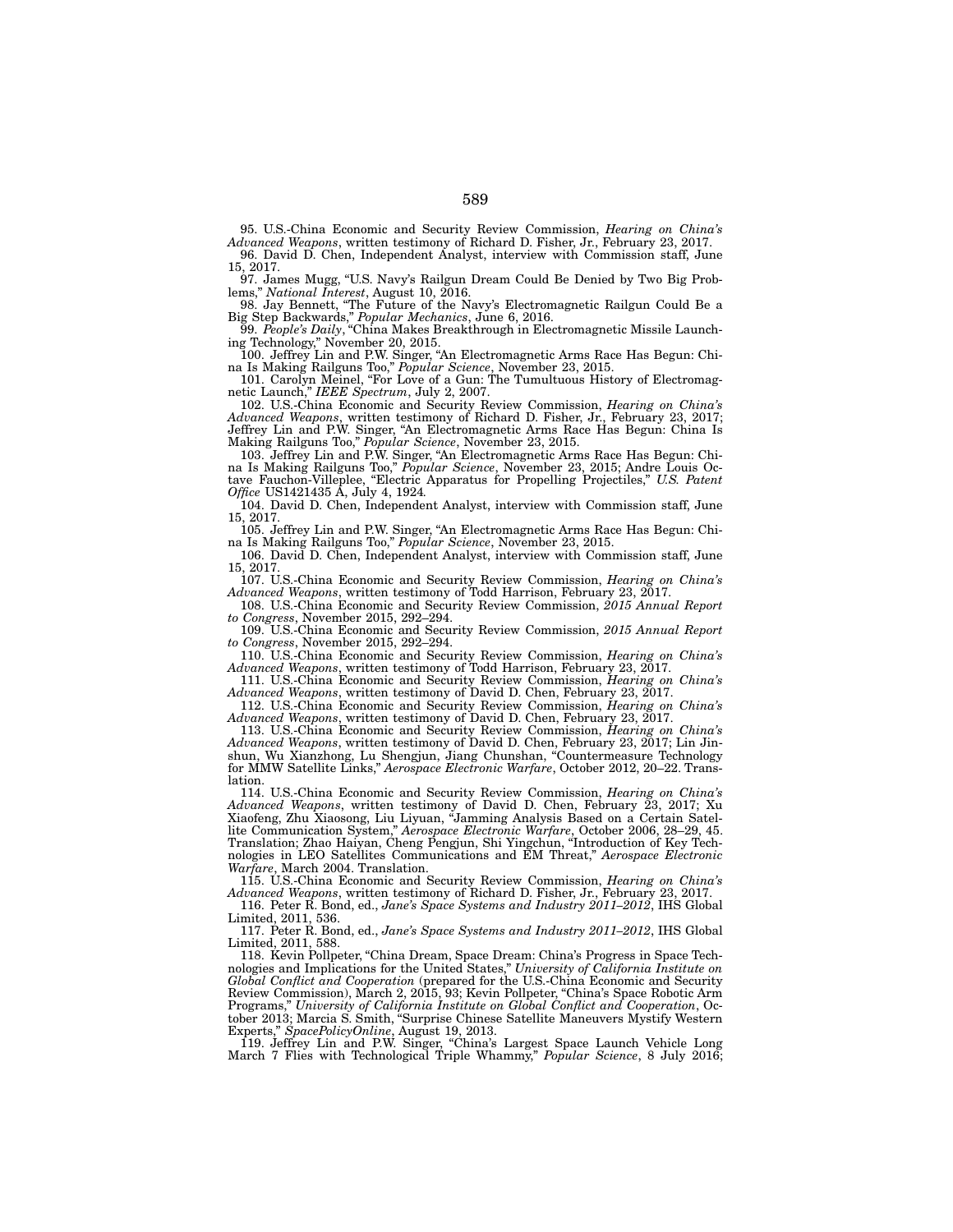Xinhua, *China Announces Success in Technology to Refuel Satellites in Orbit*, June 30, 2016.

120. Stephen Chen, "Is China Militarizing Space? Experts Say New Junk Collector Could Be Used As Anti Satellite Weapon," *South China Morning Post*, August 5, 2016.

121. Spaceflight101.com, "Companion Satellite Released from Tiangong-2 Space Lab for Orbital Photo Shoot," October 23, 2016.

122. Spaceflight101.com, "In-Space Eavesdropping? China's Shijian-17 Completes High-Altitude Link-Up," December 9, 2016.

123. U.S. Department of Defense, *Annual Report to Congress on the Military Power of the People's Republic of China*, July 2006, 35.

124. U.S.-China Economic and Security Review Commission, *2015 Annual Report to Congress*, November 2015, 298; Space News, "NRO Confirms Chinese Laser Test Illuminated U.S. Spacecraft," October 3, 2006.

125. U.S.-China Economic and Security Review Commission, *Hearing on China's Advanced Weapons*, written testimony of Richard D. Fisher, Jr., February 23, 2017.

126. U.S.-China Economic and Security Review Commission, *2015 Annual Report to Congress*, November 2015, 298.

127. U.S.-China Economic and Security Review Commission, *2015 Annual Report to Congress*, November 2015, 297; U.S. Department of Defense and U.S. Department of State, *Risk Assessment of United States Space Export Control Policy*, March 2012, section 4.3; U.S. Department of Defense, *Annual Report to Congress: Annual Report*  to Congress: Military and Security Developments Involving the People's Republic of *China 2011*, 2011, 37.

128. Jeffrey Lin and P.W. Singer, "China's Hybrid Spaceplane Could Reset the 21st Century Space Race," *Popular Science*, August 9, 2016.

129. Guy Norris, "China Reveals Key Test Progress on Hypersonic Combined-Cycle Engine," *Aviation Week and Space Technology*, April 10, 2017.

130. Jeffrey Lin and P.W. Singer, "A Look at China's Most Exciting Hypersonic Aerospace Programs," *Popular Science*, April 18, 2017.

131. Jeffrey Lin and P.W. Singer, "China's Hybrid Spaceplane Could Reset the 21st Century Space Race," *Popular Science*, August 9, 2016.

132. U.S.-China Economic and Security Review Commission, *2015 Annual Report to Congress*, November 2015, 308–309.

133. Leonard David, "When Will China's 'Heavenly Palace' Space Lab Fall Back to Earth?" Space.com, June 10, 2016.

134. Jeffrey Lin and P.W. Singer, "China's Answer to the Hubble Telescope," *Popular Science,* March 11, 2016.

135. Kevin Pollpeter, "China Dream, Space Dream: China's Progress in Space Technologies and Implications for the United States," *University of California Institute on Global Conflict and Cooperation* (prepared for the U.S.-China Economic and Security

Review Commission), March 2, 2015, 98. 136. Kevin Pollpeter, Research Scientist, CNA, interview with Commission staff, June 17, 2017.

137. U.S.-China Economic and Security Review Commission, *Hearing on China's Advanced Weapons*, written testimony of Kevin Pollpeter, February 23, 2017.

138. U.S.-China Economic and Security Review Commission, *2015 Annual Report to Congress*, November 2015, 283–284.

139. U.S. Senate Select Committee on Intelligence, *Statement for the Record: Worldwide Threat Assessment of the U.S. Intelligence Community*, written testimony of Daniel R. Coats, May 11, 2017, 8.

140. U.S.-China Economic and Security Review Commission, *2015 Annual Report to Congress*, November 2015, 283–284; China's State Council Information Office, *China's Military Strategy*, May 2015; Shou Xiaosong, ed., *The Science of Military Strategy*, Military Science Press, 2013, 178–188. Translation.

141. U.S.-China Economic and Security Review Commission, *Hearing on China's Advanced Weapons*, written testimony of David D. Chen, February 23, 2017.

142. U.S.-China Economic and Security Review Commission, *Hearing on China's Advanced Weapons*, written testimony of Kevin Pollpeter, February 23, 2017.

143. U.S.-China Economic and Security Review Commission, *Hearing on China's Advanced Weapons*, written testimony of Kevin Pollpeter, February 23, 2017.

144. U.S.-China Economic and Security Review Commission, *Hearing on China's Advanced Weapons*, oral testimony of Kevin Pollpeter, February 23, 2017; Shou Xiaosong, ed., *The Science of Military Strategy*, Military Science Press, 2013, 187. Translation.

145. U.S.-China Economic and Security Review Commission, *Hearing on China's Advanced Weapons*, written testimony of David D. Chen, February 23, 2017.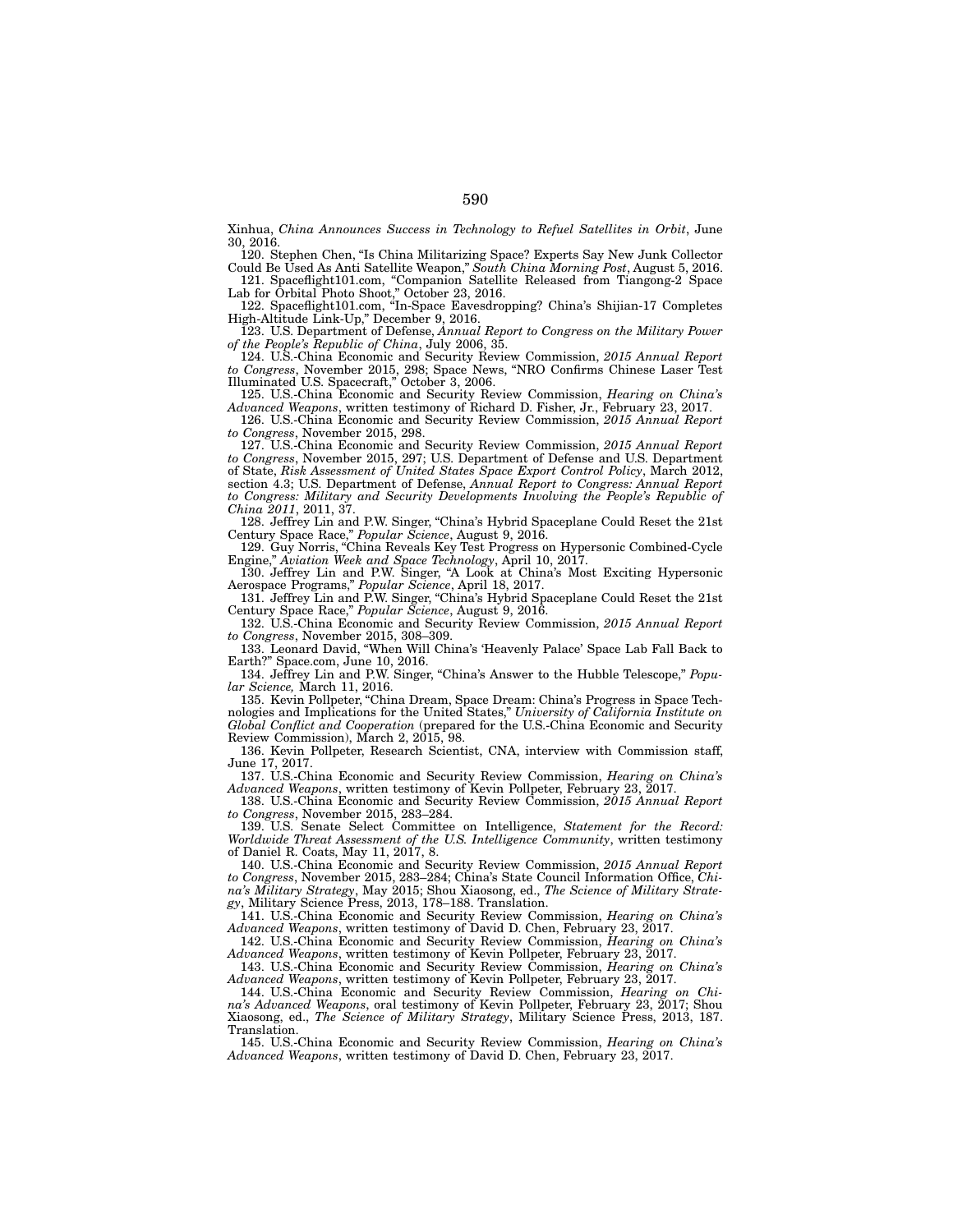146. U.S.-China Economic and Security Review Commission, *Hearing on China's Advanced Weapons*, written testimony of David D. Chen, February 23, 2017; Lan Shunzheng, "New Concept for Future War—'Big Energy-centric Warfare,'" *National Defense Reference*, December 27, 2016. Translation.

147. Defense Science Board, *Summer Study on Autonomy*, June 2016, 4–5, 11.

148. Christopher Thomas and Gang Liang, "The Rise of the Machines: How Chinese Executives Think about Developments in Artificial Intelligence," *McKinsey & Company*, December 2016, 1.

149. Defense Science Board, *Summer Study on Autonomy*, June 2016, 5.

150. U.S.-China Economic and Security Review Commission, *Hearing on China's Advanced Weapons*, written testimony of Elsa Kania, February 23, 2017; Jonathan Ray et al., "China's Industrial and Military Robotics Development," *Defense Group, Inc. Center for Intelligence Research and Analysis* (prepared for the U.S.-China Economic and Security Review Commission), October 2016, 63.

151. U.S.-China Economic and Security Review Commission, *Hearing on China's Advanced Weapons*, written testimony of Elsa Kania, February 23, 2017.

152. U.S.-China Economic and Security Review Commission, *Hearing on China's Advanced Weapons*, written testimony of Elsa Kania, February 23, 2017.

153. Xinhua, "China Displays Electronic Warfare Equipment at Army Day Parade," July 30, 2017.

154. Tobias Burgers and Scott N. Romaniuk, "China's Drone-Missile Hybrid: The Next Step in Naval Drone Warfare," *Diplomat*, August 3, 2017; Kelvin Wong, "Details of Chinese Sea-Skimming Lethal Drone Prototype Emerge," *IHS Jane's*, July 28, 2017.

155. Jonathan Ray et al., "China's Industrial and Military Robotics Development," *Defense Group, Inc. Center for Intelligence Research and Analysis* (prepared for the U.S.-China Economic and Security Review Commission), October 2016, 65.

156. Jonathan Ray et al., "China's Industrial and Military Robotics Development," *Defense Group, Inc. Center for Intelligence Research and Analysis* (prepared for the U.S.-China Economic and Security Review Commission), October 2016, 65.

157. Jonathan Ray et al., "China's Industrial and Military Robotics Development," *Defense Group, Inc. Center for Intelligence Research and Analysis* (prepared for the U.S.-China Economic and Security Review Commission), October 2016, 65–66.

158. Xinhua, "China Tests Underwater Robot in South China Sea," July 24, 2017. 159. U.S.-China Economic and Security Review Commission, *Hearing on China's* 

*Advanced Weapons*, written testimony of Elsa Kania, February 23, 2017. 160. Jonathan Ray et al., "China's Industrial and Military Robotics Development," *Defense Group, Inc. Center for Intelligence Research and Analysis* (prepared for the

U.S.-China Economic and Security Review Commission), October 2016, 68. 161. U.S.-China Economic and Security Review Commission, *Hearing on China's Advanced Weapons*, written testimony of Elsa Kania, February 23, 2017.

162. Jonathan Ray et al., "China's Industrial and Military Robotics Development," *Defense Group, Inc. Center for Intelligence Research and Analysis* (prepared for the U.S.-China Economic and Security Review Commission), October 2016, 70.

163. Ben Blanchard, "China Eyes Artificial Intelligence for New Cruise Missiles," Reuters, August 19, 2016.

164. Abhijit Singh, "Is China Really Building Missiles with Artificial Intelligence?" *Diplomat*, September 21, 2016.

165. U.S.-China Economic and Security Review Commission, *Hearing on China's Advanced Weapons*, written testimony of Elsa Kania, February 23, 2017.

166. Emily Feng and Charles Clover, "Drone Swarms vs Conventional Arms: China's Military Debate," *Financial Times*, August 24, 2017; Xiang Bo, "China Launches Record-Breaking Drone Swarm," Xinhua, June 11, 2017.

167. Andrew Tate, "China Launches Record-Breaking UAV Swarm," *IHS Jane's Defense Weekly*, June 22, 2017; U.S.-China Economic and Security Review Commission, *Hearing on China's Advanced Weapons*, written testimony of Elsa Kania, February 23, 2017; China Electronics Technology Group Corporation, "Airshow China Showcases World's Largest UAV Swarm: Debut of Future Form of Air Combat," November 1, 2016. Translation.

168. U.S.-China Economic and Security Review Commission, *Hearing on China's Advanced Weapons*, written testimony of Elsa Kania, February 23, 2017; Fu Chengkun, "Six Major PLA Science and Technology [Advances] in 2014: A UUV to Protect Drilling Platforms," Xinhua, July 21, 2014. Translation; Jeffrey Lin and P.W. Singer, "Not A Shark, But A Robot: Chinese University Tests Long-Range Unmanned Mini Sub," *Popular Science*, June 4, 2014; Liang Jianhong, Wen Li, and Guo Yuxiao, "Experimental Design and Performance of Underwater Vehicle Based on Capacity of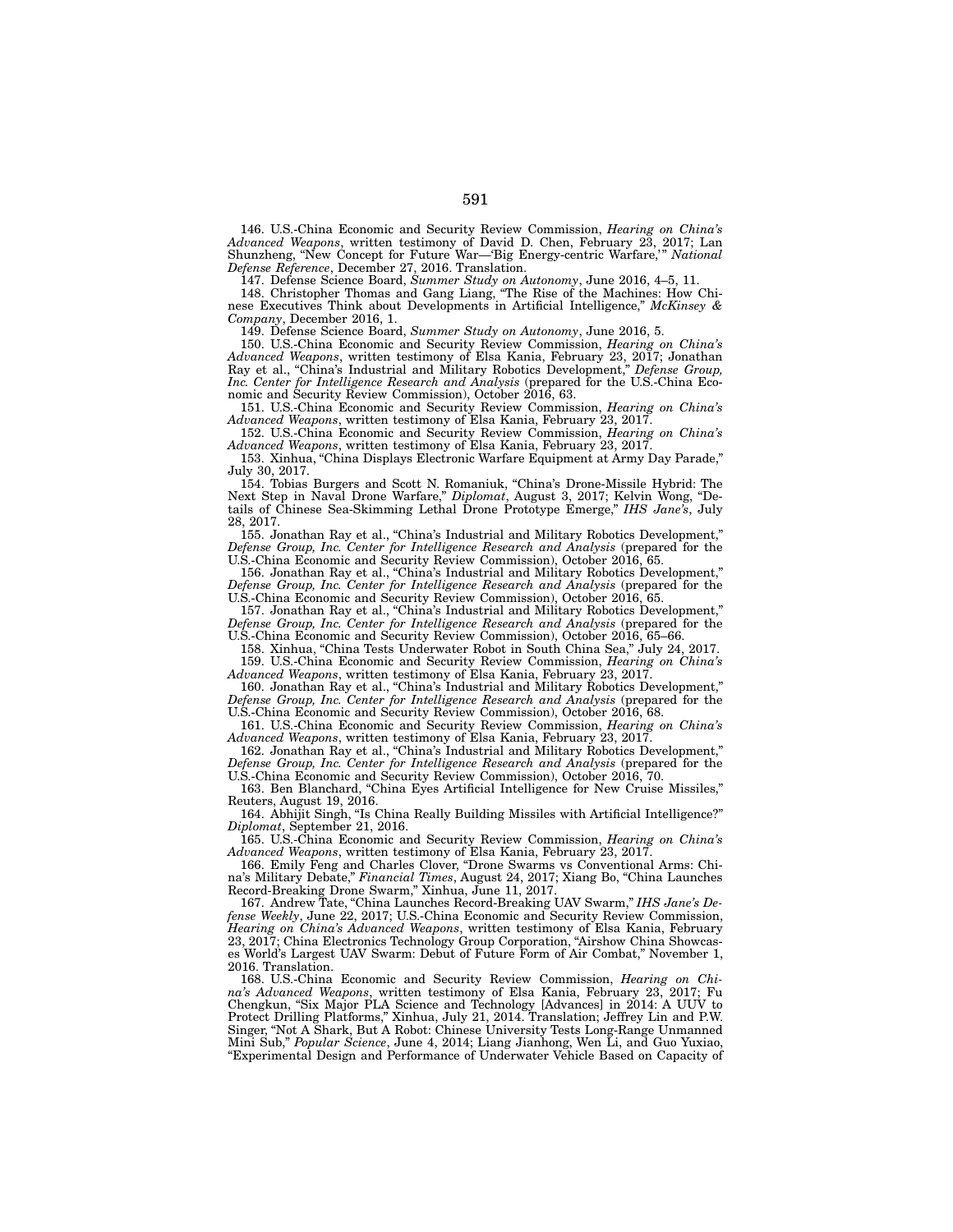Voyage," 2008 IEEE Conference on Robotics, Automation and Mechatronics, Chengdu, China, September 21–24, 2008.

169. U.S.-China Economic and Security Review Commission, *Hearing on China's*  Advanced Weapons, written testimony of Elsa Kania, February 23, 2017.

170. U.S.-China Economic and Security Review Commission, *Hearing on China's Advanced Weapons*, written testimony of Elsa Kania, February 23, 2017.

171. U.S.-China Economic and Security Review Commission, *Hearing on China's Advanced Weapons*, written testimony of Elsa Kania, February 23, 2017.

172. Jonathan Ray et al., "China's Industrial and Military Robotics Development," *Defense Group, Inc. Center for Intelligence Research and Analysis* (prepared for the U.S.-China Economic and Security Review Commission), October 2016, 85–86.

173. U.S.-China Economic and Security Review Commission, *Hearing on China's*  Advanced Weapons, written testimony of Elsa Kania, February 23, 2017.

174. Fu Chengkun, "Six Major PLA Science and Technology [Advances] in 2014: A UUV to Protect Drilling Platforms," Xinhua, July 21, 2014. Translation.

175. U.S.-China Economic and Security Review Commission, *Hearing on China's Advanced Weapons*, written testimony of Elsa Kania, February 23, 2017.

176. U.S.-China Economic and Security Review Commission, *Hearing on China's Advanced Weapons*, written testimony of James M. Acton, February 23, 2017.

177. U.S.-China Economic and Security Review Commission, *Hearing on China's Advanced Weapons*, written testimony of James M. Acton, February 23, 2017.

178. U.S.-China Economic and Security Review Commission, *Hearing on China's Advanced Weapons*, written testimony of James M. Acton, February 23, 2017.

179. Amy F. Woolf, "Conventional Prompt Global Strike and Long-Range Ballistic Missiles: Background and Issues," *Congressional Research Service*, February 3, 2017, 20.

180. U.S.-China Economic and Security Review Commission, *Hearing on China's Advanced Weapons*, written testimony of James M. Acton, February 23, 2017.

181. James M. Acton, "Silver Bullet?: Asking the Right Questions About Conventional Prompt Global Strike," *Carnegie Endowment for International Peace*, 2013, 56.

182. Aviation Week and Space Technology, "Opinion: Time to Turn Hypersonics Research into Operational Weapons," April 14, 2017; National Academies of Sciences, Engineering, and Medicine, "High-Speed Maneuvering Weapons: A Threat to America's Global Vigilance, Reach, and Power (Unclassified Summary)," *National Academies Press*, 2016, vii.

183. Admiral John Richardson, Chief of Naval Operations, "Luncheon Keynote," Directed Energy Summit 2017, Booz Allen Hamilton and Center for Strategic and Budgetary Assessments, Washington, DC, March 29, 2017.

184. Admiral John Richardson, Chief of Naval Operations, "Luncheon Keynote," Directed Energy Summit 2017, Booz Allen Hamilton and Center for Strategic and Budgetary Assessments, Washington, DC, March 29, 2017.

185. Lieutenant General Marshall Webb, Commander, Air Force Special Operations Command, "Keynote: Special Operations," Directed Energy Summit 2017, Booz Allen Hamilton and Center for Strategic and Budgetary Assessments, Washington, DC, March 29, 2017.

186. General James Holmes, Commander, Air Combat Command, "Keynote: Air Force," Directed Energy Summit 2017, Booz Allen Hamilton and Center for Strategic and Budgetary Assessments, Washington, DC, March 29, 2017.

187. Raytheon, "Laser Strike: A High Energy Laser Mounted on a Helicopter Shoots a Target in Groundbreaking Test," June 28, 2017; Derek Hawkins, "Laser-Equipped Helicopter Zaps Its First Target, to Defense Contractor's Delight," *Washington Post*, June 27, 2017.

188. Thomas Karako, "The Future of Missile Defense in the Asia Pacific," *Foreign Policy Institute*, May 31, 2017; Jen Judson, "DoD Presses on in Pursuit of Laser Weapons," *Defense News*, August 24, 2016.

189. Elsa B. Kania, "The PLA's Potential Breakthrough in High-Power Microwave Weapons," *Diplomat*, March 11, 2017.

190. Dr. Art Morrish, Vice President, Advanced Concepts and Technology, Space, and Airborne Systems, Raytheon, "Industry Panel," Directed Energy Summit 2017, Booz Allen Hamilton and Center for Strategic and Budgetary Assessments, Washington, DC, March 29, 2017.

191. James Moran, Vice President, Army Systems, Defense, Space, and Security, Boeing, "Industry Panel," Directed Energy Summit 2017, Booz Allen Hamilton and Center for Strategic and Budgetary Assessments, Washington, DC, March 29, 2017.

192. U.S.-China Economic and Security Review Commission, *Hearing on China's Advanced Weapons*, written testimony of Timothy Grayson, February 23, 2017.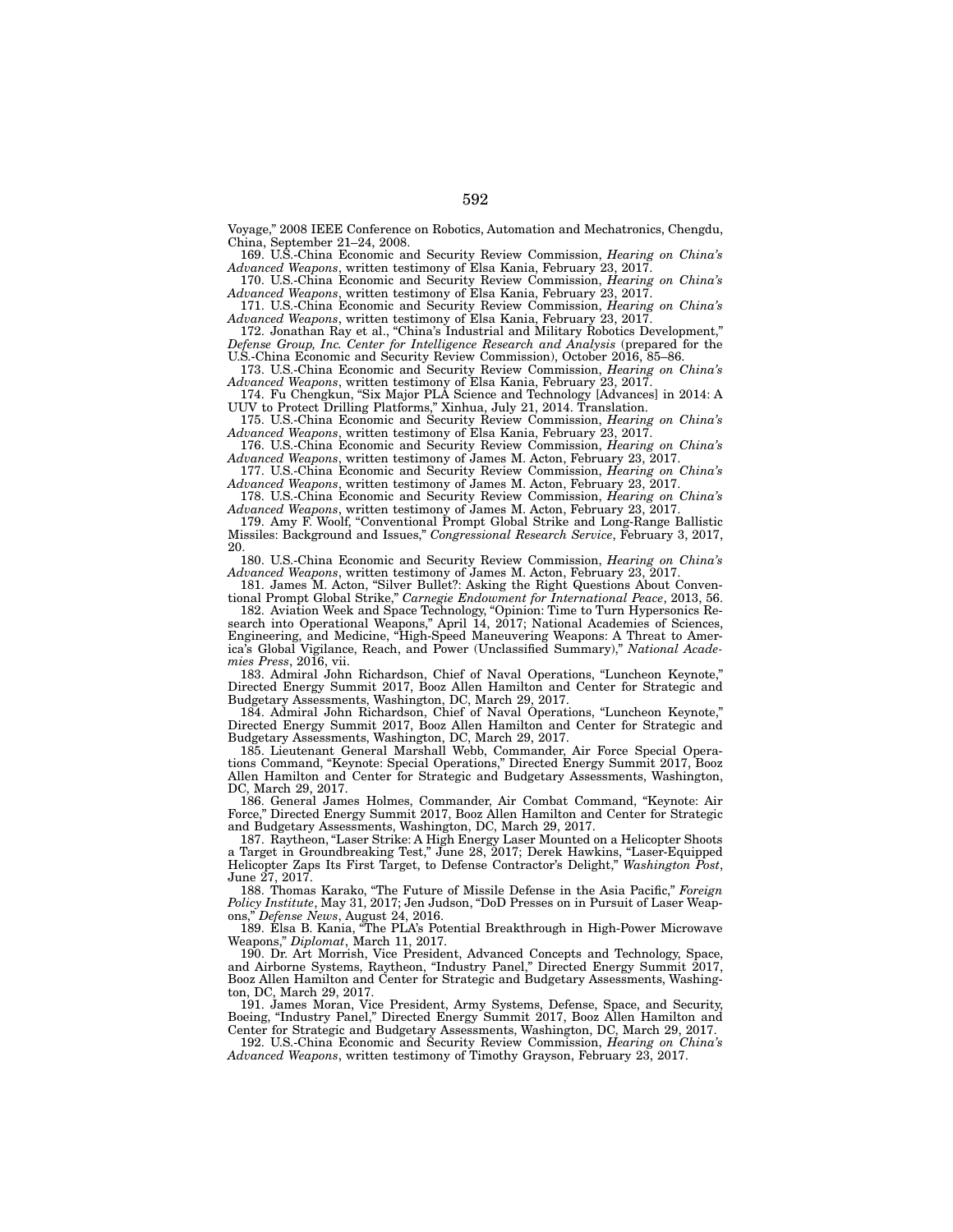193. James Mugg, "U.S. Navy's Railgun Dream Could Be Denied by Two Big Problems," *National Interest*, August 10, 2016; Jeffrey Lin and P.W. Singer, "An Electromagnetic Arms Race Has Begun: China Is Making Railguns Too," *Popular Science*, November 23, 2015.

194. Ronald O'Rourke, "Navy Lasers, Railgun, and Hypervelocity Projectile: Background and Issues for Congress," *Congressional Research Service*, March 17, 2017, 14. 195. CNN, "Navy Missile Hits Dying Spy Satellite, Says Pentagon," February 21, 2008.

196. Maximilian Betmann, "A Counterspace Awakening? Assessing the Recent Shift in U.S. National Security Space Strategy," *Space Review*, May 30, 2017; U.S. Department of Defense Missile Defense Agency, *U.S., Japan Successfully Conduct First SM–3 Block IIA Intercept Test*, February 3, 2017; Laura Greco, "Aegis as ASAT," *Union of Concerned Scientists*, April 26, 2012.

197. U.S.-China Economic and Security Review Commission, *2015 Annual Report to Congress*, November 2015, 293–294.

198. Defense Advanced Research Projects Agency, *DARPA Picks Design for Next-Generation Spaceplane*, May 24, 2017.

199. Defense Advanced Research Projects Agency, *DARPA Picks Design for Next-Generation Spaceplane*, May 24, 2017.

200. U.S. Air Force, "X–37B Orbital Test Vehicle," April 17, 2015.

201. U.S.-China Economic and Security Review Commission, *Hearing on China's Advanced Weapons*, written testimony of Elsa Kania, February 23, 2017.

202. Abhijit Singh, "Is China Really Building Missiles with Artificial Intelligence?" *Diplomat*, September 21, 2016.

203. U.S. Department of Defense, *Department of Defense Announces Successful Micro-Drone Demonstration*, January 9, 2017.

204. U.S.-China Economic and Security Review Commission, *Hearing on China's Advanced Weapons*, written testimony of Elsa Kania, February 23, 2017; Jonathan Ray et al., "China's Industrial and Military Robotics Development," *Defense Group, Inc. Center for Intelligence Research and Analysis* (prepared for the U.S.-China Economic and Security Review Commission), October 2016, 56.

205. Jonathan Ray et al., "China's Industrial and Military Robotics Development," *Defense Group, Inc. Center for Intelligence Research and Analysis* (prepared for the U.S.-China Economic and Security Review Commission), October 2016, 56.

206. U.S. Department of Defense Directive No. 3000.12, *Autonomy in Weapons Systems*, November 21, 2012, updated May 8, 2017; Human Rights Watch, "Review of the 2012 U.S. Policy on Autonomy in Weapons Systems," April 15, 2013.

207. U.S.-China Economic and Security Review Commission, *Hearing on China's Advanced Weapons*, written testimony of Timothy Grayson, February 23, 2017.

208. U.S.-China Economic and Security Review Commission, *Hearing on China's Advanced Weapons*, written testimony of James M. Acton, February 23, 2017.

209. National Academies of Sciences, Engineering, and Medicine, "High-Speed Maneuvering Weapons: A Threat to America's Global Vigilance, Reach, and Power (Unclassified Summary)," *National Academies Press*, 2016, vii–viii.

210. U.S.-China Economic and Security Review Commission, *Hearing on China's Advanced Weapons*, written testimony of Timothy Grayson, February 23, 2017.

211. Carolyn Meinel, "For Love of a Gun: The Tumultuous History of Electromagnetic Launch," *IEEE Spectrum*, July 2, 2007.

212. U.S.-China Economic and Security Review Commission, *Hearing on China's Advanced Weapons*, written testimony of David D. Chen, February 23, 2017.

213. U.S.-China Economic and Security Review Commission, *Hearing on China's Advanced Weapons*, written testimony of Timothy Grayson, February 23, 2017.

214. Jonathan Ray et al., "China's Industrial and Military Robotics Development," *Defense Group, Inc. Center for Intelligence Research and Analysis* (prepared for the U.S.-China Economic and Security Review Commission), October 2016, 12.

215. U.S.-China Economic and Security Review Commission, *Hearing on China's Advanced Weapons*, written testimony of Todd Harrison, February 23, 2017.

216. Niall McCarthy, "The Countries with the Most STEM Graduates," *Forbes*, February 2, 2017.

217. U.S.-China Economic and Security Review Commission, *Hearing on China's Advanced Weapons*, written testimony of Timothy Grayson, February 23, 2017.

218. Martin Seifert, "'Mythbusters' Panel," Directed Energy Summit 2017, Booz Allen Hamilton and Center for Strategic and Budgetary Assessments, Washington, DC, March 29, 2017.

219. Martin Seifert, "'Mythbusters' Panel," Directed Energy Summit 2017, Booz Allen Hamilton and Center for Strategic and Budgetary Assessments, Washington, DC, March 29, 2017.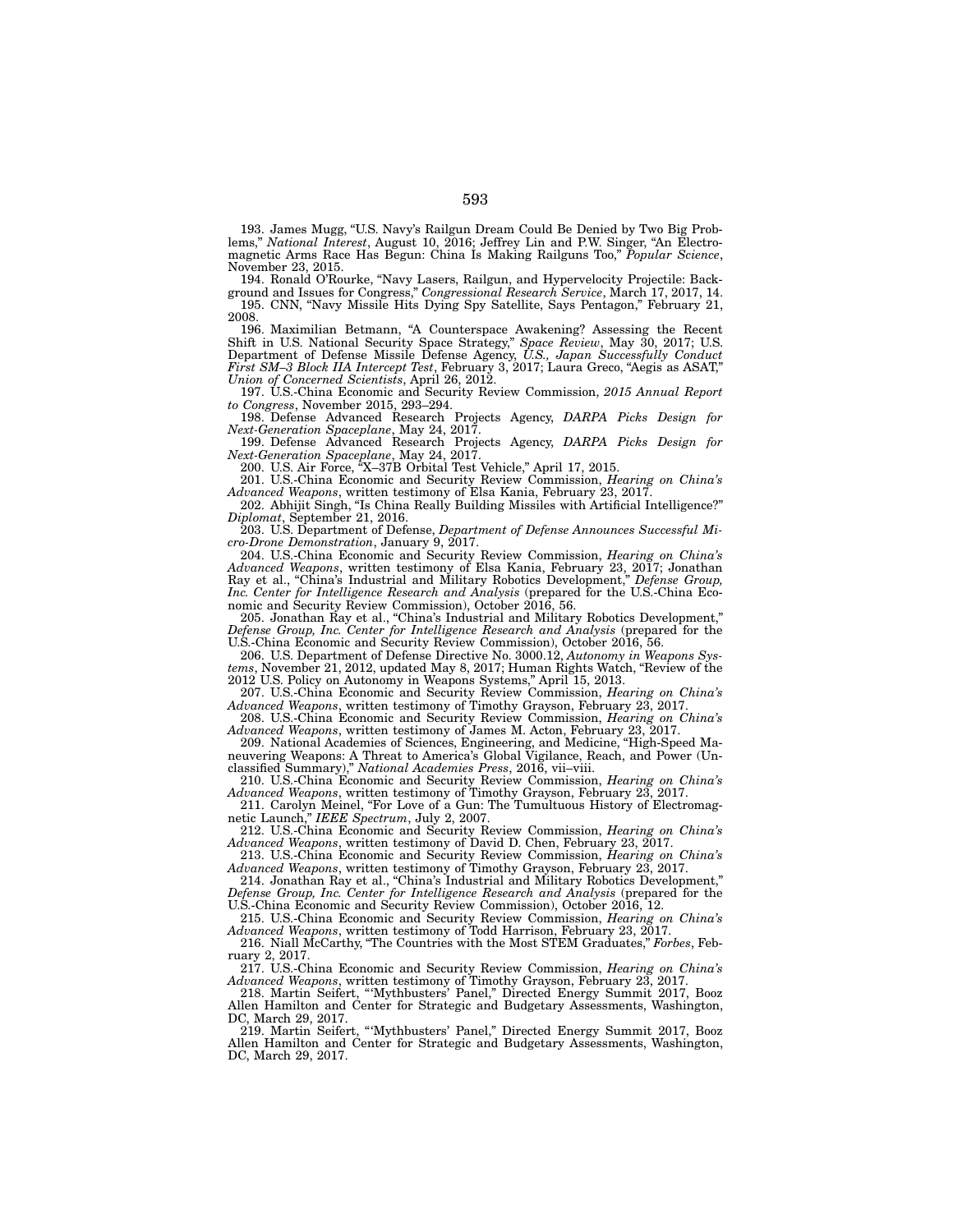220. Stewart Wills, "Report: Industrial-Laser Demand from China on the Rise," *Optics and Photonics News*, May 12, 2017.

221. Joseph Jimenez, "There's a Research Revolution Going on in China—and One Day It Could Save Your Life," *World Economic Forum*, July 21, 2016.

222. U.S.-China Economic and Security Review Commission, *Hearing on China's Advanced Weapons*, written testimony of Timothy Grayson, February 23, 2017.

223. Senate Armed Services Committee, *Hearing on Department of Defense Budget Posture*, written testimony of James N. Mattis, June 13, 2017.

224. U.S.-China Economic and Security Review Commission, *Hearing on China's Advanced Weapons*, written testimony of James M. Acton, February 23, 2017.

225. U.S.-China Economic and Security Review Commission, *Hearing on China's Advanced Weapons*, written testimony of Timothy Grayson, February 23, 2017.

226. U.S.-China Economic and Security Review Commission, *Hearing on China's Advanced Weapons*, written testimony of Elsa Kania, February 23, 2017; U.S.-China Economic and Security Review Commission, *Hearing on China's Advanced Weapons*, written testimony of Kevin Pollpeter, February 23, 2017.

227. U.S.-China Economic and Security Review Commission, *Hearing on China's Advanced Weapons*, written testimony of Timothy Grayson, February 23, 2017.

228. U.S.-China Economic and Security Review Commission, *Hearing on China's Advanced Weapons*, written testimony of James M. Acton, February 23, 2017.

229. Tai Ming Cheung et al., "Chinese State Programs for Civilian and Defense Science, Technology, Energy, and Industrial Development and the Implications for the United States," *University of California Institute on Global Conflict and Cooperation* (prepared for the U.S.-China Economic and Security Review Commission), July 28, 2016, 59, 274.

230. Scott Kennedy, *The Fat Tech Dragon: Baseline Trends in China's Innovation Drive*, Center for Strategic and International Studies, Washington, DC, May 25, 2017*.*

231. Tai Ming Cheung et al., "Chinese State Programs for Civilian and Defense Science, Technology, Energy, and Industrial Development and the Implications for the United States," *University of California Institute on Global Conflict and Cooperation*  (prepared for the U.S.-China Economic and Security Review Commission), July 28, 2016, 58, 274.

232. Tai Ming Cheung et al., "Chinese State Programs for Civilian and Defense Science, Technology, Energy, and Industrial Development and the Implications for the United States," *University of California Institute on Global Conflict and Cooperation* (prepared for the U.S.-China Economic and Security Review Commission), July 28, 2016, 58, 275–276.

233. U.S.-China Economic and Security Review Commission, *Hearing on China's Advanced Weapons*, written testimony of Andrew S. Erickson, February 23, 2017.

234. U.S.-China Economic and Security Review Commission, *Hearing on China's Advanced Weapons*, written testimony of James M. Acton, February 23, 2017.

235. U.S.-China Economic and Security Review Commission, *Hearing on China's*  Advanced Weapons, written testimony of Elsa Kania, February 23, 2017.

236. U.S.-China Economic and Security Review Commission, *Hearing on China's Advanced Weapons*, written testimony of Todd Harrison, February 23, 2017.

237. Steven Aftergood, "Classified Military R&D in China," *Federation of American Scientists*, September 15, 2016.

238. U.S.-China Economic and Security Review Commission, *Hearing on China's Advanced Weapons*, written testimony of Todd Harrison, February 23, 2017.

239. U.S.-China Economic and Security Review Commission, *Hearing on China's Advanced Weapons*, written testimony of Elsa Kania, February 23, 2017.

240. U.S.-China Economic and Security Review Commission, *Hearing on China's Advanced Weapons*, written testimony of Timothy Grayson, February 23, 2017.

241. Elsa Kania, "Beyond CFIUS: The Strategic Challenge of China's Rise in Artificial Intelligence," *Lawfare*, June 20, 2017.

242. U.S.-China Economic and Security Review Commission, *Hearing on China's Advanced Weapons*, written testimony of Kevin Pollpeter, February 23, 2017.

243. U.S.-China Economic and Security Review Commission, *Hearing on China's Advanced Weapons*, written testimony of Kevin Pollpeter, February 23, 2017.

244. Mark Stokes, "China's Evolving Space and Missile Industry," in Tai Ming Cheung, ed., *Forging China's Military Might: A New Framework for Assessing Innovation,* Johns Hopkins University Press, 2014, 241.

245. U.S.-China Economic and Security Review Commission, *Hearing on China's Advanced Weapons*, written testimony of Andrew S. Erickson, February 23, 2017.

246. Andrew S. Erickson, "Chinese Anti-Ship Ballistic Missile (ASBM) Development: Drivers, Trajectories, and Strategic Implications," Jamestown Foundation, May 2013, 119.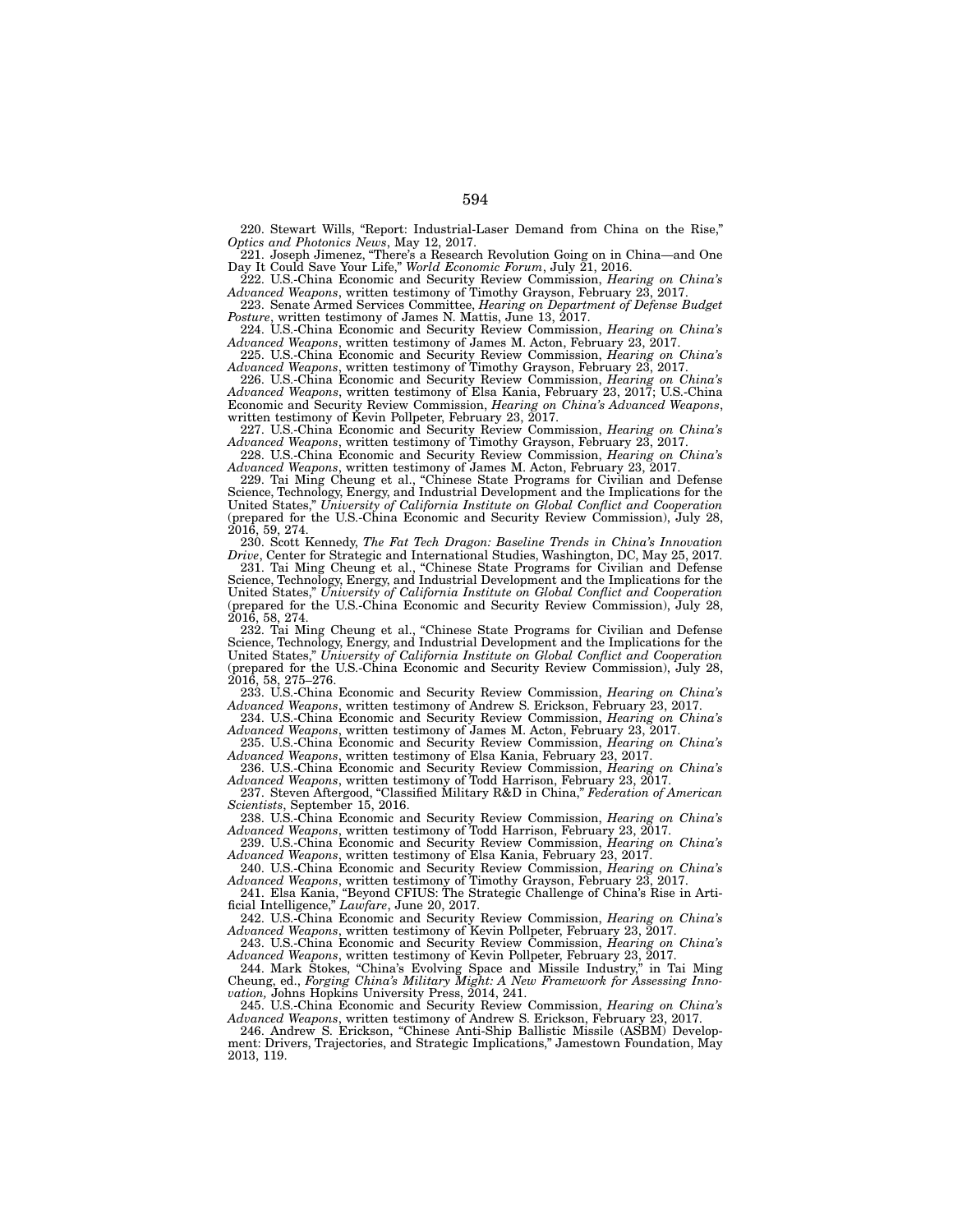247. Jan Van Tol, et al., "Air-Sea Battle: A Point-of-Departure Operational Concept," *Center for Strategic and Budgetary Assessments*, 2010, 20–21.

248. U.S.-China Economic and Security Review Commission, *Hearing on China's Advanced Weapons*, written testimony of Andrew S. Erickson, February 23, 2017. 249. James M. Acton, Co-Director, Nuclear Policy Program, Carnegie Endowment

for International Peace, interview with Commission staff, June 17, 2017. 250. National Academies of Sciences, Engineering, and Medicine, "High-Speed Ma-

neuvering Weapons: A Threat to America's Global Vigilance, Reach, and Power (Unclassified Summary)," *National Academies Press*, 2016, 4–5.

251. National Academies of Sciences, Engineering, and Medicine, "High-Speed Maneuvering Weapons: A Threat to America's Global Vigilance, Reach, and Power (Unclassified Summary)," *National Academies Press*, 2016, 2, 4.

252. James M. Acton, Co-Director, Nuclear Policy Program, Carnegie Endowment for International Peace, interview with Commission staff, June 17, 2017; U.S.-China Economic and Security Review Commission, *Hearing on China's Advanced Weapons*, written testimony of James M. Acton, February 23, 2017, 4.

253. National Academies of Sciences, Engineering, and Medicine, "High-Speed Maneuvering Weapons: A Threat to America's Global Vigilance, Reach, and Power (Unclassified Summary)," *National Academies Press*, 2016, 4.

254. U.S.-China Economic and Security Review Commission, *Hearing on China's Advanced Weapons*, written testimony of Timothy Grayson, February 23, 2017.

255. U.S.-China Economic and Security Review Commission, *Hearing on China's Advanced Weapons*, written testimony of Richard D. Fisher, Jr., February 23, 2017.

256. Jeffrey Lin and P.W. Singer, "An Electromagnetic Arms Race Has Begun: China Is Making Railguns Too," *Popular Science*, November 23, 2015.

257. U.S.-China Economic and Security Review Commission, *Hearing on China's Advanced Weapons*, written testimony of Timothy Grayson, February 23, 2017.

258. U.S.-China Economic and Security Review Commission, *Hearing on China's Advanced Weapons*, written testimony of Kevin Pollpeter, February 23, 2017.

259. Kevin Pollpeter, "China's National Security Space Ambitions," *China Policy Institute Blog (University of Nottingham)*, October 20, 2014.

260. U.S.-China Economic and Security Review Commission, *Hearing on China's Advanced Weapons*, written testimony David Chen, February 23, 2017.

261. U.S.-China Economic and Security Review Commission, *Hearing on China's Advanced Weapons*, written testimony of David D. Chen, February 23, 2017.

262. U.S.-China Economic and Security Review Commission, *Hearing on China's Advanced Weapons*, written testimony of Todd Harrison, February 23, 2017.

263. U.S.-China Economic and Security Review Commission, *Hearing on China's Advanced Weapons*, written testimony of Todd Harrison, February 23, 2017; U.S.-China Economic and Security Review Commission, *Hearing on China's Advanced Weapons*, written testimony of Kevin Pollpeter, February 23, 2017.

264. U.S.-China Economic and Security Review Commission, *Hearing on China's Advanced Weapons*, written testimony of Todd Harrison, February 23, 2017.

265. U.S.-China Economic and Security Review Commission, *Hearing on China's Advanced Weapons*, written testimony of Kevin Pollpeter, February 23, 2017.

266. David Hambling, "If Drone Swarms Are the Future, China May Be Winning," *Popular Mechanics*, December 23, 2016.

267. U.S.-China Economic and Security Review Commission, *Hearing on China's Advanced Weapons*, oral testimony of Elsa Kania, February 23, 2017.

268. U.S.-China Economic and Security Review Commission, *Hearing on China's Advanced Weapons*, oral testimony of Elsa Kania, February 23, 2017.

269. Defense Science Board, *Summer Study on Autonomy*, June 2016, 4. 270. Abhijit Singh, "Is China Really Building Missiles with Artificial Intelligence?" *Diplomat*, September 21, 2016.

271. Major General William Hix, Director of Strategy, Plans, and Policy, Department of the Army, "Keynote: Army," Directed Energy Summit 2017, Booz Allen Hamilton and Center for Strategic and Budgetary Assessments, Washington, DC, March 29, 2017; Rear Admiral Mike Manazir, Deputy Chief of Naval Operations for Warfare Systems, "Keynote: Navy," Directed Energy Summit 2017, Booz Allen Hamilton and Center for Strategic and Budgetary Assessments, Washington, DC, March 29, 2017.

272. Mark Stokes, "China's Evolving Space and Missile Industry," in Tai Ming Cheung, ed., *Forging China's Military Might: A New Framework for Assessing Innovation,* Johns Hopkins University Press, 2014, 241.

273. U.S.-China Economic and Security Review Commission, *Hearing on China's Advanced Weapons*, written testimony of Timothy Grayson, February 23, 2017.

274. U.S.-China Economic and Security Review Commission, *Hearing on China's Advanced Weapons*, written testimony of Richard D. Fisher, Jr., February 23, 2017;